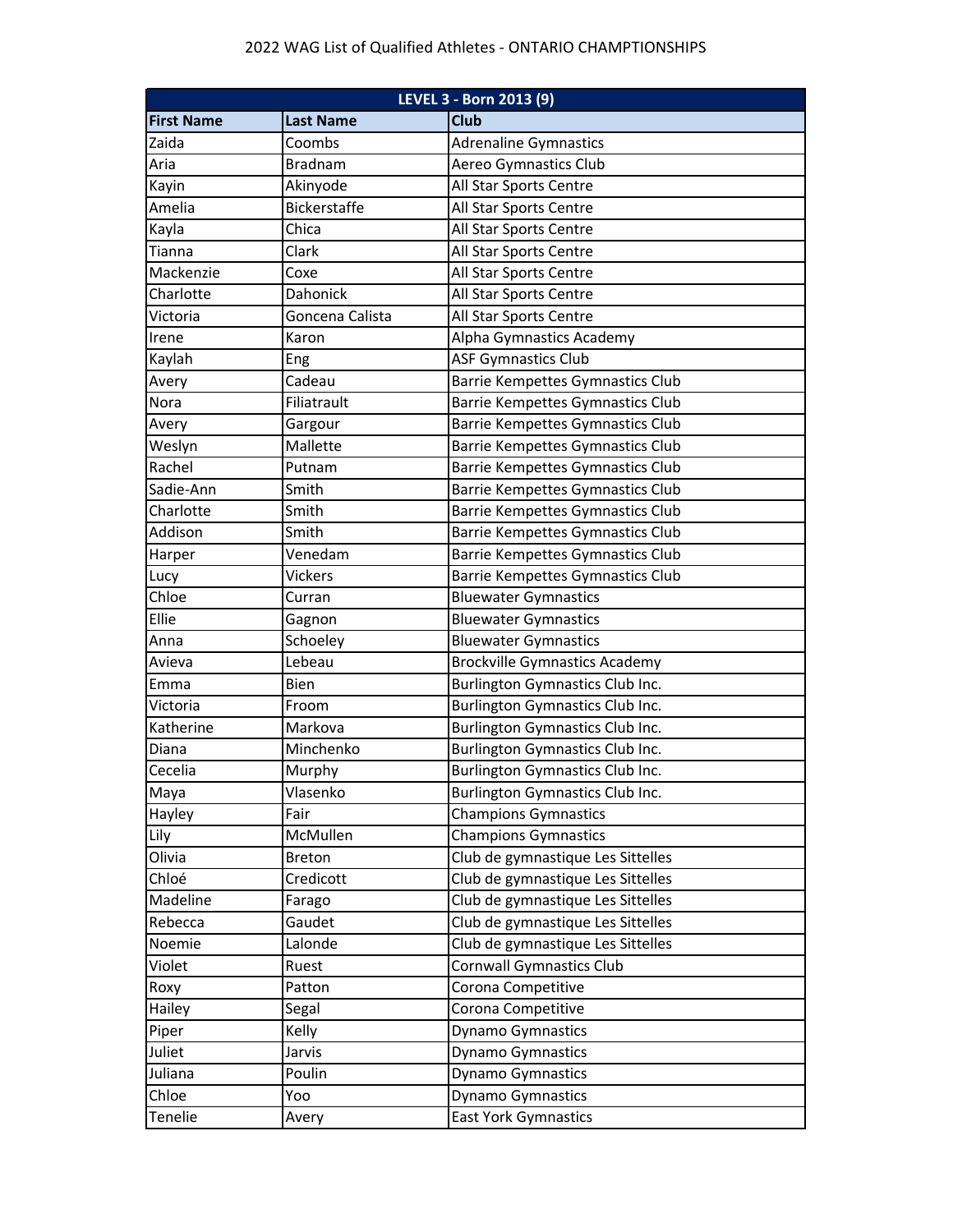| Elizabeth  | No             | <b>East York Gymnastics</b>             |
|------------|----------------|-----------------------------------------|
| Brooklyn   | Pryce          | <b>East York Gymnastics</b>             |
| Elsie      | Smith          | <b>East York Gymnastics</b>             |
| Morgan     | Carreau        | <b>EPIC Gymnastics</b>                  |
| Charlotte  | Thompson       | <b>EPIC Gymnastics</b>                  |
| Olivia     | Manzo          | Evolution Gymnastics Aurora Inc.        |
| Madison    | <b>Barron</b>  | <b>Forest City Gymnastics</b>           |
| Peyton     | Lang           | <b>Forest City Gymnastics</b>           |
| Rayne      | Stevenson      | <b>Forest City Gymnastics</b>           |
| Ava        | Malcolm        | Gemini Gymnastics                       |
| Quinn      | Timmerman      | Georgian Bay Phoenix Gymnastics & Acro  |
| Mya        | Richardson     | <b>Grand River Gymmies</b>              |
| Anna       | Wynn           | <b>Greater Napanee Gymnastics Club</b>  |
| Zoe        | Glage          | <b>Gymfinity Gymnastics Centre</b>      |
| Alexandria | Parker         | <b>Gymfinity Gymnastics Centre</b>      |
| Chiara     | Ball           | <b>Gymnastics Energy</b>                |
| Macey      | Clark          | <b>Halton Hills Gymnastics Centre</b>   |
| Kasey      | Reis           | <b>Halton Hills Gymnastics Centre</b>   |
| Chloe      | Fitzpatrick    | <b>High Flyers Gymnastics Club</b>      |
| Emma       | Chandler       | <b>HW Regionettes</b>                   |
| Tierra-Lee | Castonguay     | Jungle Gym Gymnastics                   |
| Pearl      | Clipsham       | Kanata Gymnosphere                      |
| Ava        | Formica        | Kanata Gymnosphere                      |
| Evelyn     | Jelsinka       | Kanata Gymnosphere                      |
| Hailey     | Fitton         | Kanata Gymnosphere                      |
| Madison    | McCarthy       | Kawartha Gymnastics Club                |
| Kendyl     | Kreller        | Kincardine Klassics Gymnastics Club     |
| Aaliyah    | Luescher       | Kincardine Klassics Gymnastics Club     |
| Alexandra  | Zejn           | Lindsay Gymnastics Centre               |
| Shaelyn    | Coward         | London Gymnastics Academy               |
| Emma       | Lopez          | Loyalist Gymnastics Club                |
| Willow     | Shepherd       | Mariposa Gymnastics Club                |
| Shawn      | Fernandes      | <b>Milton Springers</b>                 |
| Emma       | Hahn           | <b>Milton Springers</b>                 |
| Morgan     | Wenzel         | <b>Milton Springers</b>                 |
| Scarlett   | Kluke          | Niagara Falls Lightning Gymnastics club |
| Maeve      | Donally        | Ottawa Gymnastics Centre                |
| Danni      | Franceschinis  | <b>Pulsars Gymnastics Club</b>          |
| Jaida      | Johnson        | <b>Pulsars Gymnastics Club</b>          |
| Antolina   | Woods          | <b>Pulsars Gymnastics Club</b>          |
| Emelia     | Gagne          | <b>Revolution Gymnastics</b>            |
| Evelyn     | Jeske          | <b>Revolution Gymnastics</b>            |
| Ella       | Spadaccini     | Rideau Gymnastics                       |
| Katrina    | <b>Barolet</b> | Rideau Gymnastics                       |
| Mikaela    | Farrar         | Rideau Gymnastics                       |
| Thea       | Miller         | Rideau Gymnastics                       |
| Ila        | Murty          | Rideau Gymnastics                       |
| Ruby       | Phillips       | Rideau Gymnastics                       |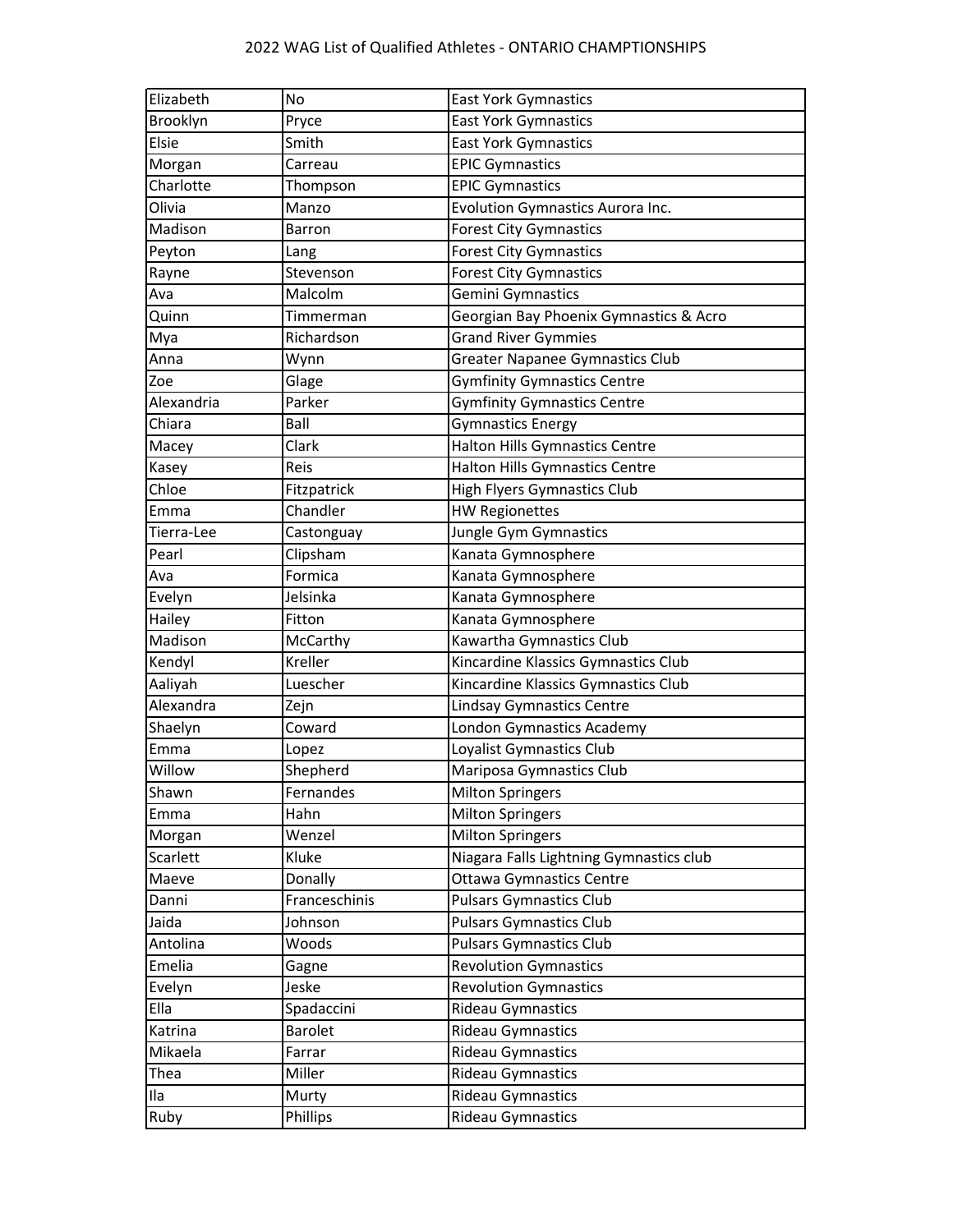| Julia             | Williams           | Rideau Gymnastics                       |
|-------------------|--------------------|-----------------------------------------|
| Katelynn          | Frappier           | Rose City Gymnastics                    |
| Mia               | Lenz               | Rose City Gymnastics                    |
| Rea               | Paterson           | Rose City Gymnastics                    |
| Evangeline        | Serra              | <b>Rose City Gymnastics</b>             |
| Olianna           | Di Iulio           | Shenderey Gymnastics Centre             |
| Kinsley           | Goldie             | <b>Shenderey Gymnastics Centre</b>      |
| Isabella          | Man                | <b>Shenderey Gymnastics Centre</b>      |
| Émilie            | Turgeon            | <b>Shenderey Gymnastics Centre</b>      |
| Chloe             | <b>Banks</b>       | Swing, Spring and Flip Club             |
| Callysta          | Seale              | Toronto Gymnastics International        |
| Kyra              | Anas               | Toronto Gymnastics International        |
| Annabelle         | Gray               | Toronto Gymnastics International        |
| Olivia            | Robins             | Toronto Gymnastics International        |
| Charlotte         | Storey             | Toronto Gymnastics International        |
| Magnolia          | Day                | <b>Toronto Premier Gymnastics</b>       |
| Camila            | Farina             | Trillium Gymnastics                     |
| Jocelyne          | Godbout            | Trillium Gymnastics                     |
| Christina         | Melnik             | Tryumph Gymnastics Academy              |
| Eleonore          | Bourque            | <b>Tumblers Gymnastics Centre</b>       |
| Ivy               | Clouden            | <b>Tumblers Gymnastics Centre</b>       |
| Victoria          | Leblanc            | <b>Tumblers Gymnastics Centre</b>       |
| Logan             | Basu               | Vaughan Gymnastics                      |
| Andi              | Nelson             | <b>Whitby Gymnastics</b>                |
| <b>Brianna</b>    | Gonzalez Blanco    | <b>Woodbridge Academy of Gymnastics</b> |
| Adelyn            | Marchena Blanco    | <b>Woodbridge Academy of Gymnastics</b> |
| <b>Erica</b>      | <b>Bautista</b>    | <b>HW Regionettes</b>                   |
| Lydia             | Yin                | <b>Rideau Gymnastics</b>                |
| <b>Holly</b>      | <b>Schregardus</b> | <b>Tornados Gymnastics</b>              |
| <b>Adelina</b>    | Hoodspith          | <b>Tumblers Gymnastics Centre</b>       |
| Onnalyn           | <b>Sutter</b>      | <b>Fort Erie</b>                        |
|                   |                    |                                         |
|                   |                    | LEVEL 3 - Born 2012 (10)                |
| <b>First Name</b> | <b>Last Name</b>   | <b>Club</b>                             |
| Nimrit            | Taneja             | <b>Adrenaline Gymnastics</b>            |
| Makayla           | Zaikos             | Aereo Gymnastics Club                   |
| Ellen             | Kenny              | Ajax Acro's Gymnastics Club             |
| Kallie            | Newcombe           | <b>Alliston Gymnastics Club</b>         |
| Fiona             | Knight             | Alpha Gymnastics Academy                |
| Audrey            | Passa              | Alpha Gymnastics Academy                |
| Leyah             | Reeb               | Alpha Gymnastics Academy                |
| Hazel             | Yip                | <b>ASF Gymnastics Club</b>              |
| Lily              | Mills              | <b>Aspire Gymnastics</b>                |
| Harper            | Reid               | Barrie Kempettes Gymnastics Club        |
| Samantha          | Aponte             | <b>Bluewater Gymnastics</b>             |
| Eva               | Lamoureaux         | <b>Bluewater Gymnastics</b>             |
| Lauryn            | Mdhlongwa          | <b>Bluewater Gymnastics</b>             |
| Hallie            | Holmes             | <b>Brockville Gymnastics Academy</b>    |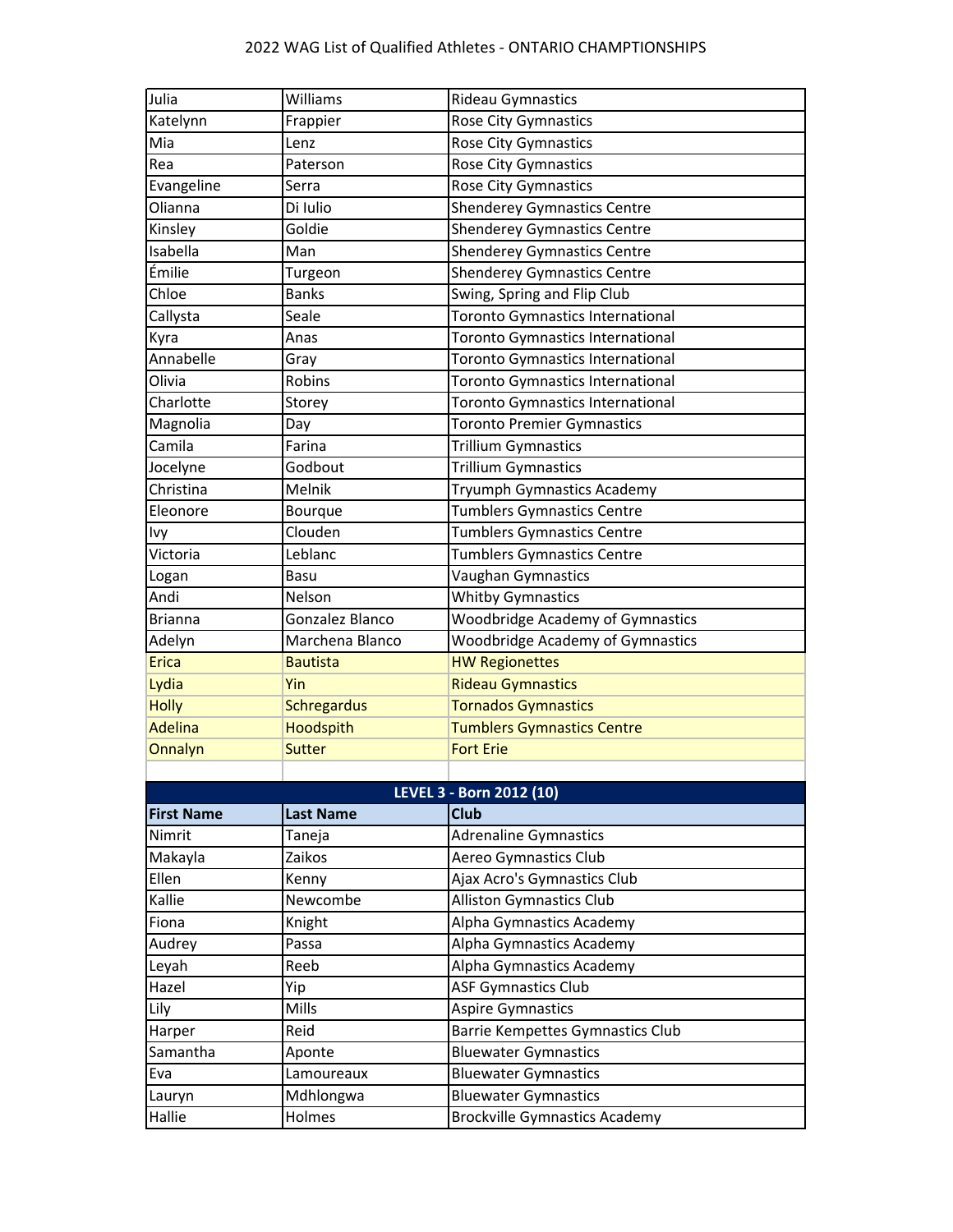| Ashlyn        | Greenhow         | <b>Burlington Gymnastics Club Inc.</b> |
|---------------|------------------|----------------------------------------|
| Arya          | Ranu             | Burlington Gymnastics Club Inc.        |
| Jordyn        | Guest-Blair      | Cambridge Kips                         |
| Ashlynn       | Evoy             | <b>Champions Gymnastics</b>            |
| Neela         | Mohindra         | <b>Champions Gymnastics</b>            |
| Kendyl        | Ostapek          | <b>Champions Gymnastics</b>            |
| Matasha       | Bergeron         | Club de gymnastique Les Sittelles      |
| Kerene        | Devarice         | Club de gymnastique Les Sittelles      |
| Olga          | Gorodnichy       | Club de gymnastique Les Sittelles      |
| Noémie        | Sauvé            | Club de gymnastique Les Sittelles      |
| Amelia        | Veillette        | Club de gymnastique Les Sittelles      |
| Rosie         | Pulfer           | <b>Cornwall Gymnastics Club</b>        |
| Jasmine       | Ho               | Corona Competitive                     |
| Straun        | Millard-Vanluven | Corona Competitive                     |
| Grace         | <b>Stiles</b>    | Corona Competitive                     |
| Lily Mae      | Wilson-Pech      | Corona Competitive                     |
| Emma          | McMeekin         | <b>EPIC Gymnastics</b>                 |
| Michela       | Circelli         | Evolution Gymnastics Aurora Inc.       |
| Lily          | Manzo            | Evolution Gymnastics Aurora Inc.       |
| Charlotte     | Crosby           | <b>Forest City Gymnastics</b>          |
| Leah          | Denomy           | <b>Forest City Gymnastics</b>          |
| Aria          | Rodney           | <b>Forest City Gymnastics</b>          |
| Kiera         | Shepherd         | <b>Forest City Gymnastics</b>          |
| Alexandra     | Benn             | <b>Galaxy Gymnastics</b>               |
| <b>Brooke</b> | Eriksson         | <b>Galaxy Gymnastics</b>               |
| Hazel         | MacDonald        | <b>Galaxy Gymnastics</b>               |
| Milly         | <b>Brown</b>     | Gemini Gymnastics                      |
| Emily         | Goddard          | Gemini Gymnastics                      |
| Lillian       | Langley          | Gemini Gymnastics                      |
| Aurora        | MacMillan        | Gemini Gymnastics                      |
| Sophia        | Mauro            | Gemini Gymnastics                      |
| Carley        | Edmonstone       | Georgian Bay Phoenix                   |
| Alexis        | Haly             | <b>Global Gymnastics</b>               |
| Mishika       | Kurl             | <b>Global Gymnastics</b>               |
| Mallory       | Noccey           | <b>Global Gymnastics</b>               |
| Lila          | Augustine        | <b>Grand River Gymmies</b>             |
| Caitlyn       | Mandeville       | <b>Grand River Gymmies</b>             |
| Aspen         | Sproule          | <b>Greater Napanee Gymnastics Club</b> |
| Lauren        | Stafford         | <b>Guelph Saultos</b>                  |
| Avah-Skye     | Miller           | <b>Gymfinity Gymnastics Centre</b>     |
| Everley       | Favero           | <b>Gymnastics Energy</b>               |
| Addison       | Hughes           | <b>Gymnastics Energy</b>               |
| Caitlin       | Roach            | <b>Gymnastics Energy</b>               |
| Emelia        | Sura             | <b>Gymnastics Energy</b>               |
| Kaeya         | Persaud          | Gymnastics Mississauga                 |
| Nadia         | Rahme            | Gymnastics Mississauga                 |
| Tayiana       | Morante          | <b>Gyros Gymnastics</b>                |
| Danielle      | Tzelnick-Levin   | <b>Gyros Gymnastics</b>                |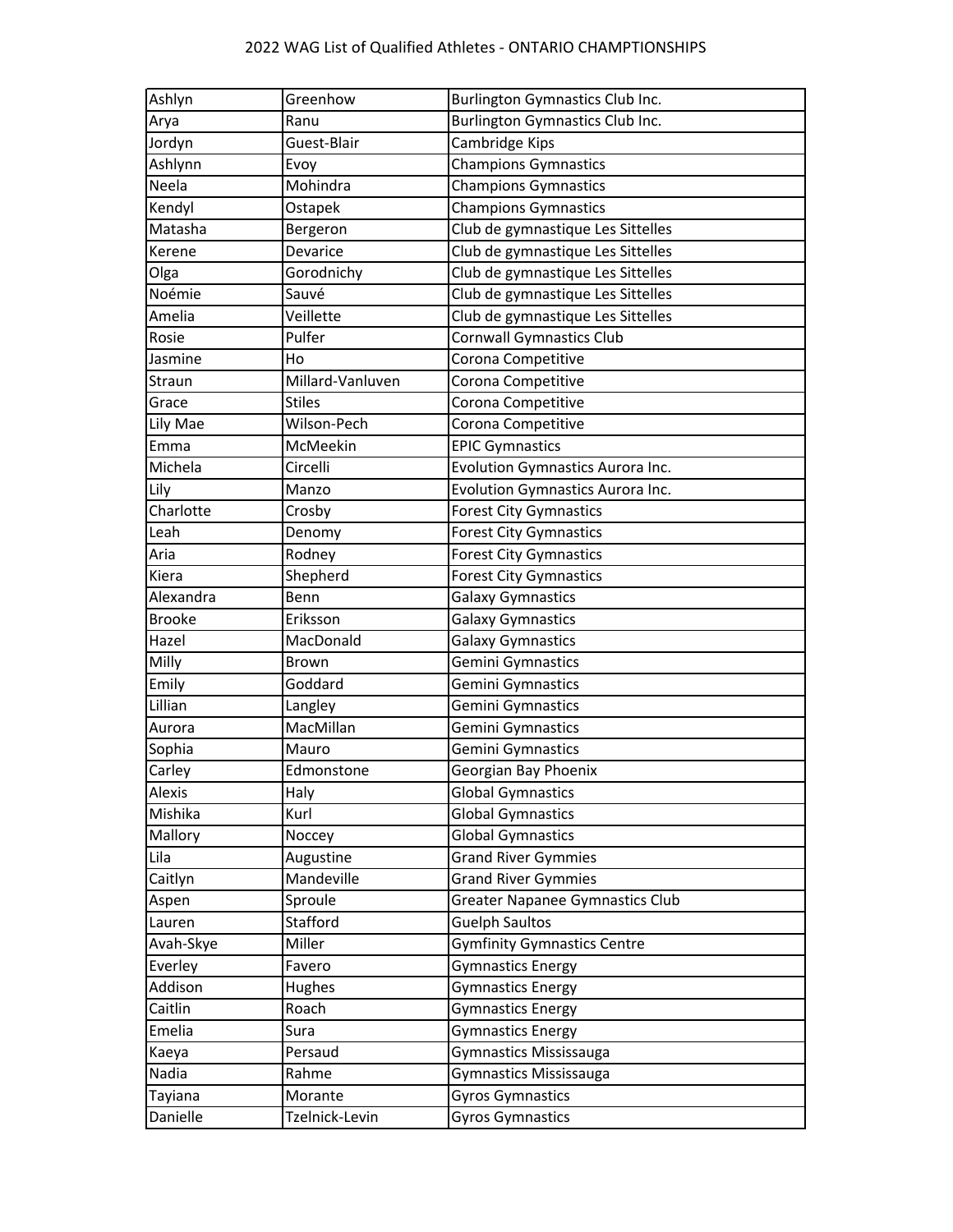| Avery    | Cook              | Halton Hills Gymnastics Centre          |
|----------|-------------------|-----------------------------------------|
| Evelyn   | Rybalov           | Halton Hills Gymnastics Centre          |
| Amelie   | <b>Bordin</b>     | <b>High Flyers Gymnastics Club</b>      |
| Jessica  | Campbell          | <b>High Flyers Gymnastics Club</b>      |
| Mattea   | D'Elia            | <b>High Flyers Gymnastics Club</b>      |
| Nana     | Li                | High Flyers Gymnastics Club             |
| Macayla  | <b>Basic</b>      | <b>HW Regionettes Gymnastics</b>        |
| Elise    | Lafarge           | <b>HW Regionettes Gymnastics</b>        |
| Abigayle | Patchett          | Jungle Gym Gymnastics                   |
| Charlee  | Young             | Kawartha Gymnastics Club                |
| Audrey   | Higman            | Kincardine Klassics Gymnastics Club     |
| Abbey    | Elson             | <b>KSG Aurora</b>                       |
| Ashley   | Mackovski         | <b>KSG Aurora</b>                       |
| Reghan   | Demmons           | Loyalist Gymnastics Club                |
| Eberley  | Campbell          | Mariposa Gymnastics Club                |
| Maggie   | Devine            | Mariposa Gymnastics Club                |
| Makayla  | Purdy             | Mariposa Gymnastics Club                |
| Presley  | Collins           | Muskoka Limberettes Gymnastics Club     |
| Kate     | Cox               | Muskoka Limberettes Gymnastics Club     |
| Hannah   | Jones             | Niagara Falls Lightning Gymnastics Club |
| Violet   | Saliba            | Niagara Falls Lightning Gymnastics Club |
| Nyla     | <b>Blake</b>      | North Bay Apollo Gymnastics Club        |
| Isabella | Laing             | Northern Stars Gymnastics               |
| Piper    | Olynick           | Olympia Gymnastics                      |
| Taylor   | Turnbull          | Ottawa Gymnastics Centre                |
| Norah    | Halford           | <b>Revolution Gymnastics</b>            |
| Isabelle | Hunchuck          | <b>Shenderey Gymnastics Centre</b>      |
| Reese    | Gosselin          | <b>Sudbury Laurels Gymnastics Club</b>  |
| Kenickie | MacNeil           | <b>Sudbury Laurels Gymnastics Club</b>  |
| Avery    | MacDonald         | Swing, Spring and Flip Club             |
| Anya     | Zimmerman         | Swing, Spring and Flip Club             |
| Olivia   | <b>Bilic</b>      | Team Birchmount                         |
| Olivia   | Furtado           | Team Birchmount                         |
| Nora     | Massaroni         | Team Birchmount                         |
| Neve     | Murray            | Team Birchmount                         |
| Zoi      | Prassoulis        | Team Birchmount                         |
| Jazmine  | Simon-Gurat       | Team Birchmount                         |
| Ashley   | Tiu               | Team Birchmount                         |
| Clara    | <b>Buitenhuis</b> | Toronto Gymnastics International        |
| Payton   | <b>Bulley</b>     | Toronto Gymnastics International        |
| Hailey   | <b>Bulley</b>     | Toronto Gymnastics International        |
| Cameron  | Cheung            | Toronto Gymnastics International        |
| Izabella | Delazzari         | Toronto Gymnastics International        |
| Rebecca  | Lewandowski       | Toronto Gymnastics International        |
| Ayana    | Woods             | Toronto Gymnastics International        |
| Olive    | Murdock           | Trillium Gymnastics                     |
| Lily     | Wannamaker        | Trillium Gymnastics                     |
| Kayla    | Zelenietz-Mills   | Tryumph Gymnastics Academy              |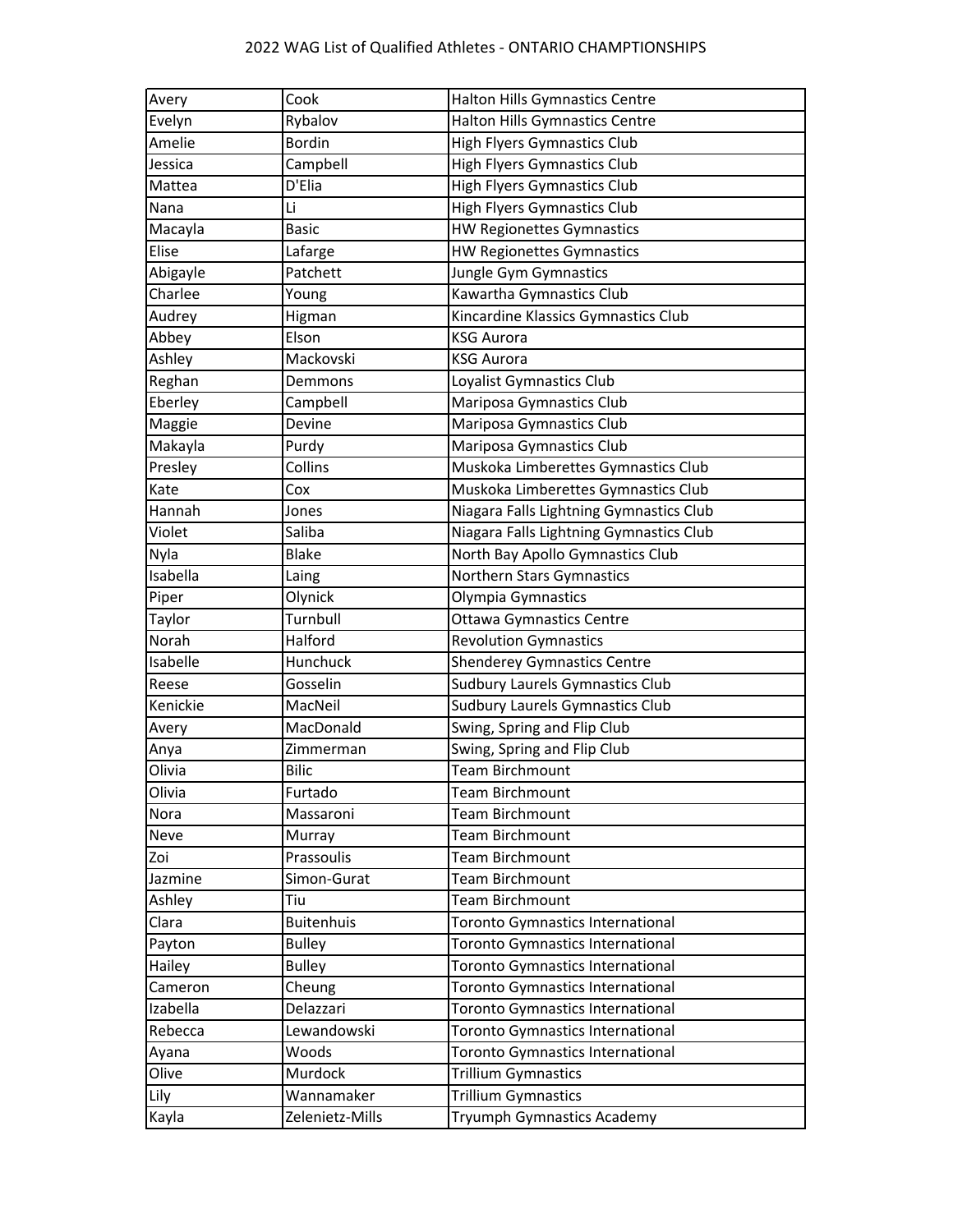| Anabelle          | Anderson         | <b>Tumblers Gymnastics Centre</b>       |
|-------------------|------------------|-----------------------------------------|
| Sadie             | Kelford          | <b>Tumblers Gymnastics Centre</b>       |
| Marika            | Lemay            | <b>Tumblers Gymnastics Centre</b>       |
| Elise             | Klein            | Vaughan Gymnastics                      |
| Leah              | Lappano          | <b>Whitby Gymnastics</b>                |
| Lucy              | Malyjasiak       | <b>Whitby Gymnastics</b>                |
| Logan             | Shillinglaw      | <b>Whitby Gymnastics</b>                |
| Elizabeth         | Huang            | <b>Winstars Gymnastics</b>              |
|                   |                  |                                         |
|                   |                  | LEVEL 3 - Born 2011 (11)                |
| <b>First Name</b> | <b>Last Name</b> | <b>Club</b>                             |
| Delia             | Bianchi          | <b>Adrenaline Gymnastics</b>            |
| Evynne            | Root             | Aereo Gymnastics Club                   |
| Zariah            | Allison          | <b>AIM Gymnastics</b>                   |
| Sarah             | Hullachan        | <b>AIM Gymnastics</b>                   |
| Saige             | Queensborough    | <b>AIM Gymnastics</b>                   |
| Maya              | Smith            | <b>AIM Gymnastics</b>                   |
| Charlie           | <b>Staples</b>   | <b>AIM Gymnastics</b>                   |
| Ava               | Figueras         | Ajax Acro's Gymnastics Club             |
| Alana             | Lee              | Ajax Acro's Gymnastics Club             |
| Aryanna           | Mcdonald         | Ajax Acro's Gymnastics Club             |
| <b>Bridget</b>    | Beitz            | <b>Alliston Gymnastics Club</b>         |
| Alice             | Flood            | <b>Alliston Gymnastics Club</b>         |
| Alanna            | Petruniak        | Alpha Gymnastics Academy                |
| Kenley            | Rebner           | Alpha Gymnastics Academy                |
| Aveya             | Galindo          | <b>Aspire Gymnastics</b>                |
| Paisley           | Kempf            | <b>Aspire Gymnastics</b>                |
| Amy               | Langeraap        | <b>Aspire Gymnastics</b>                |
| Kinley            | Layland          | <b>Bancroft Gems Gymnastics</b>         |
| Arwyn             | Mccomiskey       | <b>Bancroft Gems Gymnastics</b>         |
| Summer            | Dean             | <b>Barrie Kempettes Gymnastics Club</b> |
| <b>Brooke</b>     | Windle           | Barrie Kempettes Gymnastics Club        |
| Leanne            | Dickinson        | <b>Burlington Gymnastics Club Inc.</b>  |
| Kylie             | Inberg           | Cambridge Kips                          |
| Aheli             | Banerjee         | Club de gymnastique Les Sittelles       |
| Marie             | Lalonde          | Club de gymnastique Les Sittelles       |
| Olivia            | Petit-Frere      | Club de gymnastique Les Sittelles       |
| Raiya             | <b>Brulotte</b>  | Corona Competitive                      |
| Julie             | Cabasson         | Corona Competitive                      |
| Adriana           | Forieri          | Corona Competitive                      |
| Mazeline          | Meyer            | Corona Competitive                      |
| Natalia           | Perez            | Corona Competitive                      |
| Lucy              | Rukundo          | Corona Competitive                      |
| Charlotte         | Yeggapan         | Corona Competitive                      |
| Nava              | Mallakin         | <b>East York Gymnastics</b>             |
| Ava               | Aubin            | <b>EPIC Gymnastics</b>                  |
| Calista           | Jeans            | <b>EPIC Gymnastics</b>                  |
| Penelope          | Jary             | <b>Forest City Gymnastics</b>           |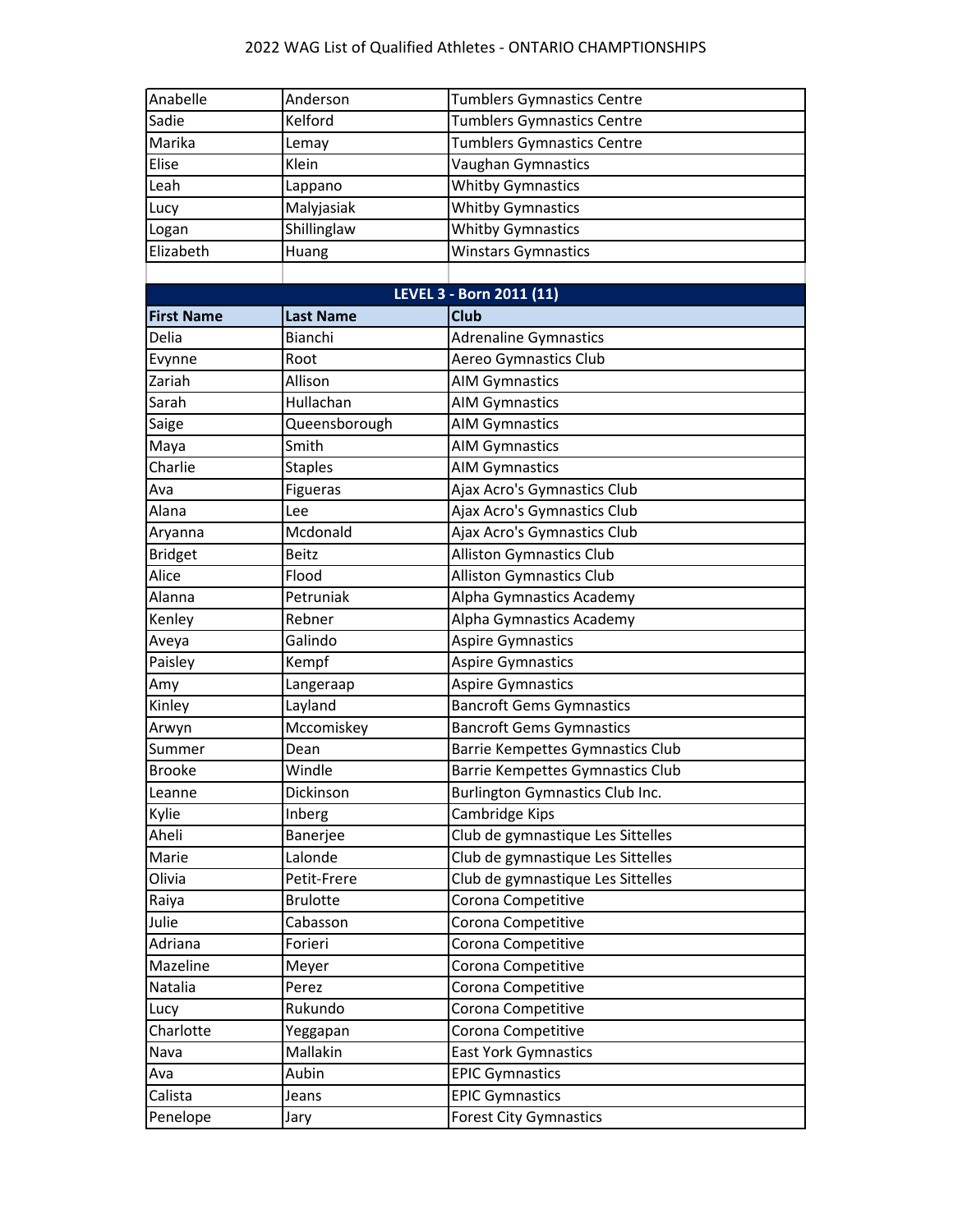| Karishma  | Kulkarni         | <b>Futures Gymnastics</b>              |
|-----------|------------------|----------------------------------------|
| Mya       | Joseph           | Galaxy Gymnastics                      |
| Charlotte | Gagan-Fernandes  | Gemini Gymnastics                      |
| Isla      | Hendry           | Gemini Gymnastics                      |
| Kaiya     | Hoo-Fung         | Gemini Gymnastics                      |
| Tatianna  | London           | Gemini Gymnastics                      |
| Piper     | Carrick          | Georgian Bay Phoenix                   |
| Alexis    | MacKinnon        | Georgian Bay Phoenix                   |
| Layla     | Garlow           | <b>Grand River Gymmies</b>             |
| Adelie    | Gowan            | <b>Grand River Gymmies</b>             |
| Aleeza    | Montague         | <b>Grand River Gymmies</b>             |
| Bella     | Ripley           | <b>Great Lakes Gymnastics</b>          |
| Kennedy   | Else             | <b>Greater Napanee Gymnastics Club</b> |
| Olivia    | <b>Brady</b>     | <b>Guelph Saultos</b>                  |
| Addison   | Kelly            | <b>Guelph Saultos</b>                  |
| Chelsea   | Marshall         | <b>Guelph Saultos</b>                  |
| Violet    | Farnan           | <b>Gymfinity Gymnastics Centre</b>     |
| Sequoia   | Levy             | <b>Gymnastic Giants</b>                |
| Sarah     | Fung             | Gymnastics Mississauga                 |
| Harper    | Debow            | <b>Gyros Gymnastics</b>                |
| Chelsea   | Grossman         | <b>Gyros Gymnastics</b>                |
| Clara     | Poysa            | Gyros Gymnastics                       |
| Nora      | Huyge            | Halton Hills Gymnastics Centre         |
| Rosalyn   | Hoang            | High Flyers Gymnastics Club            |
| Anika     | Singh            | <b>High Flyers Gymnastics Club</b>     |
| Solene    | Delparte         | Jungle Gym Gymnastics                  |
| Katie     | Chiew            | Kanata Gymnosphere                     |
| Devyn     | Falcioni-Hollett | Kanata Gymnosphere                     |
| Lyla      | Clifford         | Kawartha Gymnastics Club               |
| Olivia    | Cochrane         | Kawartha Gymnastics Club               |
| Claire    | McDonald         | Kawartha Gymnastics Club               |
| Alice     | Trinier          | Kawartha Gymnastics Club               |
| Bryn      | Quail            | Kingston Gymnastics Club               |
| Charlotte | Wilson           | Kingston Gymnastics Club               |
| Lucia     | Avendano         | Kitchener Waterloo Gymnastics Club     |
| Ellie     | <b>Balfour</b>   | Kitchener Waterloo Gymnastics Club     |
| Illyria   | Clayfield        | Kitchener Waterloo Gymnastics Club     |
| Nadia     | Jones            | Kitchener Waterloo Gymnastics Club     |
| Alannah   | Mackay           | Kitchener Waterloo Gymnastics Club     |
| Sloane    | Veillette        | Kitchener Waterloo Gymnastics Club     |
| Sabrina   | Demeo            | <b>KSG Aurora</b>                      |
| Avery     | Jamieson         | <b>KSG Aurora</b>                      |
| Mariana   | Ortiz            | <b>KSG Aurora</b>                      |
| Addison   | Stewart          | Lindsay Gymnastics Centre              |
| Mabel     | Gifford          | London Gymnastics Academy              |
| Abby      | Hodgins          | London Gymnastics Academy              |
| Leni      | Stos             | Loyalist Gymnastics Club               |
| Abigail   | Farcas           | Mariposa Gymnastics Club               |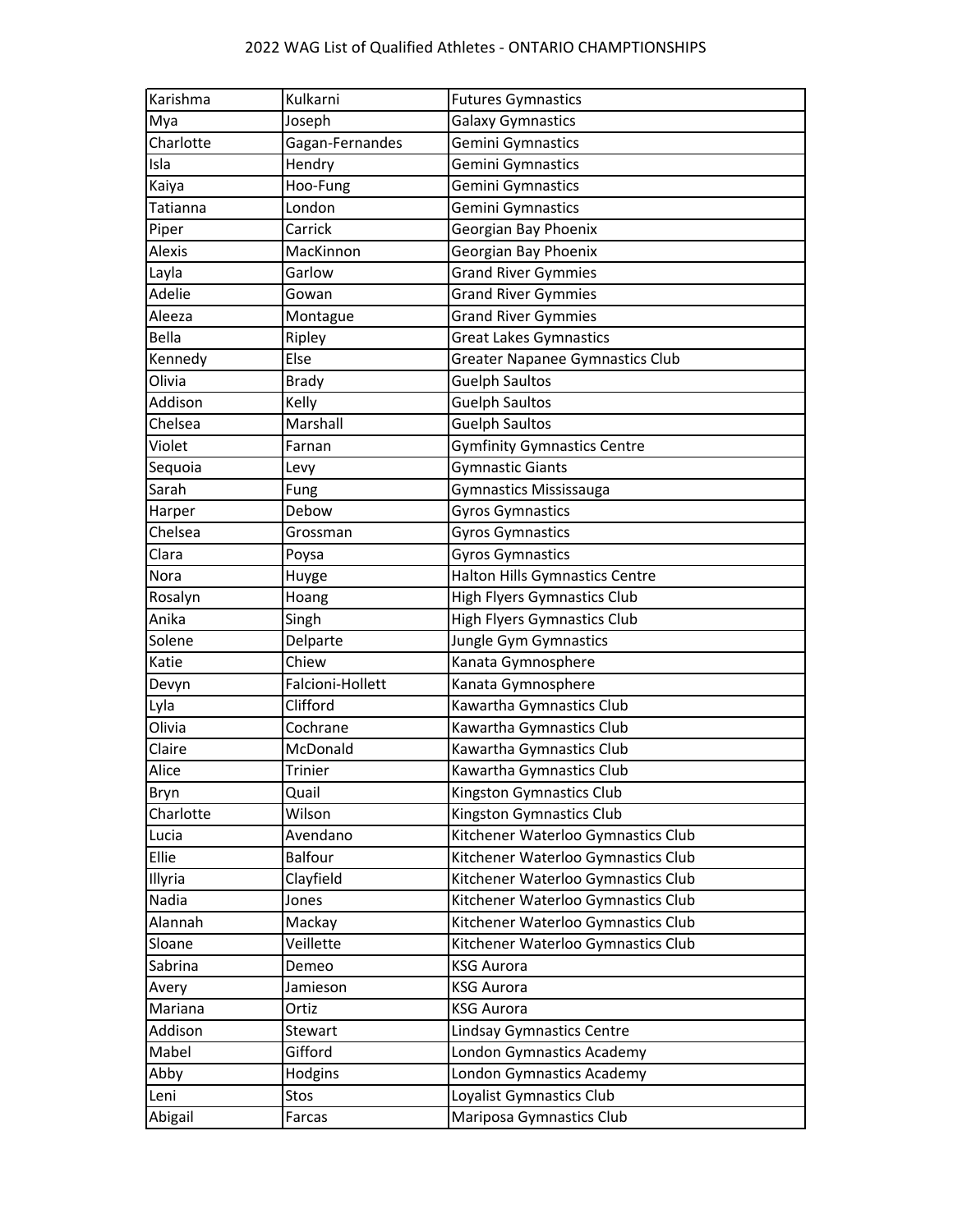| Madison           | Milliard         | Mariposa Gymnastics Club                |
|-------------------|------------------|-----------------------------------------|
| Hannah            | Saunders         | Muskoka Limberettes Gymnastics Club     |
| Suzanna           | Wassif           | Niagara Falls Lightning Gymnastics Club |
| Laikyn            | Aspin            | North Bay Apollo Gymnastics Club        |
| Chloe             | Daigle           | North Bay Apollo Gymnastics Club        |
| Emma              | Pilon            | North Bay Apollo Gymnastics Club        |
| Atirah            | Wilson           | North Bay Apollo Gymnastics Club        |
| Emily             | Nedohin          | Olympia Gymnastics                      |
| Avery             | <b>Benedict</b>  | <b>Revolution Gymnastics</b>            |
| Leia              | McIntyre         | Rideau Gymnastics                       |
| Valerie           | Pollard          | <b>Rideau Gymnastics</b>                |
| Alyvvea           | Beemer           | Rose City Gymnastics                    |
| Elena             | El Bakri         | <b>Rose City Gymnastics</b>             |
| Harper            | Horrocks         | <b>Rose City Gymnastics</b>             |
| Violet            | Metcalfe         | Rose City Gymnastics                    |
| Daiveny           | Pringle          | Sault Ste. Marie Gymnastics Club        |
| Ava               | Groskopf         | <b>Shenderey Gymnastics Centre</b>      |
| Malia             | Williams         | <b>Shenderey Gymnastics Centre</b>      |
| Emily             | Lee              | Smiths Falls Gym Stars                  |
| Chloe             | Luscombe         | <b>Smiths Falls Gym Stars</b>           |
| Kinslie           | Einoff           | <b>Sudbury Laurels Gymnastics Club</b>  |
| Kendra            | Natale           | <b>Team Birchmount</b>                  |
| Carissa           | Peng             | <b>Team Birchmount</b>                  |
| Ella              | Kichy            | Toronto Gymnastics International        |
| Ella              | Raven            | Toronto Gymnastics International        |
| Lucy              | Reckin           | Toronto Gymnastics International        |
| Siara             | Kotadia          | <b>Toronto Premier Gymnastics</b>       |
| Abigail           | Molnar           | <b>Toronto Premier Gymnastics</b>       |
| Julia             | Eves             | Trillium Gymnastics                     |
| Lucy              | Scott            | <b>Trillium Gymnastics</b>              |
| Mia               | Ivanov           | Tryumph Gymnastics Academy              |
| Kendall           | Humphreys        | <b>Whitby Gymnastics</b>                |
| Julia             | Oyler            | <b>Winstars Gymnastics</b>              |
| Kinsley           | Ruston           | <b>Winstars Gymnastics</b>              |
| Jada              | <b>Bailey</b>    | <b>Woodbridge Academy of Gymnastics</b> |
| <b>Taylor</b>     | <b>Direnna</b>   | <b>Woodbridge Academy of Gymnastics</b> |
| Ally              | <b>Hokansson</b> | <b>HW Regionettes Gymnastics</b>        |
| Mia               | Yoshida          | <b>Team Birchmount</b>                  |
| Makayla           | <b>Ruggeri</b>   | <b>Forest City Gymnastics</b>           |
| <b>Mariella</b>   | Coccimiglio      | Sault Ste. Marie Gymnastics Club        |
|                   |                  |                                         |
|                   |                  | LEVEL 3 - Born 2010 - 2009 (12-13)      |
| <b>First Name</b> | <b>Last Name</b> | Club                                    |
| Lauren            | Kostyk           | <b>Adrenaline Gymnastics</b>            |
| Kiara             | Vilchez          | <b>Adrenaline Gymnastics</b>            |
| Mikayla           | Avery            | Ajax Acro's Gymnastics Club             |
| Emerson           | Clarke           | Ajax Acro's Gymnastics Club             |
| Ava               | Florio           | Ajax Acro's Gymnastics Club             |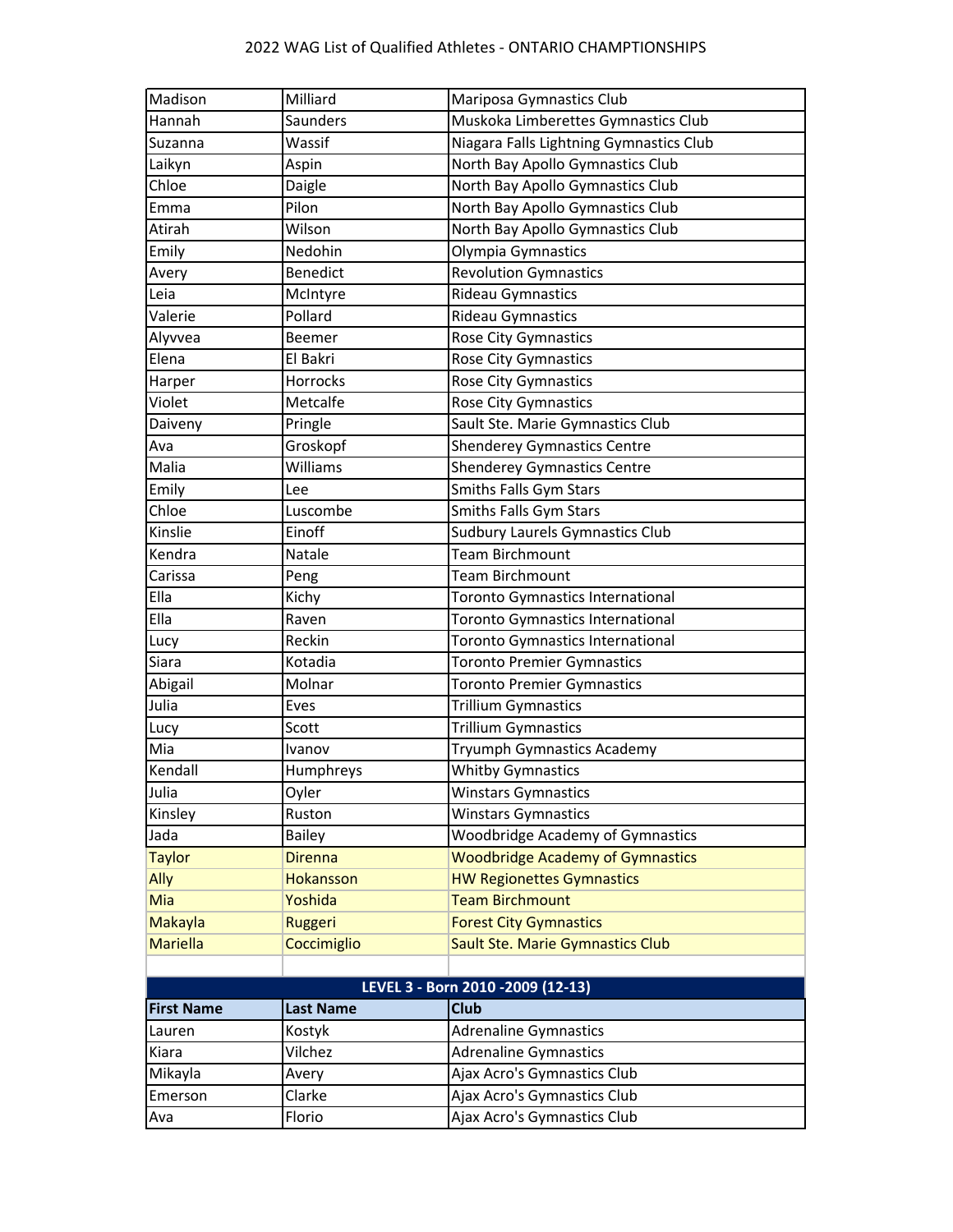| Sophia        | Gomez            | Ajax Acro's Gymnastics Club             |
|---------------|------------------|-----------------------------------------|
| Isabella      | Pantopoulos      | Ajax Acro's Gymnastics Club             |
| Olivia        | Smith            | <b>Alliston Gymnastics Club</b>         |
| Amalia        | Cipparone        | Alpha Gymnastics Academy                |
| Emily         | Lahoud           | Alpha Gymnastics Academy                |
| Alena         | Le               | <b>ASF Gymnastics Club</b>              |
| Sylvia        | <b>Butcher</b>   | <b>Aspire Gymnastics</b>                |
| Georgia       | Phillips-Murphy  | <b>Bancroft Gems Gymnastics</b>         |
| Taylor        | Dufour           | Barrie Kempettes Gymnastics Club        |
| Sadie         | Hall             | Barrie Kempettes Gymnastics Club        |
| Islay         | Lash             | Barrie Kempettes Gymnastics Club        |
| Keala         | Pickard          | <b>Bluewater Gymnastics</b>             |
| Skya          | Roop             | <b>Bluewater Gymnastics</b>             |
| Azlynn        | <b>Belles</b>    | <b>Brockville Gymnastics Academy</b>    |
| Fynn          | Collins          | Cambridge Kips                          |
| Audrey        | Flumiani         | Cambridge Kips                          |
| Mariam        | Halaw            | Cambridge Kips                          |
| Marie         | Klunder          | Cambridge Kips                          |
| Joanna        | Parada           | Cambridge Kips                          |
| Macie         | Springett        | Cambridge Kips                          |
| Lauren        | Cook             | <b>Champions Gymnastics</b>             |
| Allie         | Hamilton         | <b>Champions Gymnastics</b>             |
| Eve           | <b>Buckley</b>   | Club de gymnastique Les Sittelles       |
| Camille       | Lacelle          | Club de gymnastique Les Sittelles       |
| Rose          | Macdonald        | Club de gymnastique Les Sittelles       |
| Katrina       | Markauser        | Club de gymnastique Les Sittelles       |
| Célina        | Montigny         | Club de gymnastique Les Sittelles       |
| Melika        | Nadeau-Ladouceur | Club de gymnastique Les Sittelles       |
| Mia           | <b>Brunet</b>    | Cornwall Gymnastics Club                |
| Jordan        | Dion             | <b>Cornwall Gymnastics Club</b>         |
| Emma          | Dolinki          | Corona Competitive                      |
| Lilianna      | English          | Corona Competitive                      |
| Gabriella     | Fraserwalls      | Corona Competitive                      |
| Sawyer        | Huff-Boyle       | Corona Competitive                      |
| Chloé         | Marion           | Corona Competitive                      |
| Sophia        | Rastaghi         | Corona Competitive                      |
| Saskia        | Klein            | Dancemakers                             |
| Camilla       | Moebius          | Dancemakers                             |
| Farah         | Morris           | <b>EPIC Gymnastics</b>                  |
| Madison       | Shaw             | <b>Evolution Gymnastics Aurora Inc.</b> |
| Christina     | Collee           | Fort Erie                               |
| Clara         | Eade             | Fort Erie                               |
| Jocelyn       | <b>Binns</b>     | Galaxy Gymnastics                       |
| <b>Brooke</b> | Morrison         | Galaxy Gymnastics                       |
| Cianna        | Villeneuve       | Galaxy Gymnastics                       |
| Mackenzie     | Walker           | <b>Galaxy Gymnastics</b>                |
| Daniela       | Da Silva         | Gemini Gymnastics                       |
| Sophia        | DeCarlo          | Gemini Gymnastics                       |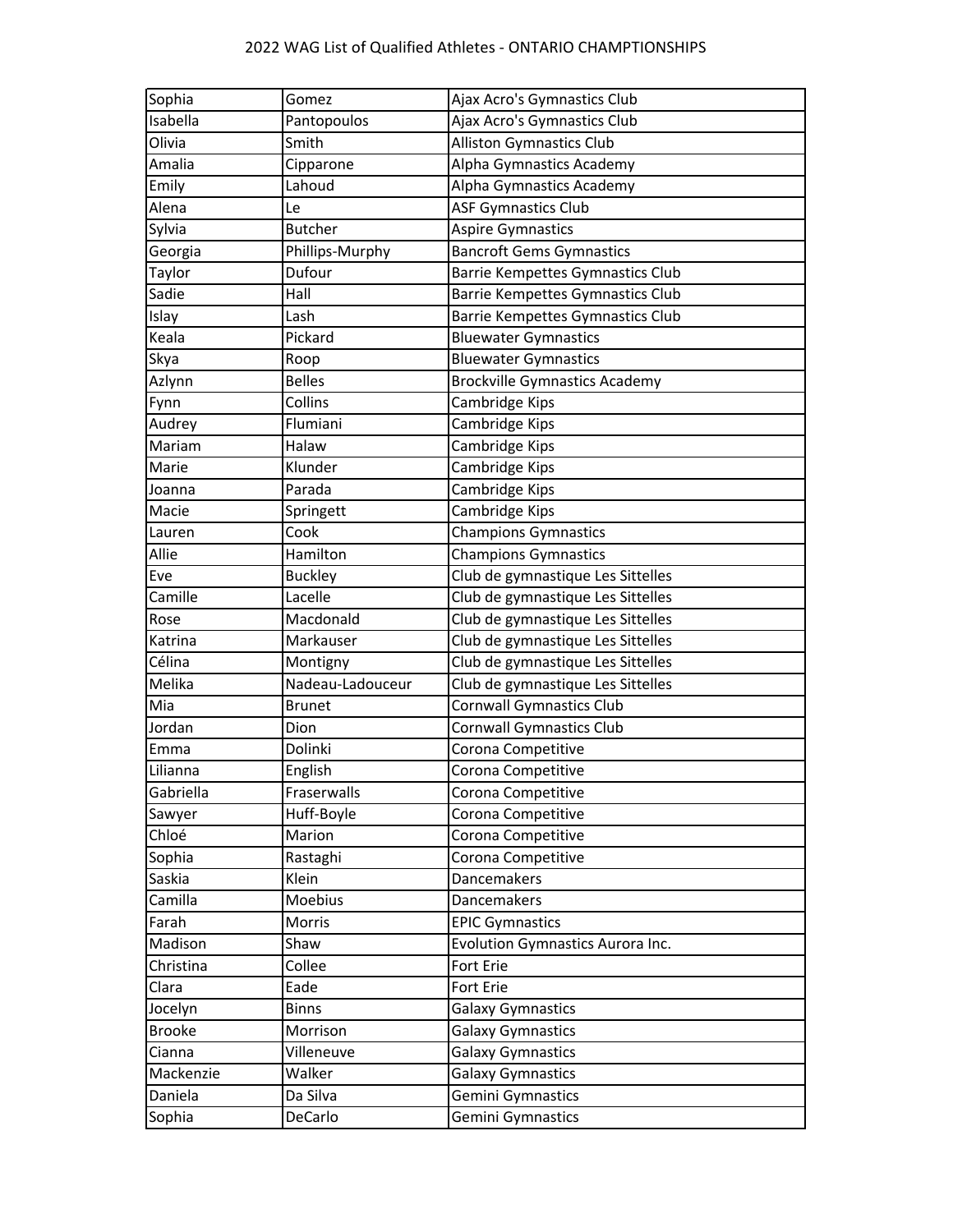| Mahi      | El-Seblini      | Gemini Gymnastics                   |
|-----------|-----------------|-------------------------------------|
| Aubrie    | Steenson        | Gemini Gymnastics                   |
| Analia    | Groen           | <b>Guelph Saultos</b>               |
| Haiden    | Beutler         | <b>Gymfinity Gymnastics Centre</b>  |
| Violet    | Watson-Choi     | <b>Gymfinity Gymnastics Centre</b>  |
| Myrah     | James           | Gymnastics Mississauga              |
| Melody    | Tan             | Gymnastics Mississauga              |
| Sari      | Weinstock       | <b>Gyros Gymnastics</b>             |
| Addison   | Enright         | <b>Hanover Aerials Gymnastics</b>   |
| Zoe       | Harris          | <b>High Flyers Gymnastics Club</b>  |
| Madelyn   | Hoang           | <b>High Flyers Gymnastics Club</b>  |
| Maytal    | Shikhman        | <b>High Flyers Gymnastics Club</b>  |
| Sophia    | Amodeo          | <b>HW Regionettes Gymnastics</b>    |
| Mya       | Messom          | <b>HW Regionettes Gymnastics</b>    |
| Safiya    | Muminovic       | <b>HW Regionettes Gymnastics</b>    |
| Carina    | Chiew           | Kanata Gymnosphere                  |
| Ella      | Gauthier        | Kanata Gymnosphere                  |
| Harlow    | Galagher-Ahern  | Kawartha Gymnastics Club            |
| Madelynn  | Gunsolus        | Kawartha Gymnastics Club            |
| Alma      | Cepek           | Kincardine Klassics Gymnastics Club |
| Ava       | Greco           | Kincardine Klassics Gymnastics Club |
| Savannah  | Devries-Sangrar | Kingston Gymnastics Club            |
| Lily      | Gould           | Kingston Gymnastics Club            |
| Natasha   | Ishmael         | <b>Kingston Gymnastics Club</b>     |
| Sofie     | Staszak         | Kingston Gymnastics Club            |
| Hadley    | Gerber          | Kitchener Waterloo Gymnastics Club  |
| Isabella  | Zielke          | Kitchener Waterloo Gymnastics Club  |
| Hannah    | Reiter          | <b>KSG Aurora</b>                   |
| Dani      | Fitch           | Lindsay Gymnastics Centre           |
| Madelyn   | Rychel          | <b>Lindsay Gymnastics Centre</b>    |
| Jorja     | Tufts           | <b>Lindsay Gymnastics Centre</b>    |
| Zeynep    | Gocuk           | London Beje Gymnastics              |
| Scarlett  | Myatt           | London Gymnastics Academy           |
| Charley   | Huter           | Mariposa Gymnastics Club            |
| Mackenzie | Walbank         | Mariposa Gymnastics Club            |
| Elia      | Mahibir-Rincon  | <b>Milton Springers</b>             |
| Payton    | Bilodeau        | North Bay Apollo Gymnastics Club    |
| Sophia    | Karasseva       | North Bay Apollo Gymnastics Club    |
| Paige     | Sweezey         | North Bay Apollo Gymnastics Club    |
| Taryn     | Macdonell       | Northern Stars Gymnastics           |
| Claire    | Mackinnon       | Northern Stars Gymnastics           |
| Danielle  | Neely           | Northern Stars Gymnastics           |
| Heidi     | Kirkwood        | Northumberland Gymnastics Centre    |
| Hope      | Hall            | Olympia Gymnastics                  |
| Aya       | Hamil           | Olympia Gymnastics                  |
| Chloe     | Olszak          | Olympia Gymnastics                  |
| Isabelle  | Papp            | Olympia Gymnastics                  |
| Sophia    | Chan            | <b>Pulsars Gymnastics Club</b>      |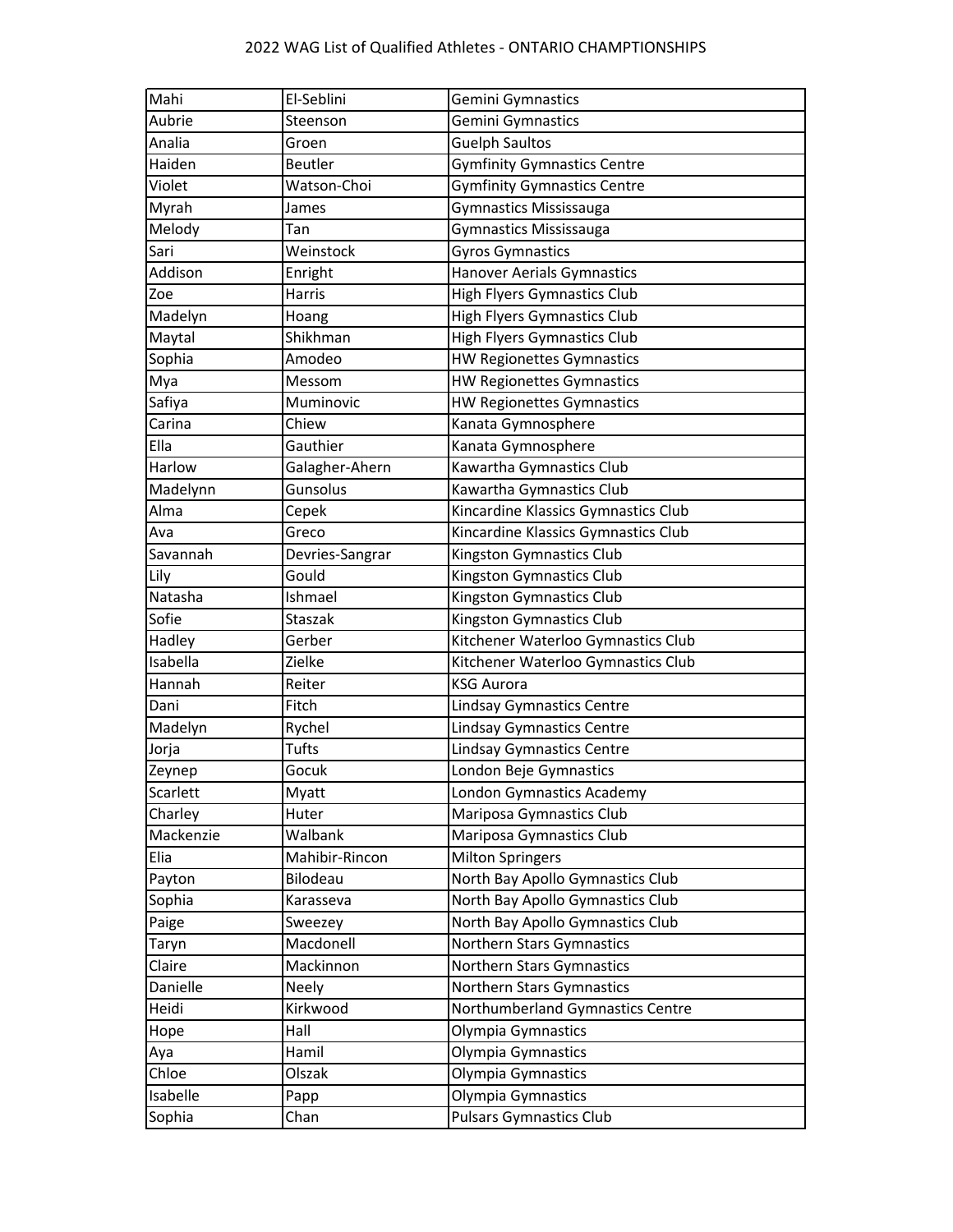| Sydney   | Franceschinis  | <b>Pulsars Gymnastics Club</b>          |
|----------|----------------|-----------------------------------------|
| Lauryn   | Maxwell        | <b>Pulsars Gymnastics Club</b>          |
| Sarina   | Patel          | <b>Pulsars Gymnastics Club</b>          |
| Rose     | Warner         | <b>Pulsars Gymnastics Club</b>          |
| Carys    | Wynn           | <b>Pulsars Gymnastics Club</b>          |
| Chloe    | Mire           | <b>Revolution Gymnastics</b>            |
| Brittany | <b>Burgess</b> | Rideau Gymnastics                       |
| Sophie   | Farrar         | Rideau Gymnastics                       |
| Naomi    | McHenry        | <b>Rideau Gymnastics</b>                |
| Lauren   | Symes          | Rideau Gymnastics                       |
| Marissa  | Verville       | Rideau Gymnastics                       |
| Isabel   | Mccauley       | Sault Ste. Marie Gymnastics Club        |
| Madison  | Parent         | Sault Ste. Marie Gymnastics Club        |
| Amanda   | Romero         | Scarborough Gym Elites                  |
| Morgan   | Quilty         | <b>Shenderey Gymnastics Centre</b>      |
| Ava      | Walker         | <b>Shenderey Gymnastics Centre</b>      |
| Maddie   | Dowdall        | Smiths Falls Gym Stars                  |
| Cadence  | <b>Baitz</b>   | St. Thomas-Elgin Gymnastics Club        |
| Lauren   | Miller         | St. Thomas-Elgin Gymnastics Club        |
| Alya     | Dutrisac       | <b>Sudbury Laurels Gymnastics Club</b>  |
| Ellina   | Zelionka       | <b>Sudbury Laurels Gymnastics Club</b>  |
| Karina   | <b>Banks</b>   | Swing, Spring and Flip Club ON          |
| Abigail  | Mclinden       | Swing, Spring and Flip Club ON          |
| Rhyenn   | Sawyer         | Swing, Spring and Flip Club ON          |
| Olivia   | Affonso        | Team Birchmount                         |
| Isabella | <b>Bilic</b>   | Team Birchmount                         |
| Olivia   | Cane           | <b>Team Birchmount</b>                  |
| Serena   | Dunlop         | <b>Team Birchmount</b>                  |
| Abigail  | <b>Dupuis</b>  | Team Birchmount                         |
| Emma     | Hughes         | <b>Team Birchmount</b>                  |
| Zara     | Jean Baptiste  | <b>Team Birchmount</b>                  |
| Raychel  | Johnson-Kam    | <b>Team Birchmount</b>                  |
| Lily     | Kwan           | Team Birchmount                         |
| Mikayla  | Lee            | Team Birchmount                         |
| Amelia   | Lucas          | Team Birchmount                         |
| Kiana    | Nallawangsa    | <b>Team Birchmount</b>                  |
| Jasmine  | Prowse         | <b>Team Birchmount</b>                  |
| Jessica  | Ha             | Toronto Gymnastics International        |
| Siena    | Knox           | <b>Toronto Gymnastics International</b> |
| Emma     | Matthews       | <b>Toronto Gymnastics International</b> |
| Jazaria  | Moore          | Toronto Gymnastics International        |
| Giselle  | Smith          | <b>Toronto Gymnastics International</b> |
| Madeline | Unsworth       | <b>Toronto Gymnastics International</b> |
| Dalia    | Fisher         | <b>Toronto Premier Gymnastics</b>       |
| Leah     | Kuo            | <b>Toronto Premier Gymnastics</b>       |
| Ishana   | Nanda          | <b>Toronto Premier Gymnastics</b>       |
| Aysiah   | Allen          | <b>Tumblers Gymnastics Centre</b>       |
| Micayla  | Collins        | <b>Tumblers Gymnastics Centre</b>       |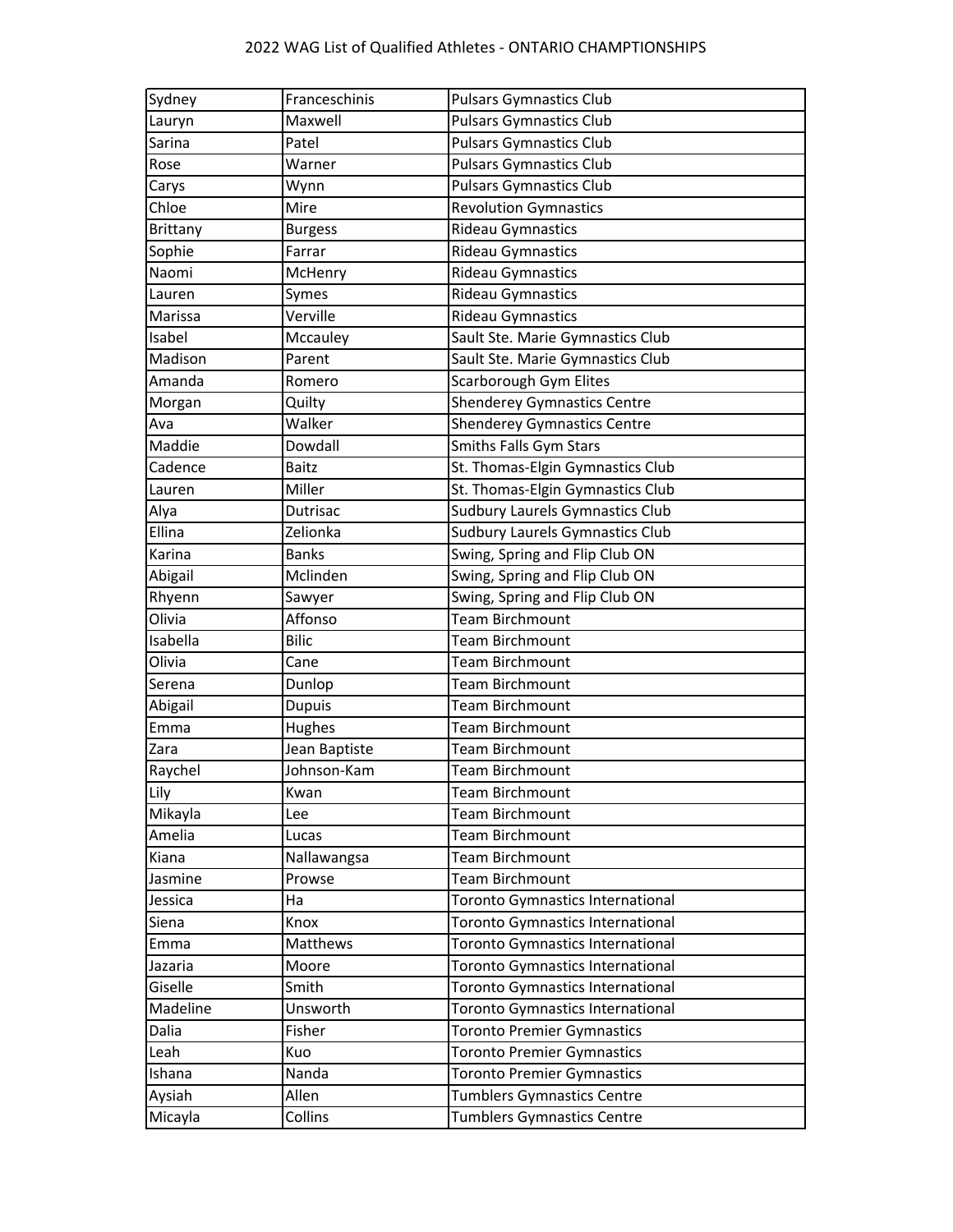| Abigail           | Crookshank       | <b>Tumblers Gymnastics Centre</b>       |
|-------------------|------------------|-----------------------------------------|
| Emily             | Colonna          | Woodbridge Academy of Gymnastics        |
| Lisa              | Rosati           | Woodbridge Academy of Gymnastics        |
| Maria             | Vlitas           | <b>Woodbridge Academy of Gymnastics</b> |
| Addison           | Yack             | <b>Woodbridge Academy of Gymnastics</b> |
|                   |                  |                                         |
|                   |                  | LEVEL 3 - Born 2008 and earlier (14+)   |
| <b>First Name</b> | <b>Last Name</b> | <b>Club</b>                             |
| Raeniele          | Del Mundo        | All Star Sports Centre                  |
| Giselle           | James            | All Star Sports Centre                  |
| Natalia           | Wysocki          | All Star Sports Centre                  |
| Alessia           | DiPonio          | Alpha Gymnastics Academy                |
| Cassandra         | Mckee            | Cambridge Kips                          |
| Keira             | Stoner           | Cambridge Kips                          |
| Abish             | Ali              | <b>Champions Gymnastics</b>             |
| Klara             | Hrycaj           | Club de gymnastique Les Sittelles       |
| Marylie           | Nadeau           | Club de gymnastique Les Sittelles       |
| Harleigh          | Keeler           | Cornwall Gymnastics Club                |
| Aidenne           | <b>Boivin</b>    | Corona Competitive                      |
| Isla              | Bibby            | <b>Greater Napanee Gymnastics Club</b>  |
| Abigail           | Misevicius       | <b>Greater Napanee Gymnastics Club</b>  |
| Nara              | Rickard          | <b>Greater Napanee Gymnastics Club</b>  |
| Prabhnoor         | Lail             | <b>Gymnastic Giants</b>                 |
| Evelyn            | Radford          | <b>Gyros Gymnastics</b>                 |
| Mya               | Labelle          | Kanata Gymnosphere                      |
| Claire            | Zhong            | Kanata Gymnosphere                      |
| Talia             | Paz              | Kingston Gymnastics Club                |
| Chloe             | Comi             | Niagara Falls Lightning Gymnastics Club |
| Isabella          | Amendola         | North Bay Apollo Gymnastics Club        |
| Shayna            | Vergie           | <b>Precision Gymnastics</b>             |
| Erin              | Evans            | Sault Ste. Marie Gymnastics Club        |
| Caitlynn          | Shaganash        | Sault Ste. Marie Gymnastics Club        |
| Angel             | Unetic           | Sault Ste. Marie Gymnastics Club        |
| Ava               | Malette          | <b>Smiths Falls Gym Stars</b>           |
| Hannah            | Washburn         | Tryumph Gymnastics Academy              |
| Sophie            | Cook             | <b>Tumblers Gymnastics Centre</b>       |
| Emaleigh          | Bender           | <b>Woolwich Gymnastics Club</b>         |
|                   |                  |                                         |
|                   |                  | LEVEL 4 - Born 2013-2011 (9-11)         |
| <b>First Name</b> | <b>Last Name</b> | Club                                    |
| De'Vayah          | King-Henry       | <b>Adrenaline Gymnastics</b>            |
| Isabella          | Procaccini       | <b>Adrenaline Gymnastics</b>            |
| Colbie            | Sutherland       | Aereo Gymnastics Club                   |
| Allene            | Azogu            | All Star Sports Centre                  |
| Leah              | James            | All Star Sports Centre                  |
| Lauryn            | James            | All Star Sports Centre                  |
| Peyton            | Early            | <b>Alliston Gymnastics Club</b>         |
| Raina             | Humenyk          | <b>Alliston Gymnastics Club</b>         |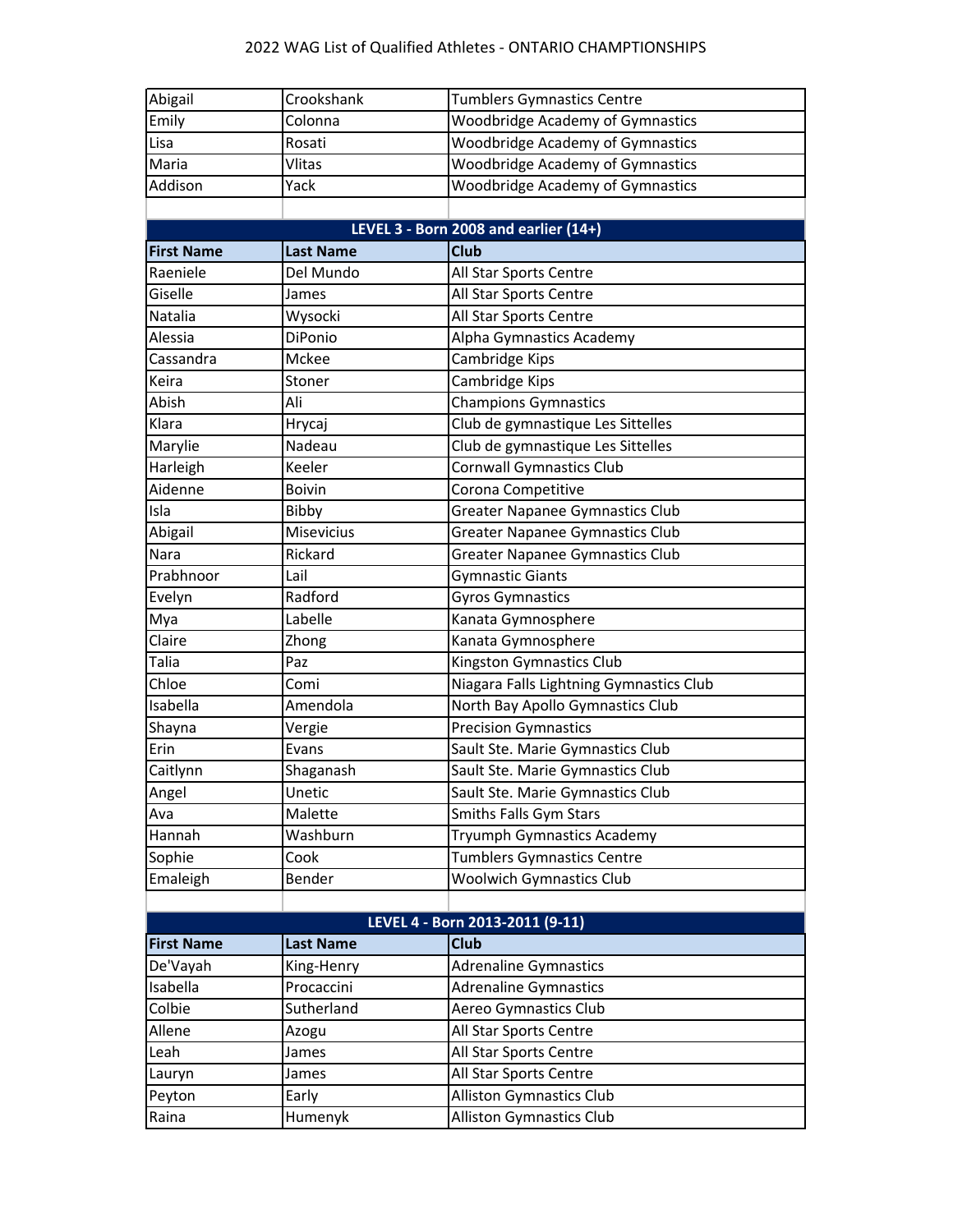| Danica           | Medeiros         | <b>Alliston Gymnastics Club</b>      |
|------------------|------------------|--------------------------------------|
| Maeve            | Ouellette        | <b>Alliston Gymnastics Club</b>      |
| Maelle           | Maxwell          | Alpha Gymnastics Academy             |
| Kaylee           | Foster           | Barrie Kempettes Gymnastics Club     |
| Katerina         | Koussiouris      | Barrie Kempettes Gymnastics Club     |
| Brynn            | Mcqueen          | Barrie Kempettes Gymnastics Club     |
| Ainsley          | Molenhuis        | Barrie Kempettes Gymnastics Club     |
| Ireland          | Averill          | <b>Bluewater Gymnastics</b>          |
| Ashley           | <b>Babin</b>     | <b>Bluewater Gymnastics</b>          |
| <b>Bristol</b>   | Oulds            | <b>Bluewater Gymnastics</b>          |
| Deklyn           | Quinn            | <b>Bluewater Gymnastics</b>          |
| Maci             | Turner           | <b>Bluewater Gymnastics</b>          |
| Kiana            | Wiliams          | <b>Bluewater Gymnastics</b>          |
| Aliana           | Young            | <b>Bluewater Gymnastics</b>          |
| Danielle         | Ng               | <b>Brockville Gymnastics Academy</b> |
| Corrigan         | Angus            | Burlington Gymnastics Club Inc.      |
| Olivia           | Davis            | Burlington Gymnastics Club Inc.      |
| Jordyn           | Dixon            | Burlington Gymnastics Club Inc.      |
| Emmy             | Galbraith        | Burlington Gymnastics Club Inc.      |
| Naomi            | Onuoha           | Burlington Gymnastics Club Inc.      |
| November         | Szambor          | Burlington Gymnastics Club Inc.      |
| Addison          | Davis            | <b>Champions Gymnastics</b>          |
| Sarah-Anne       | Matthews         | <b>Champions Gymnastics</b>          |
| Olive            | Pinkerton        | <b>Champions Gymnastics</b>          |
| Jessica          | Porter           | <b>Champions Gymnastics</b>          |
| Maddy            | Whiteside        | <b>Champions Gymnastics</b>          |
| Eve              | <b>Boulerice</b> | Club de gymnastique Les Sittelles    |
| Jenna            | Geekie           | Club de gymnastique Les Sittelles    |
| Laetitia         | Guindon          | Club de gymnastique Les Sittelles    |
| Anastasia (Anne) | Malek            | Club de gymnastique Les Sittelles    |
| Maelle           | Paquette         | Club de gymnastique Les Sittelles    |
| Stacey           | Wilu Wilu        | Club de gymnastique Les Sittelles    |
| Emma             | Seguin           | <b>Cornwall Gymnastics Club</b>      |
| Aleya            | Smith            | <b>Cornwall Gymnastics Club</b>      |
| Avry             | Hyland           | Corona Competitive                   |
| Leah             | Robinson         | Corona Competitive                   |
| Zoey             | Vega             | Corona Competitive                   |
| Mia              | Armellini        | <b>Dynamo Gymnastics</b>             |
| Maëlle           | <b>Bradley</b>   | Dynamo Gymnastics                    |
| Alexandra        | De Belleval      | <b>Dynamo Gymnastics</b>             |
| Mila             | Fuller           | <b>Dynamo Gymnastics</b>             |
| Parima           | Gholami          | <b>Dynamo Gymnastics</b>             |
| Eve              | Nicholls         | <b>Dynamo Gymnastics</b>             |
| Isabella         | Pasquini         | <b>Dynamo Gymnastics</b>             |
| Addison          | Strome           | <b>Dynamo Gymnastics</b>             |
| Madeline         | Bannon           | East York Gymnastics                 |
| Kayla            | Chee             | <b>East York Gymnastics</b>          |
| Ruby             | Fuentes          | <b>East York Gymnastics</b>          |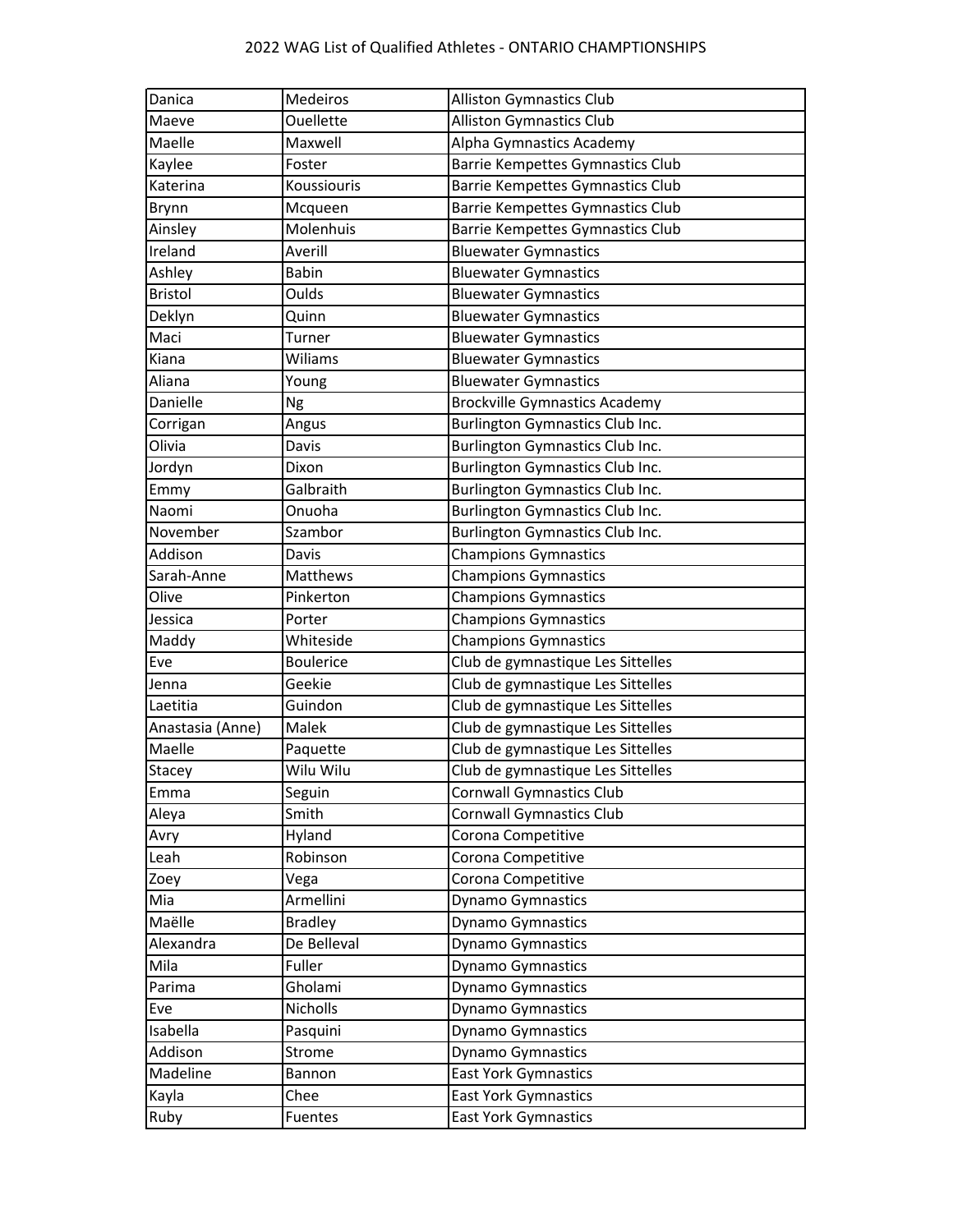| Jayani         | Kissi            | <b>East York Gymnastics</b>             |
|----------------|------------------|-----------------------------------------|
| Ada            | Larratt-Smith    | <b>East York Gymnastics</b>             |
| Madeline       | Ortencio         | <b>East York Gymnastics</b>             |
| Adrianna       | Silva            | <b>East York Gymnastics</b>             |
| Isla           | Gerson           | <b>Evolution Gymnastics Aurora Inc.</b> |
| Kylie          | <b>Thomas</b>    | <b>Forest City Gymnastics</b>           |
| Kenzie         | Webster          | <b>Forest City Gymnastics</b>           |
| Shyanne        | Italia           | Fort Erie                               |
| <b>Brianna</b> | Mcgibbon         | Fort Erie                               |
| Addyson        | Moreira          | <b>Futures Gymnastics</b>               |
| Annabella      | <b>Brookings</b> | Gemini Gymnastics                       |
| Lauren         | LaBarre          | Gemini Gymnastics                       |
| Madeira        | Pettitt-Leung    | Gemini Gymnastics                       |
| Madeline       | Carson           | Georgian Bay Phoenix                    |
| Estella        | Harvie           | Georgian Bay Phoenix                    |
| Olivia         | <b>Balla</b>     | Glendon Gymnastics                      |
| Caylee         | Borzym           | <b>Global Gymnastics</b>                |
| Melania        | Frisoni          | <b>Global Gymnastics</b>                |
| Aubrey         | Easson           | <b>Grand River Gymmies</b>              |
| Josie          | Yule             | <b>Grand River Gymmies</b>              |
| Diem           | Lambert          | <b>Guelph Saultos</b>                   |
| Alyssa         | Howatson         | <b>Gymfinity Gymnastics Centre</b>      |
| Aubree         | Smith            | <b>Gymfinity Gymnastics Centre</b>      |
| Kiana          | Frisancho        | <b>Gymnastics Energy</b>                |
| Willow         | Hall             | <b>Gymnastics Energy</b>                |
| Rebekah        | Paddon           | <b>Gymnastics Energy</b>                |
| Carmen         | Clarke           | <b>High Flyers Gymnastics Club</b>      |
| Anael          | Yablonsky        | <b>High Flyers Gymnastics Club</b>      |
| Camille        | Landry           | Jungle Gym Gymnastics                   |
| Alyssa         | <b>Briggs</b>    | Kanata Gymnosphere                      |
| Julia          | Desmarais        | Kanata Gymnosphere                      |
| Hazel          | Fuderer          | Kawartha Gymnastics Club                |
| Penelope       | Lau              | Kawartha Gymnastics Club                |
| Lyla           | Moore            | Kingston Gymnastics Club                |
| Olivia         | Robertson        | Kingston Gymnastics Club                |
| Emily          | Connelly         | Kitchener Waterloo Gymnastics Club      |
| Su             | Masal-Karabina   | Kitchener Waterloo Gymnastics Club      |
| Aleesia        | Nosal            | Kitchener Waterloo Gymnastics Club      |
| Makinley       | Parker           | Kitchener Waterloo Gymnastics Club      |
| Reese          | Perry            | Kitchener Waterloo Gymnastics Club      |
| Olive          | Steele           | Kitchener Waterloo Gymnastics Club      |
| Katarina       | Zejn             | Lindsay Gymnastics Centre               |
| Marissa        | Degasperis       | London Gymnastics Academy               |
| Elsie          | Dixon            | London Gymnastics Academy               |
| Cora           | Easton           | London Gymnastics Academy               |
| Liliana        | Henderson        | London Gymnastics Academy               |
| Ysabel         | Jackman          | London Gymnastics Academy               |
| Emma           | Gow              | Loyalist Gymnastics Club                |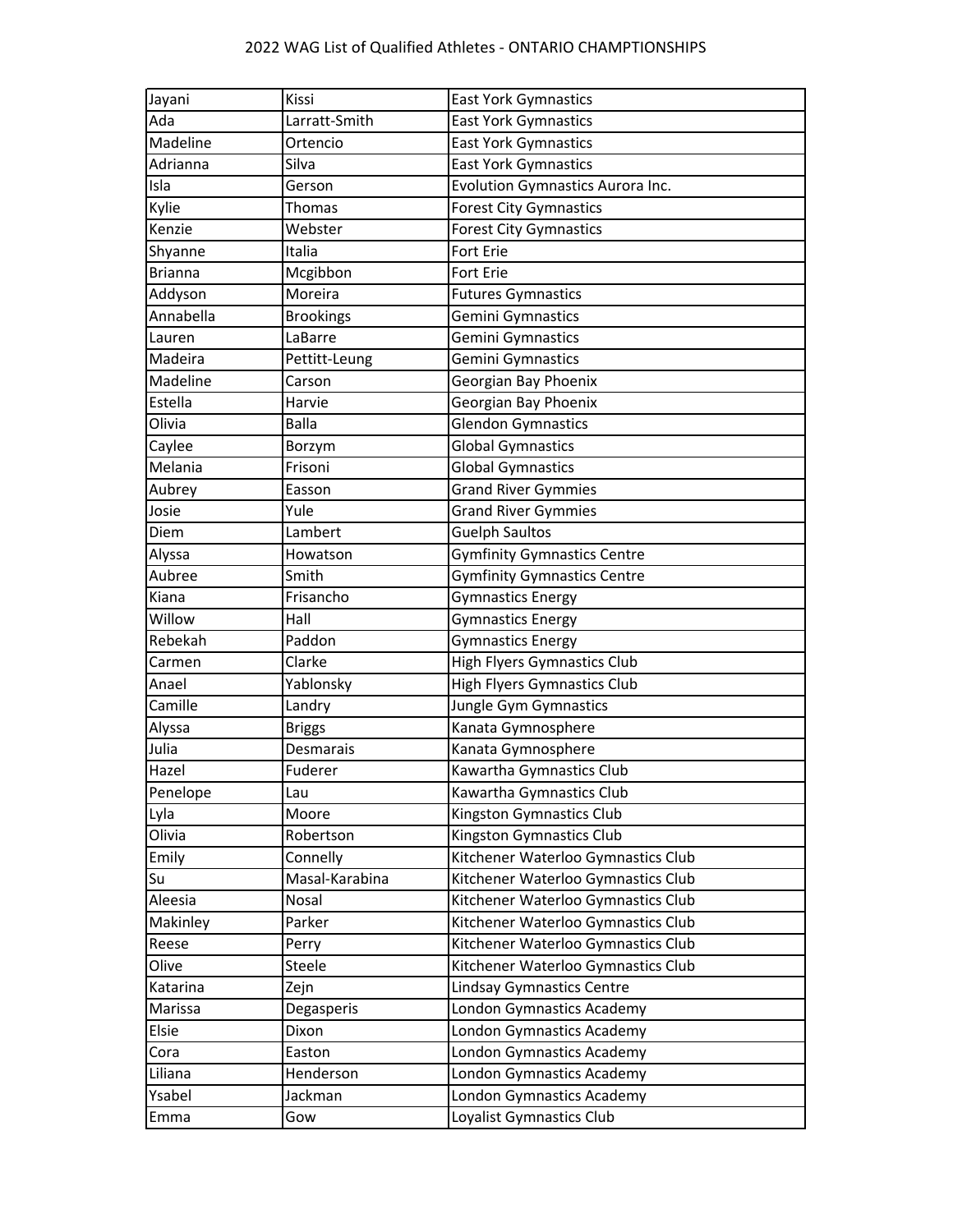| Paige         | Patterson       | Loyalist Gymnastics Club                |
|---------------|-----------------|-----------------------------------------|
| Rachel        | Fitzgerald      | Mariposa Gymnastics Club                |
| Maggie        | Lynch           | Mariposa Gymnastics Club                |
| Adelaide      | Vella           | Mariposa Gymnastics Club                |
| Myrium        | Guirguis        | <b>Milton Springers</b>                 |
| Maya          | <b>Rizk</b>     | <b>Milton Springers</b>                 |
| <b>Bianca</b> | Vicinanzo       | <b>Milton Springers</b>                 |
| Nora          | Bakai           | Niagara Falls Lightning Gymnastics Club |
| Holly         | Thomas          | North Bay Apollo Gymnastics Club        |
| Evelyn        | Donally         | Ottawa Gymnastics Centre                |
| Charlotte     | Gregory         | Ottawa Gymnastics Centre                |
| Emily         | Latremouille    | Ottawa Gymnastics Centre                |
| Violet        | Rajotte         | <b>Ottawa Gymnastics Centre</b>         |
| Nia           | Rangwala        | Ottawa Gymnastics Centre                |
| Kate          | Sutcliffe       | Ottawa Gymnastics Centre                |
| Makyah        | Jones           | <b>Precision Gymnastics</b>             |
| Ashlyn        | Wierenga        | <b>Pulsars Gymnastics Club</b>          |
| Mayumi        | Woods           | <b>Pulsars Gymnastics Club</b>          |
| Madelyn       | Matthews        | <b>Revolution Gymnastics</b>            |
| Keira         | Shaw            | <b>Revolution Gymnastics</b>            |
| Norah         | Watt            | <b>Revolution Gymnastics</b>            |
| Jordan        | Liang           | <b>Richmond Hill Gymnastics</b>         |
| Kaylee        | Liu             | <b>Richmond Hill Gymnastics</b>         |
| Melanie       | <b>Barolet</b>  | <b>Rideau Gymnastics</b>                |
| Chloe         | Bellomo         | Rideau Gymnastics                       |
| Morgan        | Audet           | Rose City Gymnastics                    |
| Lola          | <b>Bautista</b> | Rose City Gymnastics                    |
| Julianne      | Clarke          | Rose City Gymnastics                    |
| Sienna        | Lucier          | Rose City Gymnastics                    |
| Spencer       | Maria           | Rose City Gymnastics                    |
| Adrianna      | Mikho           | Rose City Gymnastics                    |
| Charlee       | Ramirez         | <b>Rose City Gymnastics</b>             |
| Jamie         | Ellison         | Scarborough Gym Elites                  |
| Myah          | Tombs           | St. Thomas-Elgin Gymnastics Club        |
| Veronica      | Mcgoogan        | T-dot Tumblers Gymnastics Academy Inc.  |
| Alexa         | Mitchell        | T-dot Tumblers Gymnastics Academy Inc.  |
| Marta         | Xhafa           | T-dot Tumblers Gymnastics Academy Inc.  |
| Eden          | Belay           | Toronto Gymnastics International        |
| Elizabeth     | Gain            | Toronto Gymnastics International        |
| Brynn         | Alblas          | <b>Trillium Gymnastics</b>              |
| Rowan         | <b>Bruyere</b>  | <b>Trillium Gymnastics</b>              |
| Rebecca       | Exham           | Trillium Gymnastics                     |
| Calista       | MacDonald       | <b>Trillium Gymnastics</b>              |
| Mattie        | Smith           | <b>Trillium Gymnastics</b>              |
| Hadleigh      | Campbell        | Tryumph Gymnastics Academy              |
| Ella          | Colledge        | Tryumph Gymnastics Academy              |
| Maya          | Medow           | Tryumph Gymnastics Academy              |
| Robbi         | <b>Stirling</b> | Tryumph Gymnastics Academy              |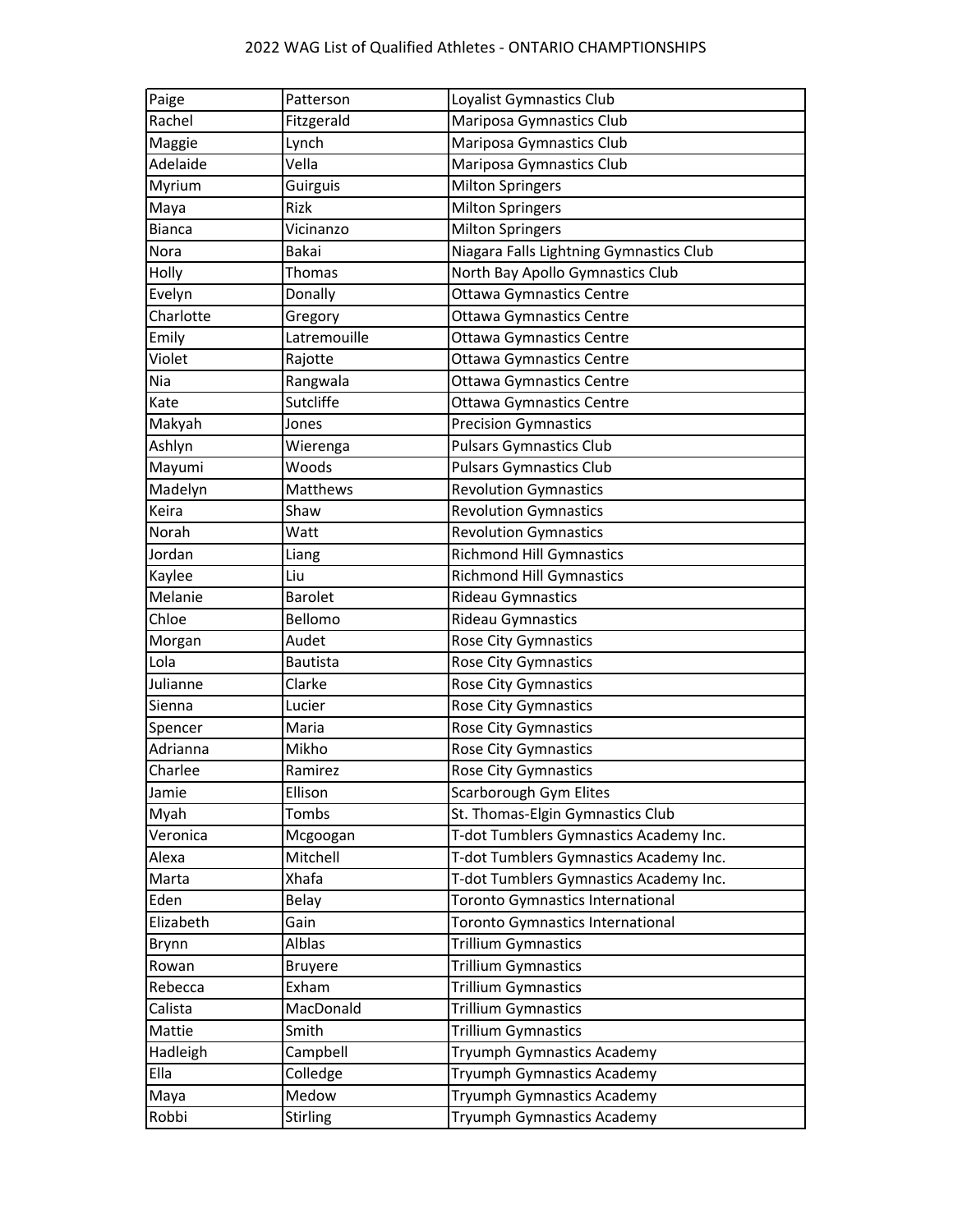| Ivory             | Henderson        | <b>Tumblers Gymnastics Centre</b>       |
|-------------------|------------------|-----------------------------------------|
| Ella              | Mackey           | <b>Tumblers Gymnastics Centre</b>       |
| Adriana           | Sorbara          | Vaughan Gymnastics                      |
| Julia             | <b>Brown</b>     | <b>Woodbridge Academy of Gymnastics</b> |
| Saachi            | Kishore          | <b>Woodbridge Academy of Gymnastics</b> |
| Abigail           | Paje             | <b>Woodbridge Academy of Gymnastics</b> |
| Anastasia         | Tullio           | Woodbridge Academy of Gymnastics        |
| Annie             | Warren           | <b>Woodbridge Academy of Gymnastics</b> |
| <b>Brodie</b>     | Guenther         | <b>Milton Springers</b>                 |
| Celina            | Romano-Lucizeni  | <b>Woodbridge Academy of Gymnastics</b> |
| Mia               | Legault          | <b>Cornwall Gymnastics Club</b>         |
| Cambree           | Cooper           | <b>Gymfinity Gymnastics Centre</b>      |
| Christine         | <b>Wilkins</b>   | <b>Tornados Gymnastics</b>              |
|                   |                  |                                         |
|                   |                  | LEVEL 4 - Born 2010 (12)                |
| <b>First Name</b> | <b>Last Name</b> | Club                                    |
| Adrianna          | D'orazio         | Aereo Gymnastics Club                   |
| Janessa           | Lynch            | All Star Sports Centre                  |
| Kayla             | Mahadeo          | All Star Sports Centre                  |
| Lyla              | Chin             | <b>ASF Gymnastics Club</b>              |
| Zoe               | Yip              | <b>ASF Gymnastics Club</b>              |
| Kiera             | Rodney           | Barrie Kempettes Gymnastics Club        |
| Quinn             | Perkins          | <b>Brockville Gymnastics Academy</b>    |
| Adrianna          | Mcleod           | Burlington Gymnastics Club Inc.         |
| Ava               | Rodriguez        | Burlington Gymnastics Club Inc.         |
| Myah              | <b>Huggins</b>   | <b>Champions Gymnastics</b>             |
| Allison           | Monteiro         | Club de gymnastique Les Sittelles       |
| Marley            | <b>Back</b>      | Corona Competitive                      |
| Lindsay           | Berrara          | Corona Competitive                      |
| Danika            | Bourdon          | Corona Competitive                      |
| Isabelle          | Gulas            | Corona Competitive                      |
| Dora              | Huang            | Corona Competitive                      |
| Morgan            | Popowych         | Corona Competitive                      |
| Mia               | Vega             | Corona Competitive                      |
| Fenelin           | Avery            | <b>East York Gymnastics</b>             |
| Taylor            | Jong             | <b>East York Gymnastics</b>             |
| Elyse             | Kay              | <b>Evolution Gymnastics Aurora Inc.</b> |
| Havana            | Reaume           | <b>Forest City Gymnastics</b>           |
| Grace             | Daly             | <b>Futures Gymnastics</b>               |
| Catarina          | Mousa            | <b>Futures Gymnastics</b>               |
| Anna              | Stepanenko       | <b>Futures Gymnastics</b>               |
| Selina            | Distefano        | Galaxy Gymnastics                       |
| Norah             | Brown            | Gemini Gymnastics                       |
| Amalia            | Haran            | Gemini Gymnastics                       |
| Kayley            | Hewlett          | Gemini Gymnastics                       |
| Jordan            | James            | Gemini Gymnastics                       |
| Athalia           | Naftolin         | Gemini Gymnastics                       |
| Raynah            | Cooke            | Georgian Bay Phoenix                    |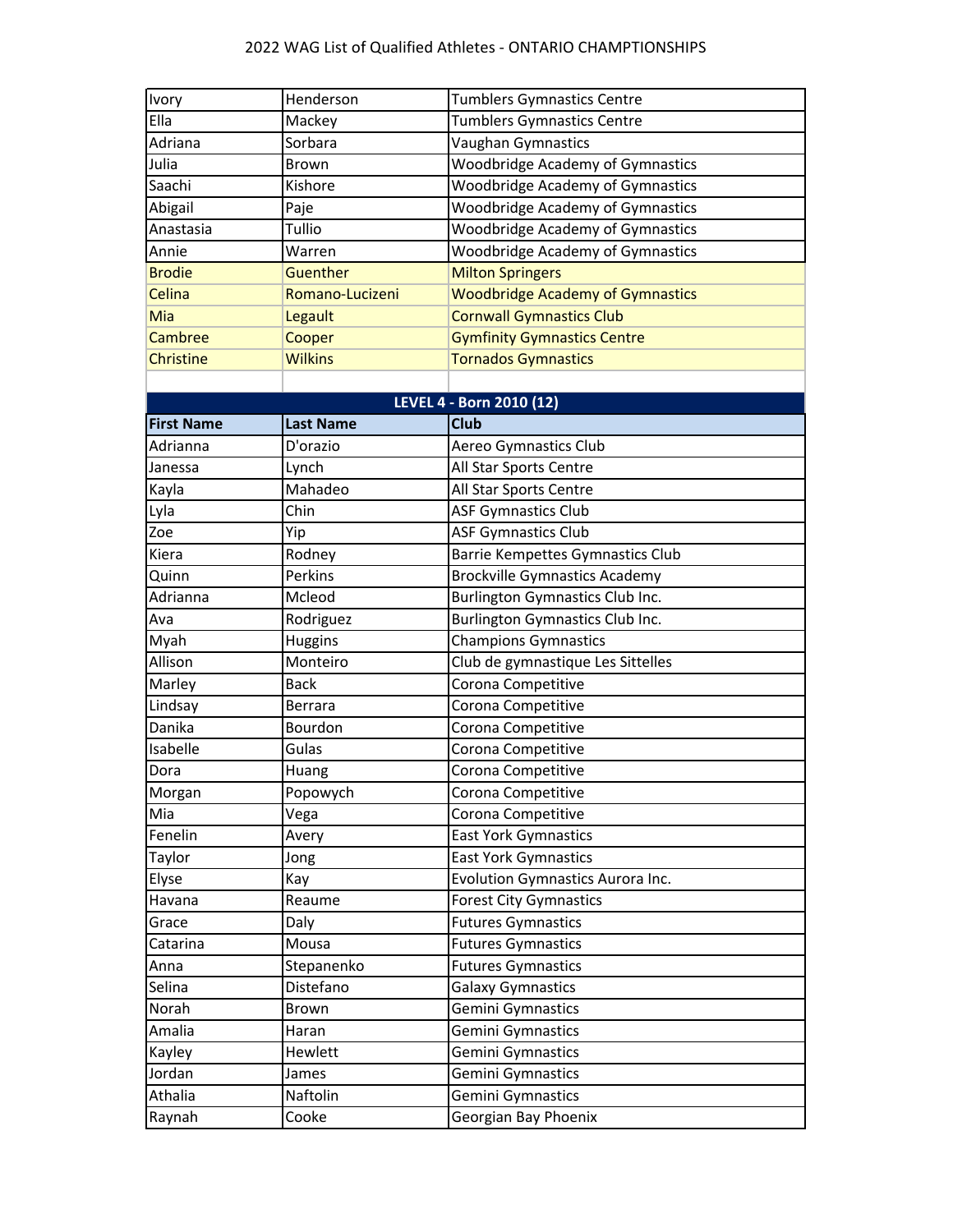| Chloe     | Mckinnon         | Georgian Bay Phoenix                    |
|-----------|------------------|-----------------------------------------|
| Summer    | Emadian          | <b>Global Gymnastics</b>                |
| Lucy      | <b>Braha</b>     | <b>Grand River Gymmies</b>              |
| Stella    | Crevatin         | <b>Grand River Gymmies</b>              |
| Isabella  | Romano           | <b>Great Lakes Gymnastics</b>           |
| Natalie   | Barber           | <b>Greater Napanee Gymnastics Club</b>  |
| Ashleigh  | O'Grady          | <b>Guelph Saultos</b>                   |
| Kate      | <b>Betty</b>     | <b>Gymfinity Gymnastics Centre</b>      |
| Zoya      | Mavani           | Gymnastics Mississauga                  |
| Armaity   | Panthaki         | Gymnastics Mississauga                  |
| Leya      | Safawi           | Gymnastics Mississauga                  |
| Kaia      | Greenglass       | <b>Gyros Gymnastics</b>                 |
| Myella    | Woods            | Kawartha Gymnastics Club                |
| Emilie    | Wartman          | Kingston Gymnastics Club                |
| Veronica  | Thang            | Kitchener Waterloo Gymnastics Club      |
| Léa       | Higginson        | <b>Lindsay Gymnastics Centre</b>        |
| Kayleigh  | Malarczuk        | <b>Lindsay Gymnastics Centre</b>        |
| Lyla      | Hajar            | London Beje Gymnastics                  |
| Cynthia   | Yang             | London Beje Gymnastics                  |
| Chloe     | <b>Blais</b>     | Loyalist Gymnastics Club                |
| Emily     | Campbell         | Loyalist Gymnastics Club                |
| Mae       | Gillis           | Loyalist Gymnastics Club                |
| Daniella  | Ridolfo-Melchior | <b>Milton Springers</b>                 |
| Ava       | Patrick          | Northern Stars Gymnastics               |
| Addisyn   | O'Brien          | Olympia Gymnastics                      |
| Charlotte | Ragno            | <b>Richmond Hill Gymnastics</b>         |
| Maggie    | Lepine           | Rideau Gymnastics                       |
| Julia     | Mcinnis          | Rose City Gymnastics                    |
| Eryka     | Murphy           | Rose City Gymnastics                    |
| Hailey    | Schmidt          | Rose City Gymnastics                    |
| Jada      | Mondesir         | Scarborough Gym Elites                  |
| Hazel     | Pevere           | <b>Smiths Falls Gym Stars</b>           |
| Edyn      | Leckie           | St. Thomas-Elgin Gymnastics Club        |
| Isabella  | Amantea          | Toronto Gymnastics International        |
| Jasmine   | Armstrong        | Toronto Gymnastics International        |
| Adalyn    | Da Costa         | <b>Toronto Gymnastics International</b> |
| Isabella  | Fernandes        | <b>Toronto Gymnastics International</b> |
| Krista    | Gotthans         | Toronto Gymnastics International        |
| Sloane    | Podsiadlo        | Toronto Gymnastics International        |
| Sierra    | Sawh             | Toronto Gymnastics International        |
| Madeleine | <b>Strauss</b>   | Toronto Gymnastics International        |
| Chloe     | Cadue            | Trillium Gymnastics                     |
| Lyric     | Murdock          | Trillium Gymnastics                     |
| Hallie    | Quest            | Trillium Gymnastics                     |
| Gillian   | Stephens         | Trillium Gymnastics                     |
| Gabriella | Murphy           | Tryumph Gymnastics Academy              |
| Claire    | Loyer            | <b>Tumblers Gymnastics Centre</b>       |
| Mariah    | Schmidt          | <b>Woolwich Gymnastics Club</b>         |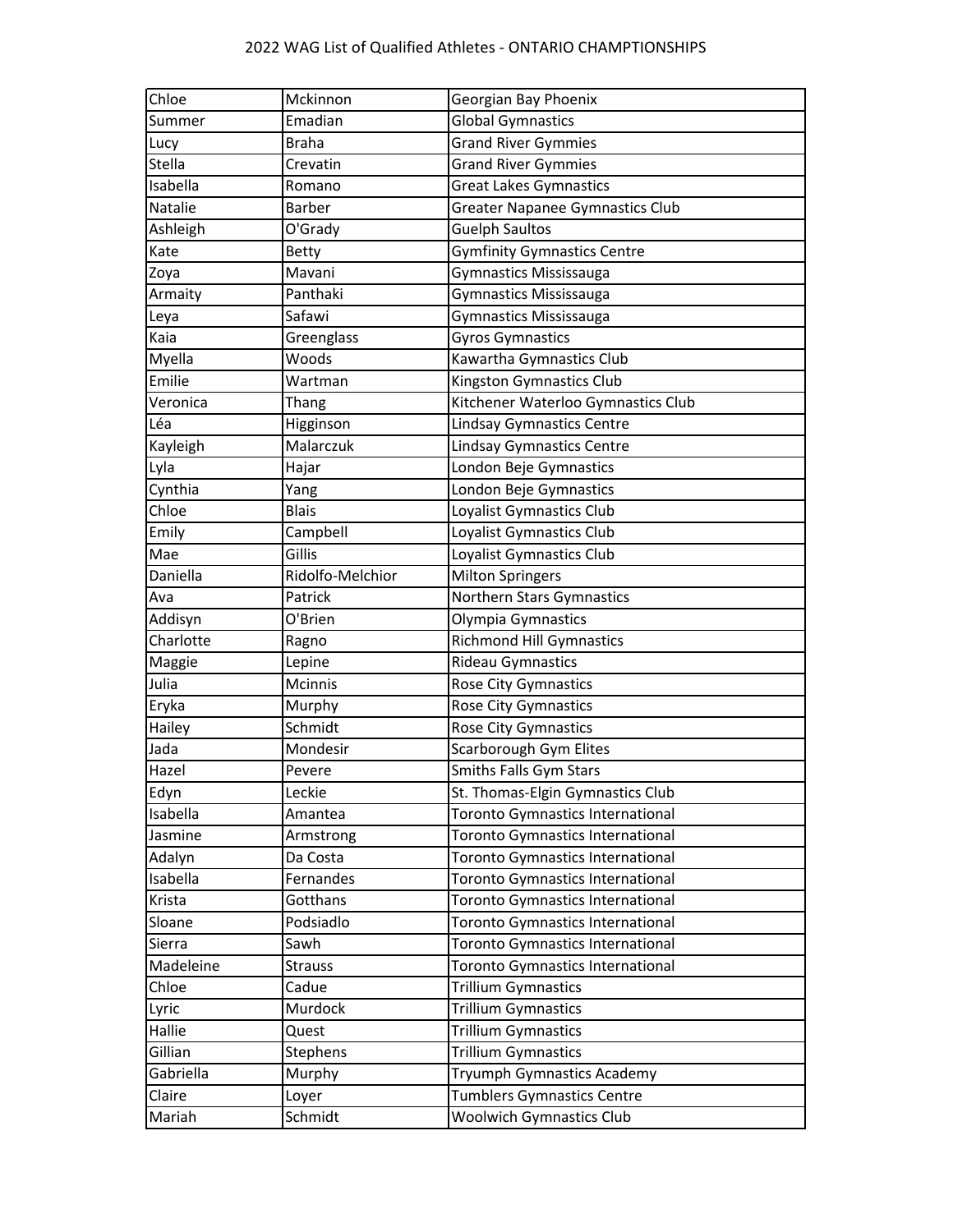| <b>Mira</b>       | <b>Mazalova</b>    | <b>Northern Stars Gymnastics</b>       |
|-------------------|--------------------|----------------------------------------|
| Ava               | Volpe              | <b>Guelph Saultos</b>                  |
| Vienna            | Corsi              | <b>Jungle Gym Gymnastics</b>           |
| <b>Lily Shai</b>  | <b>Baskind</b>     | <b>Richmond Hill Gymnastics</b>        |
| <b>Myah</b>       | <b>Wilkins</b>     | <b>Bluewater Gymnastics</b>            |
|                   |                    |                                        |
|                   |                    | LEVEL 4 - Born 2009 (13)               |
| <b>First Name</b> | <b>Last Name</b>   | <b>Club</b>                            |
| Sienna            | Azziada            | <b>Adrenaline Gymnastics</b>           |
| Adriana           | Baba               | <b>AIM Gymnastics</b>                  |
| Audrey            | <b>Barlow</b>      | <b>AIM Gymnastics</b>                  |
| Aaliyah           | Humenyk            | <b>Alliston Gymnastics Club</b>        |
| Alexa             | Hughes             | Alpha Gymnastics Academy               |
| Lilia             | Raposo             | Alpha Gymnastics Academy               |
| Abby              | Hew-Sang           | <b>ASF Gymnastics Club</b>             |
| Emerson           | Dobbs              | <b>Bluewater Gymnastics</b>            |
| Isabella          | Delorme-Halcovitch | Burlington Gymnastics Club Inc.        |
| Joanie            | Fortier            | Club de gymnastique Les Sittelles      |
| Nahla             | Jolliet            | Club de gymnastique Les Sittelles      |
| Kayla             | Presseault         | Cornwall Gymnastics Club               |
| <b>Brienna</b>    | Anderson           | Corona Competitive                     |
| Grace             | Fry                | Corona Competitive                     |
| Kira              | Hunter             | Corona Competitive                     |
| Hayden            | Wharram            | Corona Competitive                     |
| Riley             | Suing              | <b>East York Gymnastics</b>            |
| Alyssa            | Tozman             | <b>East York Gymnastics</b>            |
| Ava               | Woltman            | Evolution Gymnastics Aurora Inc.       |
| Jade              | Arsenault          | <b>Forest City Gymnastics</b>          |
| Maude             | <b>Buragina</b>    | <b>Forest City Gymnastics</b>          |
| Adelyn            | Pisaric            | Fort Erie                              |
| Shylah            | Deen               | Gemini Gymnastics                      |
| Emily             | Morris             | Gemini Gymnastics                      |
| Andrea            | Koker              | Georgian Bay Phoenix                   |
| Avery             | Lorentz            | Georgian Bay Phoenix                   |
| Teya              | Piper              | <b>Glendon Gymnastics</b>              |
| Keziah            | Trinh              | <b>Glendon Gymnastics</b>              |
| Autria            | Khaleghi           | <b>Global Gymnastics</b>               |
| Lauren            | Thompson           | <b>Grand River Gymmies</b>             |
| Kaitlyn           | Miller             | <b>Great Lakes Gymnastics</b>          |
| Avery             | Greyling           | <b>Greater Napanee Gymnastics Club</b> |
| Brynn             | Woodcock           | <b>Greater Napanee Gymnastics Club</b> |
| Mea               | Senior-Kennedy     | <b>Gymnastic Giants</b>                |
| Ava               | Freiheit           | <b>Gyros Gymnastics</b>                |
| Samantha          | Buompastore        | <b>High Flyers Gymnastics Club</b>     |
| <b>Briana</b>     | Campbell           | <b>High Flyers Gymnastics Club</b>     |
| Elliot            | Norquay            | Jungle Gym Gymnastics                  |
| Rhianna           | Syllion            | Kanata Gymnosphere                     |
| Alexis            | Dreossi            | Kawartha Gymnastics Club               |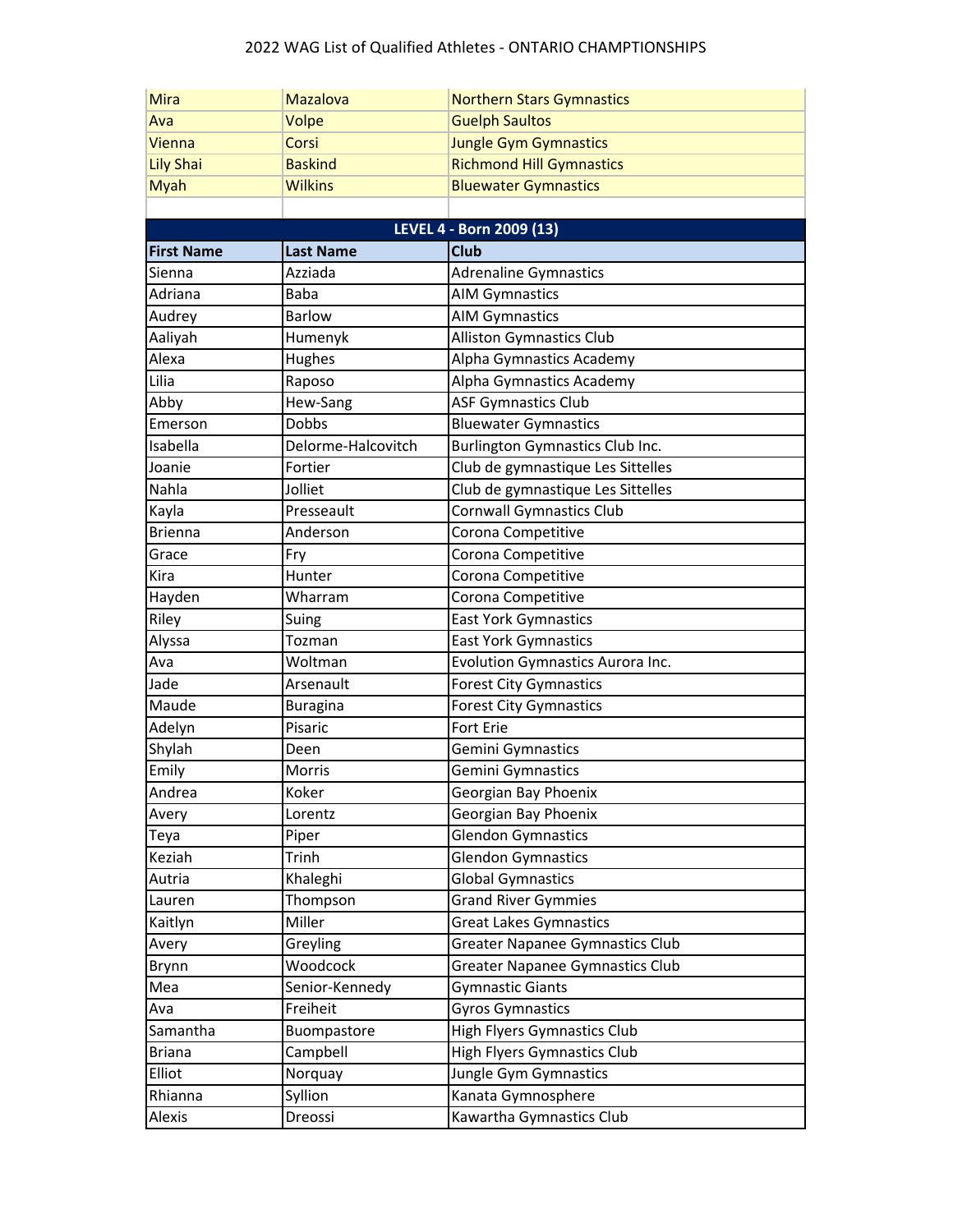| Cora              | Moore            | Kawartha Gymnastics Club                |
|-------------------|------------------|-----------------------------------------|
| Kaitlyn           | Ferguson         | Kincardine Klassics Gymnastics Club     |
| Josie             | Middelkamp       | Kincardine Klassics Gymnastics Club     |
| Jaclyne           | Newman           | Kincardine Klassics Gymnastics Club     |
| <b>Brianna</b>    | Morrell          | Kingston Gymnastics Club                |
| Ashley            | Hinschberger     | Kitchener Waterloo Gymnastics Club      |
| Elsie             | Jarvis           | Kitchener Waterloo Gymnastics Club      |
| Christina         | Daskalopoulos    | <b>KSG Aurora</b>                       |
| Sophie            | Graham           | Lindsay Gymnastics Centre               |
| Addison           | Pankhurst        | <b>Lindsay Gymnastics Centre</b>        |
| Payton            | Irwin            | London Gymnastics Academy               |
| Sadie             | Michelutti       | Loyalist Gymnastics Club                |
| Sydney            | Willing          | Loyalist Gymnastics Club                |
| Maiya             | Krynicki         | Mariposa Gymnastics Club                |
| Layla             | <b>Braga</b>     | <b>Milton Springers</b>                 |
| Paige             | Oliver           | <b>Milton Springers</b>                 |
| Lamar             | Farrag           | Niagara Falls Lightning Gymnastics Club |
| Avree             | <b>Bolduc</b>    | North Bay Apollo Gymnastics Club        |
| Faith             | Johnson          | North Bay Apollo Gymnastics Club        |
| Morgan            | Maeck            | North Bay Apollo Gymnastics Club        |
| Chelsea           | O'Gorman         | Olympia Gymnastics                      |
| Sophie            | Hwang            | Ottawa Gymnastics Centre                |
| Lucia             | Tamez-Herrejon   | Ottawa Gymnastics Centre                |
| Mikayla           | Singh            | <b>Richmond Hill Gymnastics</b>         |
| <b>Brooke</b>     | Laroda           | Rideau Gymnastics                       |
| Jade              | Soroka           | Scarborough Gym Elites                  |
| Sarah             | Walker           | St. Thomas-Elgin Gymnastics Club        |
| Sydney            | Lee              | Team Birchmount                         |
| Alexandra         | Smilis           | Team Birchmount                         |
| Angelika          | Kurok            | Toronto Gymnastics International        |
| Alyssa            | Nae              | Toronto Gymnastics International        |
| Sarah             | Unsworth         | Toronto Gymnastics International        |
| Paige             | Holgate          | <b>Trillium Gymnastics</b>              |
| Mikayla           | Irungu           | Trillium Gymnastics                     |
| Jayda             | Elmoazamy        | <b>TriStar Gymnastics Club</b>          |
| Renee             | Allison          | Tryumph Gymnastics Academy              |
| Isabelle          | Assar            | Vaughan Gymnastics                      |
| Shya              | Klimtiz          | Vaughan Gymnastics                      |
| Lauryn            | Laszkowski       | Vaughan Gymnastics                      |
| Alayne            | Williams         | Woodbridge Academy of Gymnastics        |
| <b>Stella</b>     | Gorgonio         | <b>KSG Aurora</b>                       |
| <b>Madison</b>    | <b>Fiorino</b>   | North Bay Apollo Gymnastics Club        |
| Raea              | <b>Burrill</b>   | <b>Smiths Falls Gym Stars</b>           |
| Rachel            | <b>Waite</b>     | <b>Brockville Gymnastics Academy</b>    |
| Ciara             | <b>Simpson</b>   | <b>Woodbridge Academy of Gymnastics</b> |
|                   |                  |                                         |
|                   |                  | LEVEL 4 - Born 2008 and earlier (14+)   |
| <b>First Name</b> | <b>Last Name</b> | Club                                    |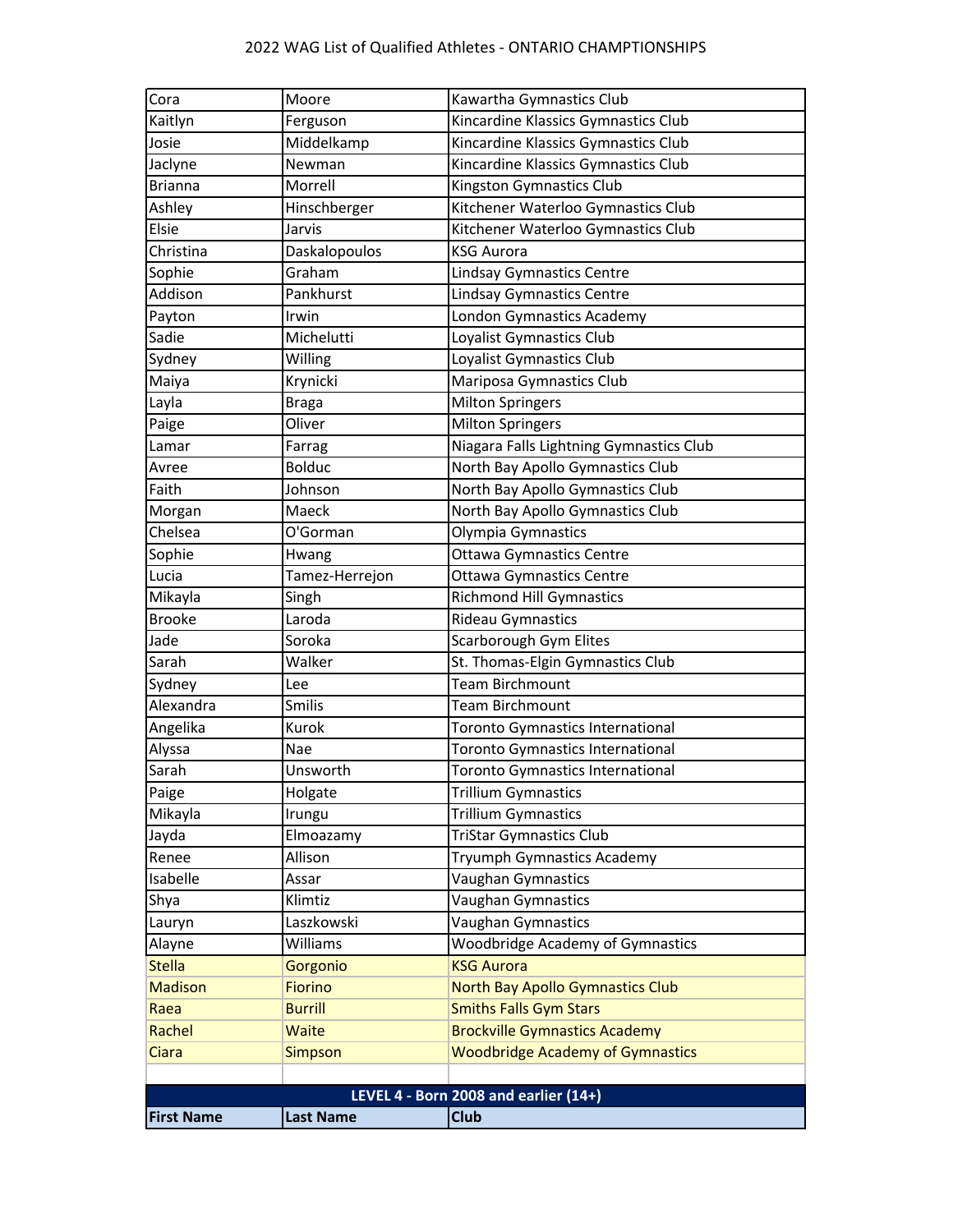| Julia         | Mancuso        | <b>Adrenaline Gymnastics</b>            |
|---------------|----------------|-----------------------------------------|
| Sasha         | Pasceri        | <b>Adrenaline Gymnastics</b>            |
| Cadence       | Skimming       | Adrenaline Gymnastics                   |
| Katherine     | Sutherland     | <b>Adrenaline Gymnastics</b>            |
| Destinee      | Dale           | <b>AIM Gymnastics</b>                   |
| Sophia        | Winton         | <b>AIM Gymnastics</b>                   |
| Reilly        | Dunthorne      | All Star Sports Centre                  |
| Emma          | Jack           | All Star Sports Centre                  |
| Jenia         | Kukovska       | All Star Sports Centre                  |
| Samantha      | Erwin          | Alpha Gymnastics Academy                |
| Julia         | Jobin          | Alpha Gymnastics Academy                |
| Amy           | Smith          | <b>Barrie Kempettes Gymnastics Club</b> |
| <b>Brooke</b> | Wylie          | Barrie Kempettes Gymnastics Club        |
| Jacqueline    | Aubin          | Corona Competitive                      |
| Camila        | Diaz           | Corona Competitive                      |
| Ireland       | Murphy         | Gemini Gymnastics                       |
| Sophie        | Carrick        | Georgian Bay Phoenix                    |
| Avery         | Gill           | Georgian Bay Phoenix                    |
| Eira          | Hutchison      | Georgian Bay Phoenix                    |
| Avalon        | Jackson        | Georgian Bay Phoenix                    |
| Kira          | Boterman       | Glendon Gymnastics                      |
| Olivia        | Quigley        | <b>Glendon Gymnastics</b>               |
| Isabel        | Psihalos       | <b>Global Gymnastics</b>                |
| Alyssa        | Crummer        | <b>Great Lakes Gymnastics</b>           |
| Olivia        | <b>Bitonte</b> | Gymnastics Mississauga                  |
| Stella        | McCartney      | <b>Gyros Gymnastics</b>                 |
| Adrina        | Olyae          | <b>High Flyers Gymnastics Club</b>      |
| Kiersten      | Anderson       | Jungle Gym Gymnastics                   |
| Avery         | Hofford        | Jungle Gym Gymnastics                   |
| Serena        | Studzinski     | Jungle Gym Gymnastics                   |
| Alexandryah   | Bennet         | Kanata Gymnosphere                      |
| Lilli         | Bidgood        | Kawartha Gymnastics Club                |
| Ella          | <b>Burns</b>   | <b>Kingston Gymnastics Club</b>         |
| Dacia         | Armitage       | Kitchener Waterloo Gymnastics Club      |
| Madilyn       | Hodgson        | Kitchener Waterloo Gymnastics Club      |
| Abigail       | Thompson       | London Gymnastics Academy               |
| Olivia        | Gough          | North Bay Apollo Gymnastics Club        |
| Rachel        | Currie         | Olympia Gymnastics                      |
| Taryn         | Price          | Olympia Gymnastics                      |
| Heidi         | Messager       | Ottawa Gymnastics Centre                |
| Sofia         | Malatesta      | <b>Pulsars Gymnastics Club</b>          |
| Luciana       | Capancioni     | Sault Ste. Marie Gymnastics Club        |
| Ella          | Thurlbeck      | Scarborough Gym Elites                  |
| Camryn        | Affleck        | Smiths Falls Gym Stars                  |
| Lera          | Horsfall       | Smiths Falls Gym Stars                  |
| Madilynn      | Robillard      | Smiths Falls Gym Stars                  |
| Thea          | Yeung          | Team Birchmount                         |
| Gabrielle     | Desroches      | Toronto Gymnastics International        |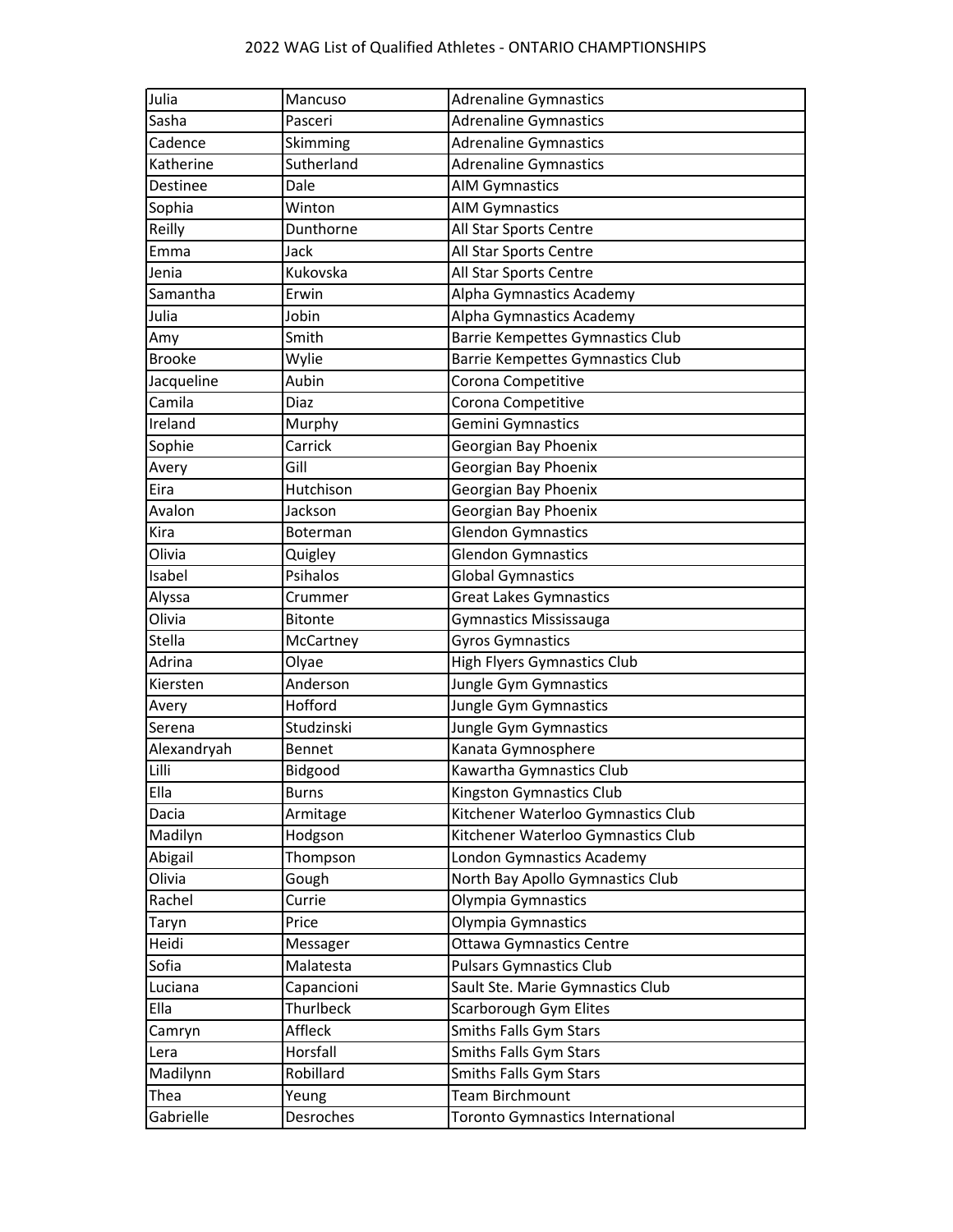| Emily             | Welsh            | Toronto Gymnastics International        |
|-------------------|------------------|-----------------------------------------|
| Joslyn            | Exham            | Trillium Gymnastics                     |
| Olivia            | Mortimer         | <b>Trillium Gymnastics</b>              |
| Marisol           | Cavas            | Tryumph Gymnastics Academy              |
| Isabella          | Ochomogo         | Tryumph Gymnastics Academy              |
| Kate              | Crescenzi        | <b>Woodbridge Academy of Gymnastics</b> |
| Mariam            | Elzant           | Woodbridge Academy of Gymnastics        |
| Mikayla           | Henriques        | <b>Woodbridge Academy of Gymnastics</b> |
| Nola              | Virgona          | <b>Woodbridge Academy of Gymnastics</b> |
|                   |                  |                                         |
|                   |                  | LEVEL 5 - Born 2013-2011 (9-11)         |
| <b>First Name</b> | <b>Last Name</b> | <b>Club</b>                             |
| Gabriella         | <b>Bruyns</b>    | Ajax Acro's Gymnastics Club             |
| <b>Bria</b>       | Godfrey          | <b>Brockville Gymnastics Academy</b>    |
| Emily             | <b>Burtt</b>     | <b>Burlington Gymnastics Club Inc.</b>  |
| Ava               | Flynn            | <b>Burlington Gymnastics Club Inc.</b>  |
| Aanya             | Gosain           | Burlington Gymnastics Club Inc.         |
| Charlotte         | Hill             | Burlington Gymnastics Club Inc.         |
| Danica            | Jivan            | Burlington Gymnastics Club Inc.         |
| Lily              | Griffin          | <b>Champions Gymnastics</b>             |
| Ziya              | Nakagawa         | <b>Forest City Gymnastics</b>           |
| Della             | Fair             | <b>Galaxy Gymnastics</b>                |
| Ava               | Millson          | Galaxy Gymnastics                       |
| Lorelei           | Attersley        | Gemini Gymnastics                       |
| Lacey             | Woods            | Gemini Gymnastics                       |
| Na'Zyia           | Wynter           | Gemini Gymnastics                       |
| Rhyan             | McNeice          | <b>Grand River Gymmies</b>              |
| Scarlett          | Panek            | <b>Grand River Gymmies</b>              |
| Emma              | Gilmore          | <b>Guelph Saultos</b>                   |
| Maya              | Grzesik          | <b>Guelph Saultos</b>                   |
| Charlee           | Rafter           | <b>Guelph Saultos</b>                   |
| Claire            | Shimoda          | <b>Gyros Gymnastics</b>                 |
| Alexis            | McConnery        | Kawartha Gymnastics Club                |
| Kenley            | Wood             | Kawartha Gymnastics Club                |
| Ellyot            | Wood             | Kawartha Gymnastics Club                |
| Amelia            | Fisch            | Kitchener Waterloo Gymnastics Club      |
| Zoe               | Vieira           | Kitchener Waterloo Gymnastics Club      |
| Olivia            | Difruscia        | London Gymnastics Academy               |
| Kylie             | Wilkinson        | London Gymnastics Academy               |
| Eve               | Montgomery       | Muskoka Limberettes Gymnastics Club     |
| Elizabeth         | Petersen         | Muskoka Limberettes Gymnastics Club     |
| Safia             | <b>Huggins</b>   | Ottawa Gymnastics Centre                |
| Myra              | Oke              | <b>Ottawa Gymnastics Centre</b>         |
| Kennedey          | Ryan             | Ottawa Gymnastics Centre                |
| Eva               | Andreev          | <b>Revolution Gymnastics</b>            |
| Aubrey            | Smith            | St. Thomas-Elgin Gymnastics Club        |
| Kaylin            | Ward             | St. Thomas-Elgin Gymnastics Club        |
| Samantha          | Pietrangelo      | T-dot Tumblers Gymnastics Academy Inc.  |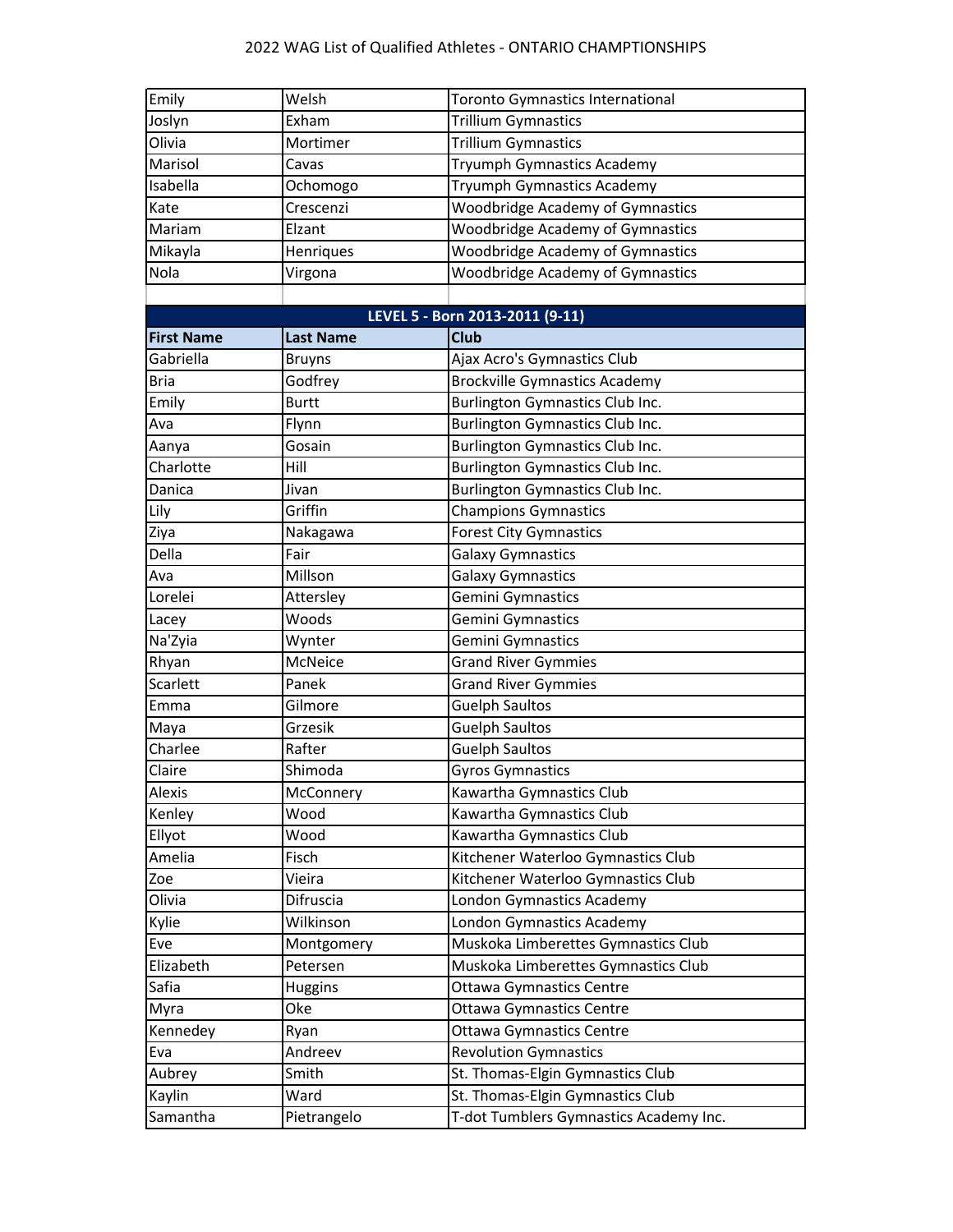## 2022 WAG List of Qualified Athletes ‐ ONTARIO CHAMPTIONSHIPS

| Maggie            | Schieman         | Toronto Gymnastics International        |
|-------------------|------------------|-----------------------------------------|
| Madeleine         | Seale            | Toronto Gymnastics International        |
| Tessa             | Miller           | <b>Trillium Gymnastics</b>              |
| Eva               | Walker           | <b>Trillium Gymnastics</b>              |
| Quinn             | <b>Musial</b>    | <b>Guelph Saultos</b>                   |
| Julia             | Izbasa           | <b>London Beje Gymnastics</b>           |
| <b>Maddison</b>   | Dunn             | <b>Mariposa Gymnastics Club</b>         |
| <b>Kaidence</b>   | <b>Stadder</b>   | <b>Grand River Gymmies</b>              |
| <b>Mollie</b>     | <b>Macintosh</b> | <b>Cambridge Kips</b>                   |
|                   |                  |                                         |
|                   |                  | LEVEL 5 - Born 2010-2009 (12-13)        |
| <b>First Name</b> | <b>Last Name</b> | <b>Club</b>                             |
| Hailey            | Bisson           | Aereo Gymnastics Club                   |
| Leah              | Macnevin         | <b>AIM Gymnastics</b>                   |
| <b>Brianna</b>    | Saintonge        | <b>AIM Gymnastics</b>                   |
| Ella              | Vasani           | Ajax Acro's Gymnastics Club             |
| Catherine         | He               | <b>ASF Gymnastics Club</b>              |
| Alexia            | Thommes          | <b>ASF Gymnastics Club</b>              |
| Meliyah           | Mayerhofer       | <b>Barrie Kempettes Gymnastics Club</b> |
| Jordyn            | Cousins          | <b>Bluewater Gymnastics</b>             |
| Rayna             | Sheldrick        | <b>Brockville Gymnastics Academy</b>    |
| Ava               | Elms             | Burlington Gymnastics Club Inc.         |
| Mika              | Hukari           | Burlington Gymnastics Club Inc.         |
| Alexandra         | Mccorquodale     | Burlington Gymnastics Club Inc.         |
| Alessandra        | Selbak           | Burlington Gymnastics Club Inc.         |
| Brynn             | <b>Baxter</b>    | Cambridge Kips                          |
| Emily             | Meade            | Cambridge Kips                          |
| Lily              | Beeson           | Club de gymnastique Les Sittelles       |
| Gwendolyn         | Blackadder       | Cornwall Gymnastics Club                |
| Neha              | Bapat            | Corona Competitive                      |
| <b>Bianca</b>     | Dhanjal          | Corona Competitive                      |
| Celine            | Leger            | Corona Competitive                      |
| Abby              | Adams            | East York Gymnastics                    |
| Cate              | Macklin          | <b>EPIC Gymnastics</b>                  |
| Haylee            | Surerus          | <b>EPIC Gymnastics</b>                  |
| Kaia              | O'Brien          | Galaxy Gymnastics                       |
| Kennedy           | Stone            | <b>Galaxy Gymnastics</b>                |
| Natalia           | Gavalcik         | Gemini Gymnastics                       |
| Émilie            | Saunders         | Gemini Gymnastics                       |
| Jordan            | Cheam            | <b>Guelph Saultos</b>                   |
| Kayleigh          | Hughes           | <b>Gymnastics Energy</b>                |
| Khloe             | Rivera           | <b>Gymnastics Energy</b>                |
| Hannah            | Selinger         | <b>Gymnastics Energy</b>                |
| Maya              | Siudowski        | <b>Gymnastics Energy</b>                |
| Caitlyn           | Knights          | Gymnastics Mississauga                  |
| Leah              | Antonyraj        | Halton Hills Gymnastics Centre          |
| Ally              | Fishback         | Halton Hills Gymnastics Centre          |
| Isabella          | Huxtable         | <b>Halton Hills Gymnastics Centre</b>   |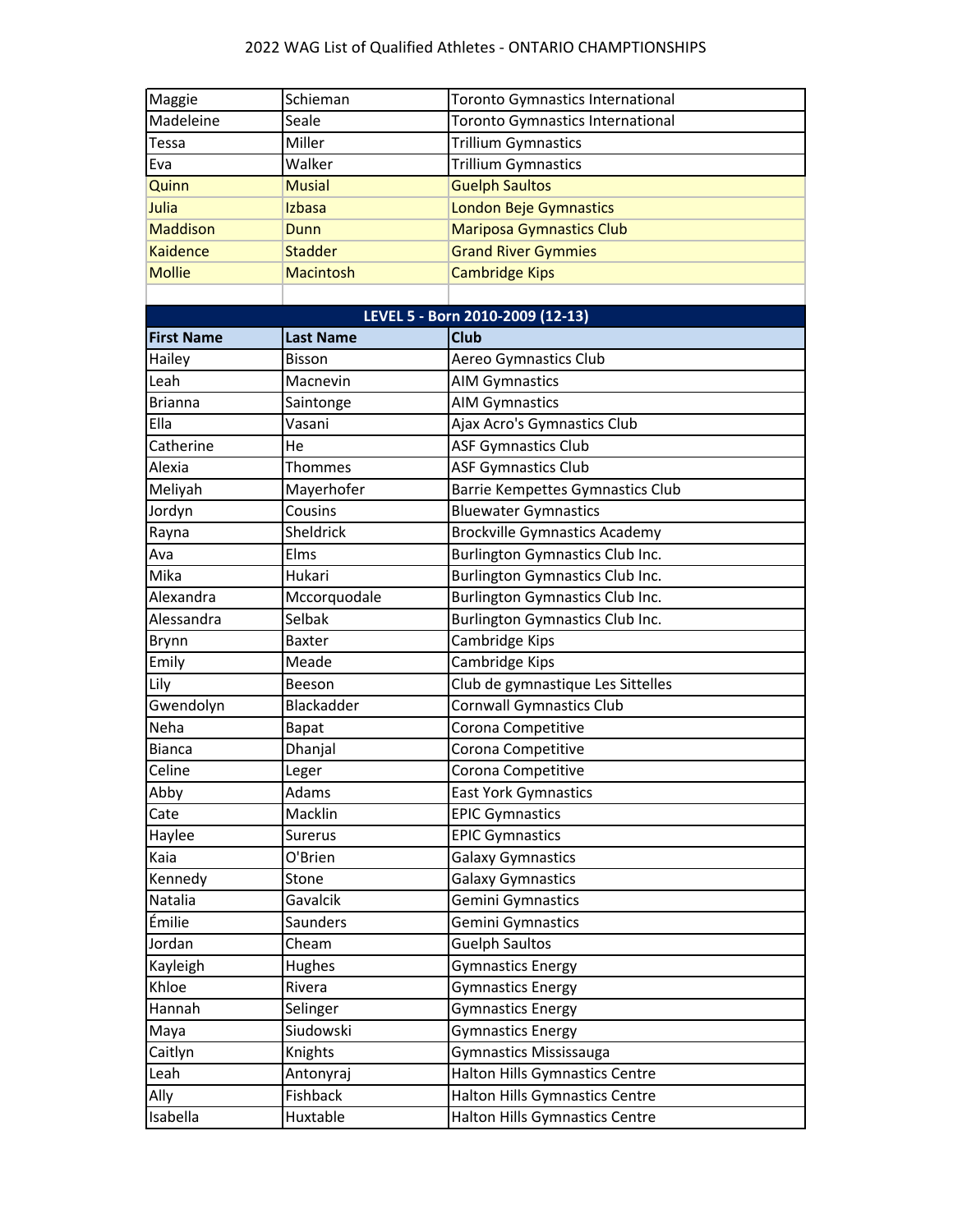| Madison           | <b>McClements</b> | <b>Halton Hills Gymnastics Centre</b>   |
|-------------------|-------------------|-----------------------------------------|
| Finnley           | Millar            | <b>Halton Hills Gymnastics Centre</b>   |
| Abigail           | Treiber           | <b>Halton Hills Gymnastics Centre</b>   |
| Kylie             | Quinlan           | Kawartha Gymnastics Club                |
| Ava               | Leblanc           | <b>Kingston Gymnastics Club</b>         |
| Michaela          | Libbey-Griffin    | Kingston Gymnastics Club                |
| Maya              | Wilson            | Kitchener Waterloo Gymnastics Club      |
| Daphne            | Kokelj            | <b>KSG Aurora</b>                       |
| Lia               | Bogdan            | London Beje Gymnastics                  |
| Samantha          | <b>Bolster</b>    | London Gymnastics Academy               |
| Julia             | Coleman           | London Gymnastics Academy               |
| Ava               | Easton            | London Gymnastics Academy               |
| Madeline          | Hunter            | London Gymnastics Academy               |
| Kate              | Lambert           | London Gymnastics Academy               |
| Harlow            | Rohrer            | London Gymnastics Academy               |
| Audrey            | Townsend          | London Gymnastics Academy               |
| Avery             | Martynyshyn       | Mariposa Gymnastics Club                |
| Molly             | Armstrong         | Muskoka Limberettes Gymnastics Club     |
| Katelyn           | Walker            | Muskoka Limberettes Gymnastics Club     |
| Makayla           | Phaneuf           | North Bay Apollo Gymnastics Club        |
| Mercy             | Routley           | North Bay Apollo Gymnastics Club        |
| Abby              | Labuschagne       | Olympia Gymnastics                      |
| Ella              | Carty             | <b>Ottawa Gymnastics Centre</b>         |
| Irie-Ella         | Elinesky          | <b>Revolution Gymnastics</b>            |
| Layla             | Fischer           | <b>Revolution Gymnastics</b>            |
| Neve              | Vom Scheidt       | Rideau Gymnastics                       |
| Milena            | Galecka           | T-dot Tumblers Gymnastics Academy Inc.  |
| Sarah             | Tandy             | <b>Team Birchmount</b>                  |
| Willow            | Fulton-Jugandi    | <b>Tornados Gymnastics</b>              |
| Alyssa            | Fernandes         | <b>Toronto Gymnastics International</b> |
| Cyan              | Grossington       | Toronto Gymnastics International        |
| Stella            | Markham           | <b>Toronto Gymnastics International</b> |
| Chloe             | Robins            | <b>Toronto Gymnastics International</b> |
| Sejal             | Woods             | <b>Toronto Gymnastics International</b> |
| Delaney           | <b>Brule</b>      | <b>Trillium Gymnastics</b>              |
| Zoe               | Murray            | Tryumph Gymnastics Academy              |
| Mackenzie         | Courville         | <b>Tumblers Gymnastics Centre</b>       |
| Sabrina           | Okwo Ebwil        | <b>Tumblers Gymnastics Centre</b>       |
| Elisa             | Rinella           | <b>Tumblers Gymnastics Centre</b>       |
| Valentina         | Corsin            | Woodbridge Academy of Gymnastics        |
| Alessia           | Mammone           | Woodbridge Academy of Gymnastics        |
| Stefanie          | Mishael           | Woodbridge Academy of Gymnastics        |
|                   |                   |                                         |
|                   |                   | LEVEL 5 - Born 2008 and earlier (14+)   |
| <b>First Name</b> | <b>Last Name</b>  | <b>Club</b>                             |
| Emily             | Prior             | <b>Brockville Gymnastics Academy</b>    |
| Makaila           | Allen             | Cambridge Kips                          |
| Rhianna           | Dieudonne         | Club de gymnastique Les Sittelles       |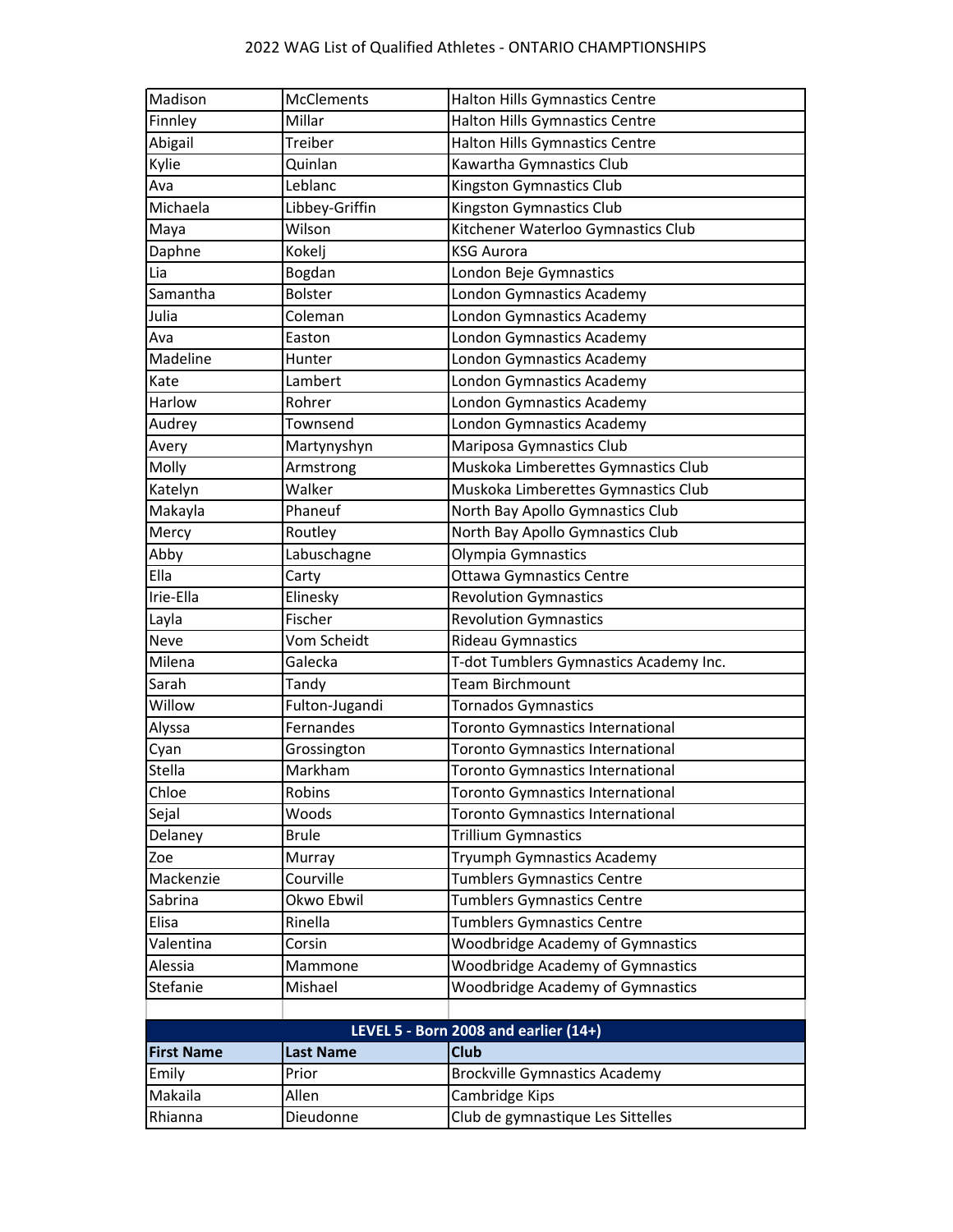| Vera              | Gorodnichy       | Club de gymnastique Les Sittelles           |
|-------------------|------------------|---------------------------------------------|
| Amelie            | Goulet           | Club de gymnastique Les Sittelles           |
| Chloe             | Lalonde          | Club de gymnastique Les Sittelles           |
| Shannon           | Lynd             | Club de gymnastique Les Sittelles           |
| Camille           | Bergevin         | Corona Competitive                          |
| <b>Brooke</b>     | Revitt           | Corona Competitive                          |
| Eva               | <b>Tsourakis</b> | Corona Competitive                          |
| loanna            | Voulgaris        | Corona Competitive                          |
| Christie          | Marshall         | <b>Forest City Gymnastics</b>               |
| Anastasia         | Chin             | Gemini Gymnastics                           |
| Avery             | Azzopardi        | <b>Gymnastics Energy</b>                    |
| Clara             | Gretsinger       | <b>Gymnastics Energy</b>                    |
| Ella              | Pfeffer          | <b>Gymnastics Energy</b>                    |
| Carly             | Leadbeater       | Halton Hills Gymnastics Centre              |
| Julia             | Coderre          | <b>Kingston Gymnastics Club</b>             |
| Keira             | Wilson           | Kingston Gymnastics Club                    |
| Samantha          | Collins          | Ottawa Gymnastics Centre                    |
| Eva               | Mcewen           | Ottawa Gymnastics Centre                    |
| Eleanor           | Kettle           | <b>Precision Gymnastics</b>                 |
| Avery             | Greenwood        | Sault Ste. Marie Gymnastics Club            |
| Sadie             | Pedlar           | Sault Ste. Marie Gymnastics Club            |
| Sara              | Lyons            | Smiths Falls Gym Stars                      |
| Hope              | Macgregor        | Smiths Falls Gym Stars                      |
| Kyra              | Faulkner         | Swing, Spring and Flip Club                 |
| Bella             | Hobson           | Swing, Spring and Flip Club                 |
| Rylan             | Mcculloch        | Swing, Spring and Flip Club                 |
| Elisabeth         | Fry              | Team Birchmount                             |
| Eleni             | Kiofos           | Team Birchmount                             |
| Elaine            | Rigas-Zotalis    | Team Birchmount                             |
| Victoria          | Chin             | Toronto Gymnastics International            |
| Vanessa           | Levesque         | <b>Tumblers Gymnastics Centre</b>           |
| Dagan             | Gallant          | Woodbridge Academy of Gymnastics            |
| Joanna            | Hendy            | <b>Woodbridge Academy of Gymnastics</b>     |
| Christina         | Sangorgio        | <b>Woodbridge Academy of Gymnastics</b>     |
| Tian              | Sitahal          | <b>Woodbridge Academy of Gymnastics</b>     |
|                   |                  |                                             |
|                   |                  | LEVEL 6 - Born 2013-2012 (9-10)             |
| <b>First Name</b> | <b>Last Name</b> | <b>Club</b>                                 |
| Kaia              | Andros           | <b>AIM Gymnastics</b>                       |
| Kaitlyn           | Martinez         | <b>AIM Gymnastics</b>                       |
| Clarissa          | Moore            | <b>AIM Gymnastics</b>                       |
| Julianna          | Palermo          | <b>Alliston Gymnastics Club</b>             |
| Kaylin            | Carr             | Alpha Gymnastics Academy                    |
| Leigha            | Talbot           | Blenheim Kent Golden Eagles Gymnastics Club |
| Olivia            | Vansevenant      | <b>Bluewater Gymnastics</b>                 |
| Rowan             | Cyriac           | <b>Burlington Gymnastics Club Inc.</b>      |
| Jovie             | Weyman           | Burlington Gymnastics Club Inc.             |
| Paige             | Krulick          | Dynamo Gymnastics                           |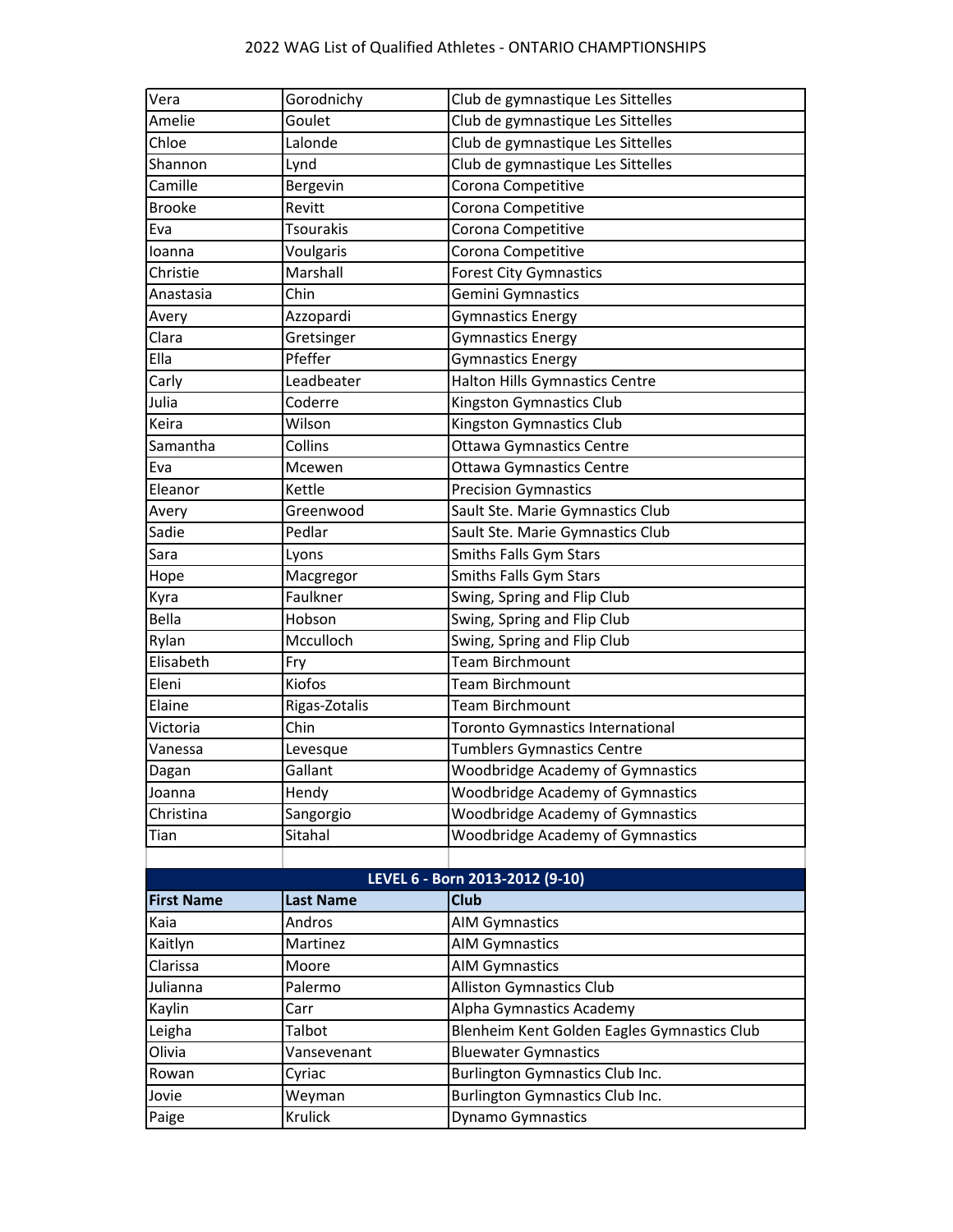| Olivia            | Puthoff          | <b>East York Gymnastics</b>                    |
|-------------------|------------------|------------------------------------------------|
| Miller            | Pellizzari       | <b>Forest City Gymnastics</b>                  |
| Bianca-Nicole     | Myrto            | Gemini Gymnastics                              |
| Emily             | Howes            | <b>Glendon Gymnastics</b>                      |
| Evanthia          | Hamid            | <b>Global Gymnastics</b>                       |
| Madison           | Sgro             | <b>Global Gymnastics</b>                       |
| Katilaya          | King             | <b>Gymfinity Gymnastics Centre</b>             |
| Mackenzie         | Cowx             | <b>Hamilton Gymnastic Academy</b>              |
| Kylie             | Mcgee            | Kanata Gymnosphere                             |
| Ella              | Lau              | London Gymnastics Academy                      |
| Savannah          | Mcnary           | London Gymnastics Academy                      |
| Hailey            | Nguyen           | Niagara Acro Cats                              |
| Camilla           | Condie-Wan       | Niagara Falls Lightning Gymnastics Club        |
| Olivia            | Redick           | Oakville Gymnastics Club                       |
| Katerina          | Morgan           | <b>Rose City Gymnastics</b>                    |
| Desiree           | Malmiste         | <b>Sudbury Laurels Gymnastics Club</b>         |
| Harper            | Lilley           | Thunder Bay Giant Gymnastics Inc.              |
| Abigail           | McGirr           | Thunder Bay Giant Gymnastics Inc.              |
| Kynleigh          | Smith            | <b>Twisters Gymnastics and Trampoline Club</b> |
| <b>Bianca</b>     | <b>Buzan</b>     | <b>Woodbridge Academy of Gymnastics</b>        |
| Aubrey            | <b>Dudek</b>     | <b>World Class Gymnastics</b>                  |
| Sarah             | Stone            | <b>World Class Gymnastics</b>                  |
| <b>Brooke</b>     | <b>Bernstein</b> | <b>Sudbury Laurels Gymnastics Club</b>         |
|                   |                  |                                                |
|                   |                  |                                                |
|                   |                  | LEVEL 6 - Born 2011-2010 (11-12)               |
| <b>First Name</b> | <b>Last Name</b> | <b>Club</b>                                    |
| Noa               | Perez            | <b>AIM Gymnastics</b>                          |
| Gianna            | Rodas            | <b>AIM Gymnastics</b>                          |
| Shawniah          | Ackie            | All Star Sports Centre                         |
| Sophia            | Carvalho         | All Star Sports Centre                         |
| Téa               | Chavez           | All Star Sports Centre                         |
| Hannah            | Mercer           | All Star Sports Centre                         |
| Ibbie             | Owusu Korkor     | All Star Sports Centre                         |
| Maci              | Coulter          | <b>Alliston Gymnastics Club</b>                |
| Maysen            | Forrester        | <b>Alliston Gymnastics Club</b>                |
| Gabriella         | <b>Brun</b>      | Alpha Gymnastics Academy                       |
| Kaiya             | Jodoin           | Alpha Gymnastics Academy                       |
| Arleta            | Stoenescu        | Alpha Gymnastics Academy                       |
| Olivia            | Henderson        | <b>Aspire Gymnastics</b>                       |
| Locklyn           | Mcpherson        | <b>Aspire Gymnastics</b>                       |
| Caidence          | Spencer          | <b>Aspire Gymnastics</b>                       |
| Maelle            | Grant            | Barrie Kempettes Gymnastics Club               |
| Leah              | Mccue            | Barrie Kempettes Gymnastics Club               |
| Olivia            | Edwards          | Blenheim Kent Golden Eagles Gymnastics Club    |
| Aubree            | Frederick        | Blenheim Kent Golden Eagles Gymnastics Club    |
| Alexa             | Howe             | Blenheim Kent Golden Eagles Gymnastics Club    |
| Sawyer            | Schaafsma        | Blenheim Kent Golden Eagles Gymnastics Club    |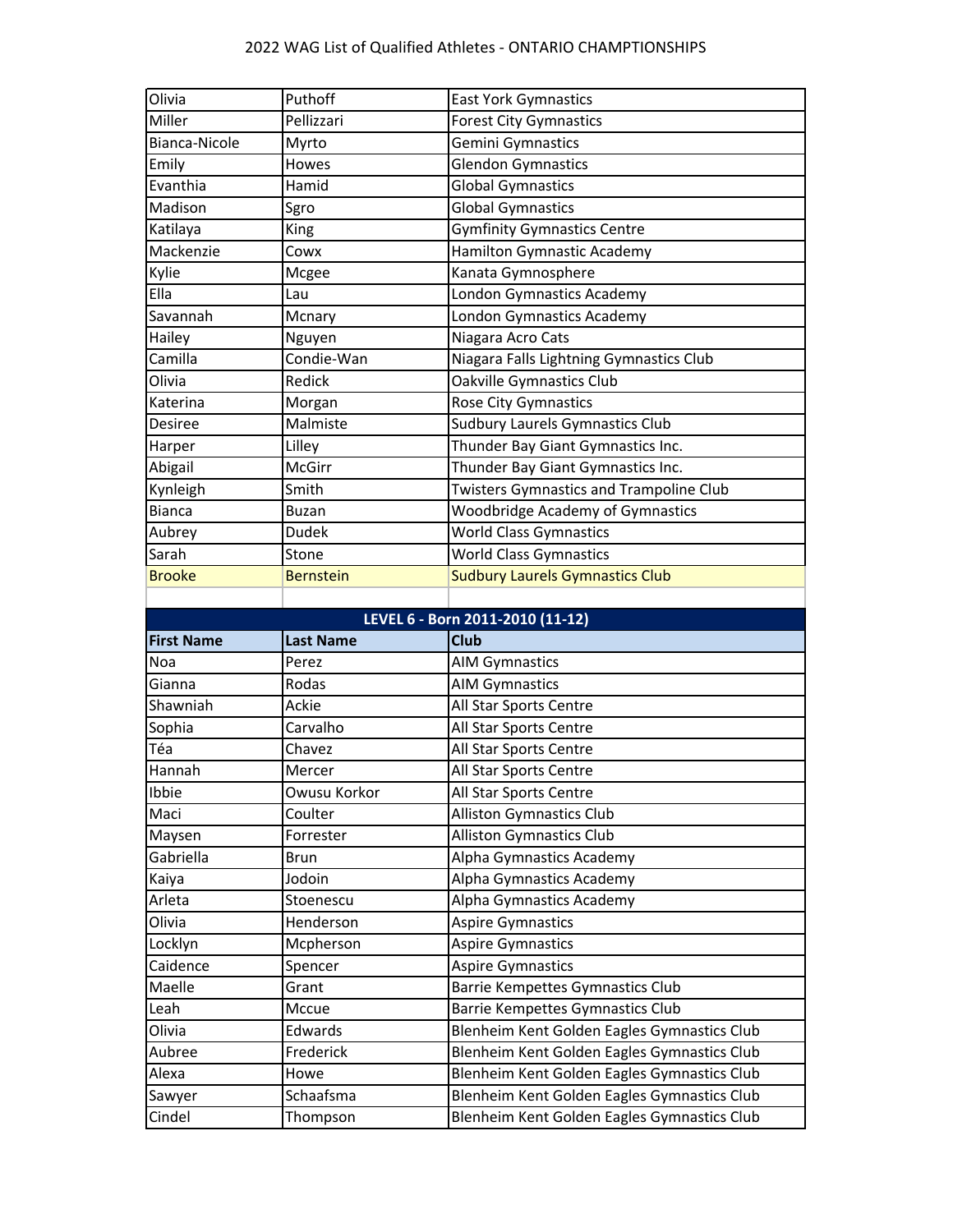| Jessie         | Janoska           | <b>Bluewater Gymnastics</b>            |
|----------------|-------------------|----------------------------------------|
| Mikaylie       | Robinson          | <b>Bluewater Gymnastics</b>            |
| Sophia         | Correia           | <b>Burlington Gymnastics Club Inc.</b> |
| Isabella       | Lee               | Burlington Gymnastics Club Inc.        |
| Maddie         | Nah               | <b>Burlington Gymnastics Club Inc.</b> |
| Taya           | Hukari            | Burlington Gymnastics Club Inc.        |
| Amelia         | Roy               | Champions Gymnastics                   |
| Gabrielle      | <b>Barrientos</b> | Club de gymnastique Les Sittelles      |
| Lily           | Benoit            | Club de gymnastique Les Sittelles      |
| Laurence       | <b>Bonneville</b> | Club de gymnastique Les Sittelles      |
| Chelsea        | Jocelyn           | Club de gymnastique Les Sittelles      |
| Holly          | Ray-Simard        | Club de gymnastique Les Sittelles      |
| Shanae         | Emmanuel          | Corona Competitive                     |
| Jordyn         | Richardson        | Corona Competitive                     |
| Alexia         | Walker            | Corona Competitive                     |
| Ruby           | Appel             | <b>Discovery Gymnastics Club</b>       |
| Lucia          | Carnevale         | Discovery Gymnastics Club              |
| Angela         | Gandolfi          | <b>Discovery Gymnastics Club</b>       |
| Ella           | Jokinen           | <b>Discovery Gymnastics Club</b>       |
| Ava            | Soros             | <b>Discovery Gymnastics Club</b>       |
| Alina          | Costa             | Dynamo Gymnastics                      |
| Elena          | Downe             | <b>Dynamo Gymnastics</b>               |
| Amelia         | Kissoon           | <b>Dynamo Gymnastics</b>               |
| Isla           | Leavy             | Dynamo Gymnastics                      |
| Lily           | <b>Braun</b>      | <b>EPIC Gymnastics</b>                 |
| Marli          | Ryan              | <b>EPIC Gymnastics</b>                 |
| Taylor         | <b>Barron</b>     | <b>Forest City Gymnastics</b>          |
| Tessa          | Durack            | <b>Forest City Gymnastics</b>          |
| Amelia         | Gouthro           | <b>Forest City Gymnastics</b>          |
| Myah           | Harding           | <b>Forest City Gymnastics</b>          |
| Mackenzie      | Trainor           | <b>Forest City Gymnastics</b>          |
| Leah           | Wilson            | <b>Forest City Gymnastics</b>          |
| Maddison       | Docanto           | <b>Futures Gymnastics</b>              |
| Cadence        | Tanouye           | <b>Futures Gymnastics</b>              |
| <b>Brooke</b>  | Mackenzie         | <b>Galaxy Gymnastics</b>               |
| <b>Bridget</b> | Plue              | <b>Galaxy Gymnastics</b>               |
| Mckenna        | Sowunmi           | <b>Galaxy Gymnastics</b>               |
| Alexis         | Sultan-Khan       | Galaxy Gymnastics                      |
| Keilyn         | Twyne             | <b>Galaxy Gymnastics</b>               |
| Hannah         | Dawson-North      | Gemini Gymnastics                      |
| Victoria       | Lai-Vreugdenhil   | Gemini Gymnastics                      |
| Jada           | El Hadad          | <b>Glendon Gymnastics</b>              |
| Lydia          | Pyzowski          | <b>Glendon Gymnastics</b>              |
| Ava            | Canale            | <b>Global Gymnastics</b>               |
| Hailey         | Kim               | <b>Global Gymnastics</b>               |
| Janica         | Pearson           | <b>Gymfinity Gymnastics Centre</b>     |
| Emma           | Bizhuta           | Gymnastics Mississauga                 |
| Victoria       | Cane              | Gymnastics Mississauga                 |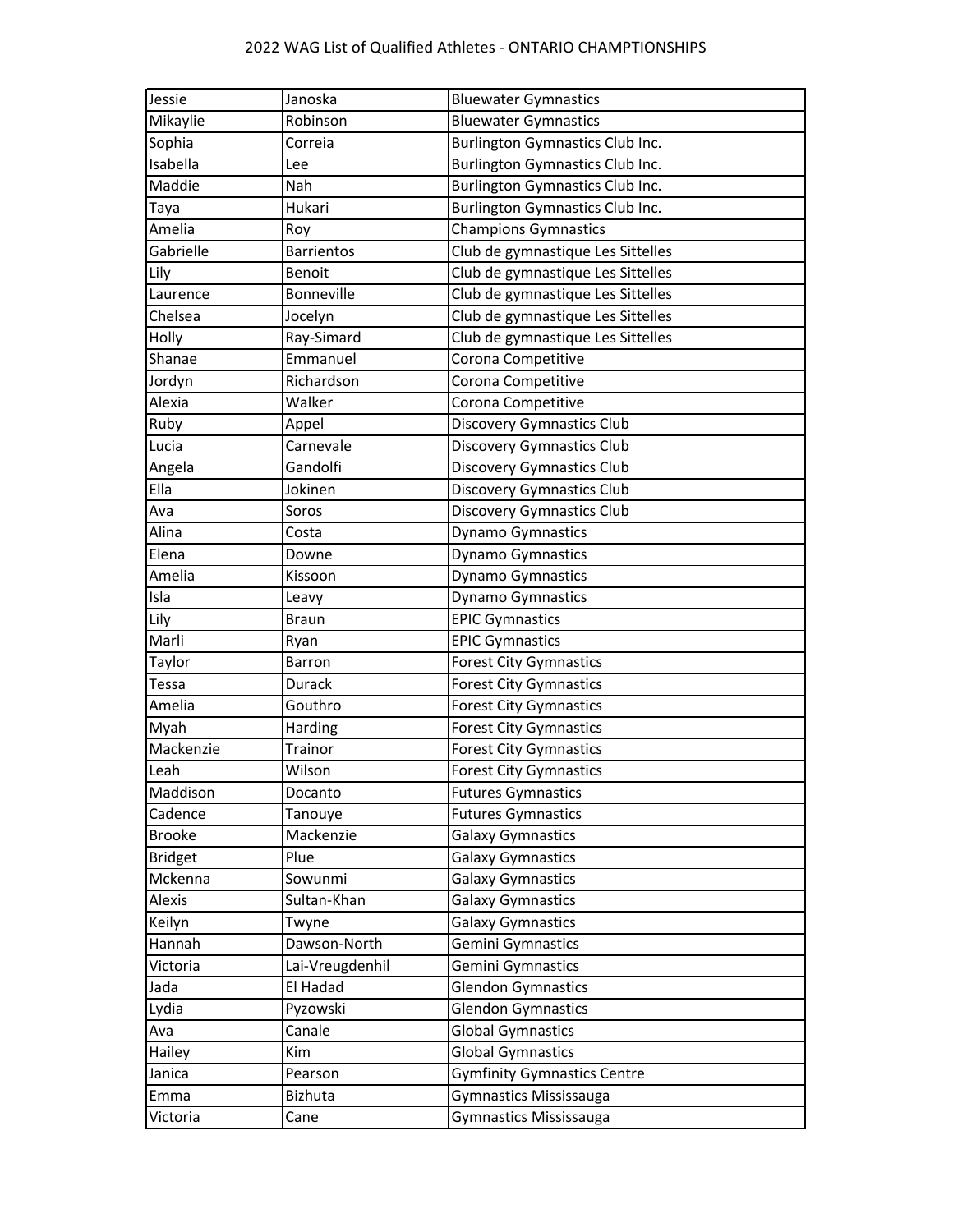| Ophelia       | Dellarovere     | <b>Gymnastics Mississauga</b>           |
|---------------|-----------------|-----------------------------------------|
| Lisa          | Leontieva       | Gymnastics Mississauga                  |
| Madeline      | Ludwig          | Gymnastics Mississauga                  |
| Tea           | Marinovic       | Gymnastics Mississauga                  |
| Rebecca       | Zabanah         | Gymnastics Mississauga                  |
| Layla         | Amin            | <b>Gyros Gymnastics</b>                 |
| Lauren        | Wong            | <b>Gyros Gymnastics</b>                 |
| Olivia        | Campbell        | <b>High Flyers Gymnastics Club</b>      |
| Livia         | Marchetti       | High Flyers Gymnastics Club             |
| Kienna        | Nong            | High Flyers Gymnastics Club             |
| Aubrielle     | Quach           | <b>High Flyers Gymnastics Club</b>      |
| Adrianna      | <b>Kupis</b>    | <b>HW Regionettes Gymnastics</b>        |
| Leah          | Booth           | Kanata Gymnosphere                      |
| Abby          | Fermoyle        | Kanata Gymnosphere                      |
| Aria          | Grewal          | Kanata Gymnosphere                      |
| Cecilia       | Hubbard         | Kanata Gymnosphere                      |
| Julianna      | Toussaint       | Kanata Gymnosphere                      |
| Matilda       | Lachica-Smith   | Kawartha Gymnastics Club                |
| <b>Blake</b>  | Stefanski       | Kawartha Gymnastics Club                |
| Samantha      | <b>Burke</b>    | Kitchener Waterloo Gymnastics Club      |
| Meera         | Majeed          | Kitchener Waterloo Gymnastics Club      |
| Isabella      | Moreira         | Kitchener Waterloo Gymnastics Club      |
| Sophie        | Rudenko         | Kitchener Waterloo Gymnastics Club      |
| Chelsea       | Shin            | Kitchener Waterloo Gymnastics Club      |
| Addisyn       | Opdecam         | London Beje Gymnastics                  |
| Tessa         | Pritchett-White | London Gymnastics Academy               |
| Leah          | Raymond         | London Gymnastics Academy               |
| Piper         | Sommerfruend    | London Gymnastics Academy               |
| Elle          | Beaubien        | Manjak's Gymnastics                     |
| Sophia        | Crawford        | Manjak's Gymnastics                     |
| Melissa       | Kernerman       | Manjak's Gymnastics                     |
| Ava           | Paul            | Manjak's Gymnastics                     |
| Zoey          | Stretch         | Manjak's Gymnastics                     |
| Savannah      | Wandich         | Manjak's Gymnastics                     |
| Ava           | Yan             | Markham Gymnastics Club                 |
| Ciara         | <b>Bailey</b>   | <b>Milton Springers</b>                 |
| Emma          | Clark           | <b>Milton Springers</b>                 |
| Addison       | Kotsopoulos     | <b>Milton Springers</b>                 |
| Lucy          | Guy             | Muskoka Limberettes Gymnastics Club     |
| Mira          | Kaufmann        | Niagara Acro Cats                       |
| Charlie       | Lidstone        | Niagara Acro Cats                       |
| Leah          | Luton           | Niagara Acro Cats                       |
| <b>Brooke</b> | Kennedy         | Niagara Falls Lightning Gymnastics Club |
| Cara          | Nicoletta       | Niagara Falls Lightning Gymnastics Club |
| Grace         | Sinakone        | Niagara Falls Lightning Gymnastics Club |
| Olivia        | Ellery          | North Bay Apollo Gymnastics Club        |
| Izzy          | Popp            | North Bay Apollo Gymnastics Club        |
| Rylee         | Champagne       | North Bay Gymtrix                       |
|               |                 |                                         |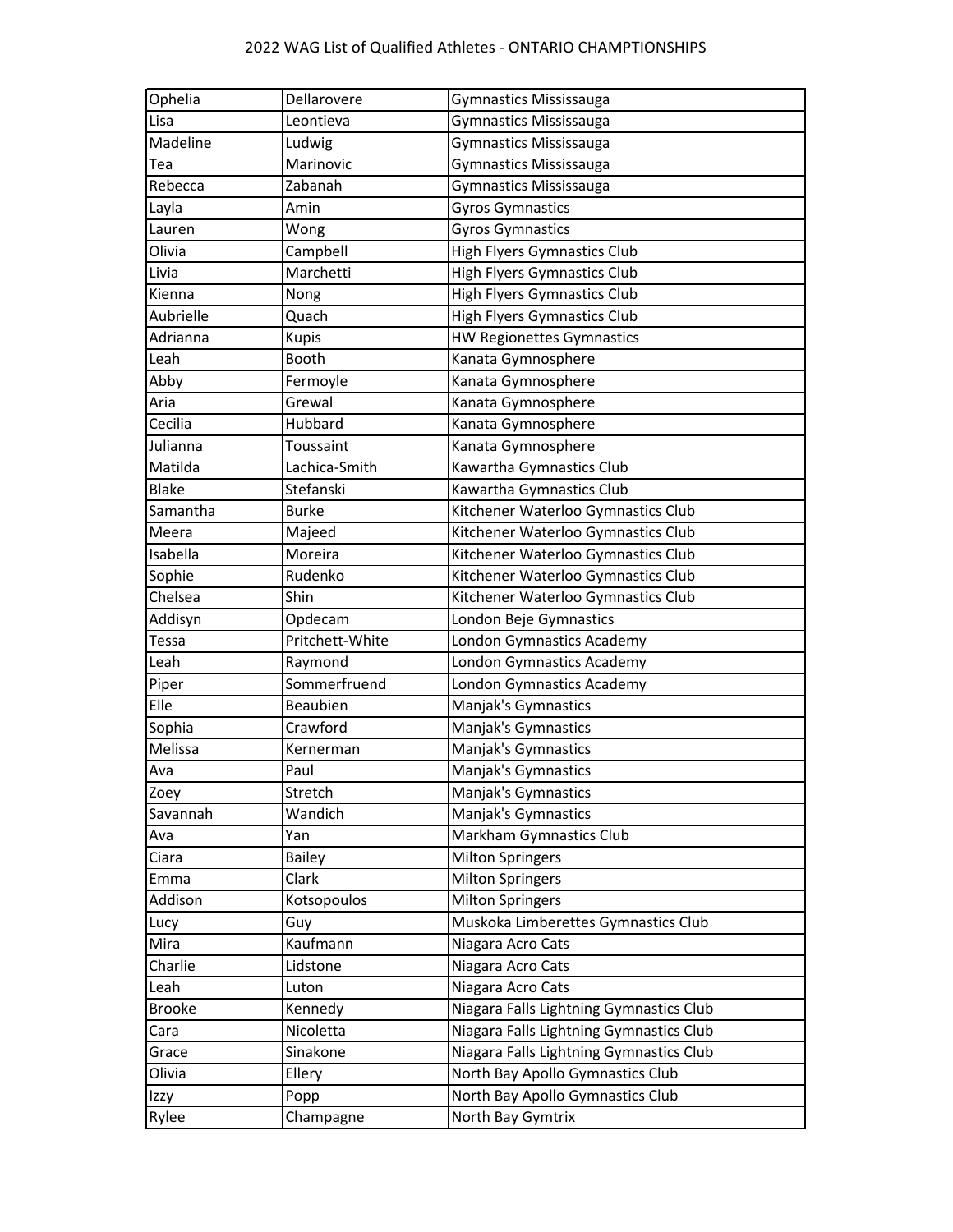| Katie           | <b>Bunting</b>  | Northern Stars Gymnastics                      |
|-----------------|-----------------|------------------------------------------------|
| Felicity        | <b>Brett</b>    | <b>Oakville Gymnastics Club</b>                |
| Maia            | Waxman          | <b>Ottawa Gymnastics Centre</b>                |
| Chloe           | Rightmeyer      | Quinte Bay Gymnastics Club                     |
| Alia            | <b>Dubois</b>   | <b>Rideau Gymnastics</b>                       |
| Maura           | Shelly          | Rideau Gymnastics                              |
| Ella            | Maggio          | <b>Rose City Gymnastics</b>                    |
| Avie            | Maria           | Rose City Gymnastics                           |
| Jordyn          | Park            | <b>Rose City Gymnastics</b>                    |
| Joie            | Clarke          | Scarborough Gym Elites                         |
| Haley           | Ellison         | Scarborough Gym Elites                         |
| Camilla         | <b>Burns</b>    | <b>Sudbury Laurels Gymnastics Club</b>         |
| <b>Blaire</b>   | Rickard         | <b>Sudbury Laurels Gymnastics Club</b>         |
| Kaydence        | <b>Bucar</b>    | T-dot Tumblers Gymnastics Academy Inc.         |
| Layla           | Cota-Yarde      | T-dot Tumblers Gymnastics Academy Inc.         |
| Hayden          | Hautanen        | Thunder Bay Giant Gymnastics Inc.              |
| Addison         | McGirr          | Thunder Bay Giant Gymnastics Inc.              |
| Ericka          | Olson           | Thunder Bay Giant Gymnastics Inc.              |
| Katie           | Tofinetti       | Thunder Bay Giant Gymnastics Inc.              |
| Kasha           | Gear            | <b>Toronto Premier Gymnastics</b>              |
| Kyra            | Johnston        | <b>Trillium Gymnastics</b>                     |
| Olivia          | Nitschke        | <b>Trillium Gymnastics</b>                     |
| Emma            | Rowat           | <b>Trillium Gymnastics</b>                     |
| Alexia          | Campbell        | <b>TriStar Gymnastics Club</b>                 |
| Charlotte       | <b>Bing</b>     | Tryumph Gymnastics Academy                     |
| Finley          | Rosales         | Tryumph Gymnastics Academy                     |
| Lily-Rose       | Anderson        | <b>Tumblers Gymnastics Centre</b>              |
| Olivia          | Capiral         | <b>Tumblers Gymnastics Centre</b>              |
| Mia             | Michaud-Fleet   | <b>Tumblers Gymnastics Centre</b>              |
| Serena          | Astrauskas      | Twisters Gymnastics and Trampoline Club        |
| Kate            | Dayler          | <b>Twisters Gymnastics and Trampoline Club</b> |
| Maya            | Kenny           | <b>Twisters Gymnastics and Trampoline Club</b> |
| Adelyn          | Reid            | <b>Twisters Gymnastics and Trampoline Club</b> |
| Malia           | Sutton          | <b>Ultimate Gymnastics</b>                     |
| Sophia          | Benesa          | <b>Woodbridge Academy of Gymnastics</b>        |
| Alessandra      | <b>Bruno</b>    | Woodbridge Academy of Gymnastics               |
| Chloe           | Consiglio       | Woodbridge Academy of Gymnastics               |
| Emma            | Volante         | <b>Woodbridge Academy of Gymnastics</b>        |
| Natalie         | Ilchene         | World Class Gymnastics                         |
| Lillian         | Nunn            | <b>World Class Gymnastics</b>                  |
| Celeste         | Shannon         | <b>World Class Gymnastics</b>                  |
| Emily           | Stone           | <b>World Class Gymnastics</b>                  |
| <b>Victoria</b> | Jeanveau        | <b>Sudbury Laurels Gymnastics Club</b>         |
| <b>Athalea</b>  | Ramos           | <b>Gymnastics Mississauga</b>                  |
| Cecilia         | <b>Watt</b>     | <b>Twisters Gymnastics and Trampoline Club</b> |
| <b>Devi</b>     | <b>Siew</b>     | <b>Forest City Gymnastics</b>                  |
| Olivia          | <b>Shewchuk</b> | <b>Sudbury Laurels Gymnastics Club</b>         |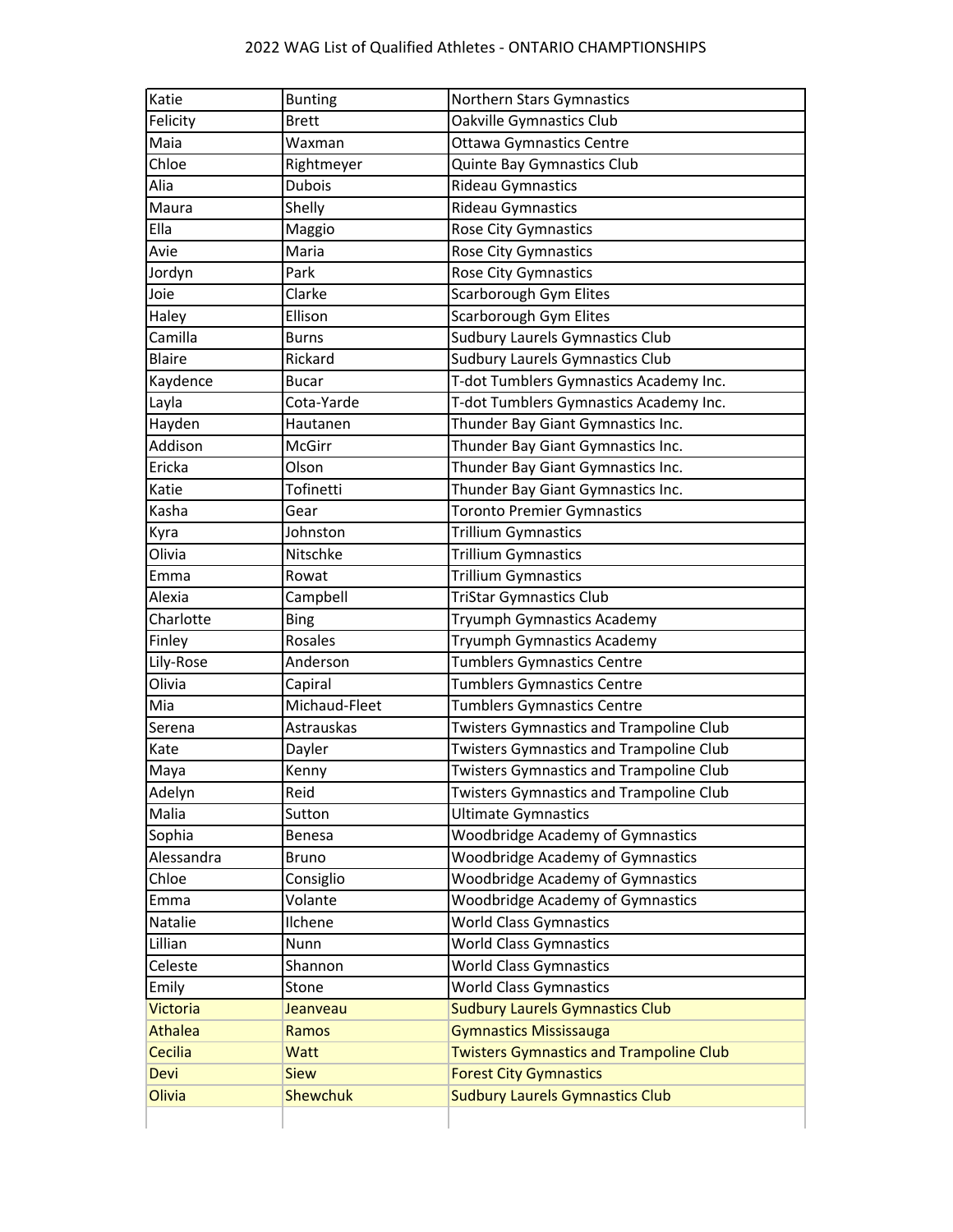| LEVEL 6 - Born 2009-2008 (13-14) |                  |                                             |
|----------------------------------|------------------|---------------------------------------------|
| <b>First Name</b>                | <b>Last Name</b> | <b>Club</b>                                 |
| Ruby                             | Lanzalone        | Aereo Gymnastics Club                       |
| Julie                            | Maguire          | Aereo Gymnastics Club                       |
| Myrna                            | Romero           | Aereo Gymnastics Club                       |
| Maeva                            | Scipio           | Aereo Gymnastics Club                       |
| Frankie                          | Paragas-ho       | <b>AIM Gymnastics</b>                       |
| Sabrina                          | Rayman           | <b>AIM Gymnastics</b>                       |
| Julia                            | Teng             | <b>AIM Gymnastics</b>                       |
| Siena                            | Ramos            | Ajax Acro's Gymnastics Club                 |
| Leilani                          | Valera           | Ajax Acro's Gymnastics Club                 |
| Jodi Ysabelle                    | <b>Bullock</b>   | All Star Sports Centre                      |
| Madalena                         | Oliveira         | All Star Sports Centre                      |
| Sage                             | Shelton          | All Star Sports Centre                      |
| Maya                             | Kilar            | <b>Alliston Gymnastics Club</b>             |
| Ella                             | Earish           | Alpha Gymnastics Academy                    |
| Daria                            | Gillis           | Alpha Gymnastics Academy                    |
| Genevieve                        | Marentette       | Alpha Gymnastics Academy                    |
| Norah                            | Rebner           | Alpha Gymnastics Academy                    |
| Elizabeth                        | Recchia          | Alpha Gymnastics Academy                    |
| Ella                             | Green            | <b>ASF Gymnastics Club</b>                  |
| Aleks                            | Wright           | <b>ASF Gymnastics Club</b>                  |
| Hannah                           | Fulton           | <b>Aspire Gymnastics</b>                    |
| Francesca                        | Maney            | <b>Aspire Gymnastics</b>                    |
| Keegan                           | Russell          | <b>Aspire Gymnastics</b>                    |
| Myla                             | Tellier          | Barrie Kempettes Gymnastics Club            |
| Orlagh                           | Grochmal         | Blenheim Kent Golden Eagles Gymnastics Club |
| Abbagail                         | Duffy            | <b>Bluewater Gymnastics</b>                 |
| Samantha                         | Silva            | <b>Bolton Gymnastics</b>                    |
| Hope                             | Milton           | <b>Burlington Gymnastics Club Inc.</b>      |
| Ava                              | Capsey           | <b>Champions Gymnastics</b>                 |
| Maia                             | Ford             | Club de gymnastique Les Sittelles           |
| Janelle                          | Mclaughlin       | <b>Cornwall Gymnastics Club</b>             |
| Keira                            | Villeneuve       | <b>Cornwall Gymnastics Club</b>             |
| Sydney                           | Davey            | Corona Competitive                          |
| Madeleine                        | Hibberd          | Corona Competitive                          |
| Sofia                            | Singhal          | Corona Competitive                          |
| Anna                             | James-McMillan   | Dancemakers                                 |
| Ellen                            | Johnson          | Dancemakers                                 |
| Lee                              | Chzhan           | <b>Discovery Gymnastics Club</b>            |
| Chloe                            | Lau              | <b>Discovery Gymnastics Club</b>            |
| Emma                             | Donovan          | <b>Dynamo Gymnastics</b>                    |
| Peyton                           | Grosvold         | <b>Dynamo Gymnastics</b>                    |
| Isla                             | Metcalfe         | <b>Dynamo Gymnastics</b>                    |
| Pippa                            | Lin              | <b>East York Gymnastics</b>                 |
| Claire                           | Campa            | <b>Evolution Gymnastics Aurora Inc.</b>     |
| Kiana                            | Johnston         | Evolution Gymnastics Aurora Inc.            |
| McKenna                          | Laing            | <b>Forest City Gymnastics</b>               |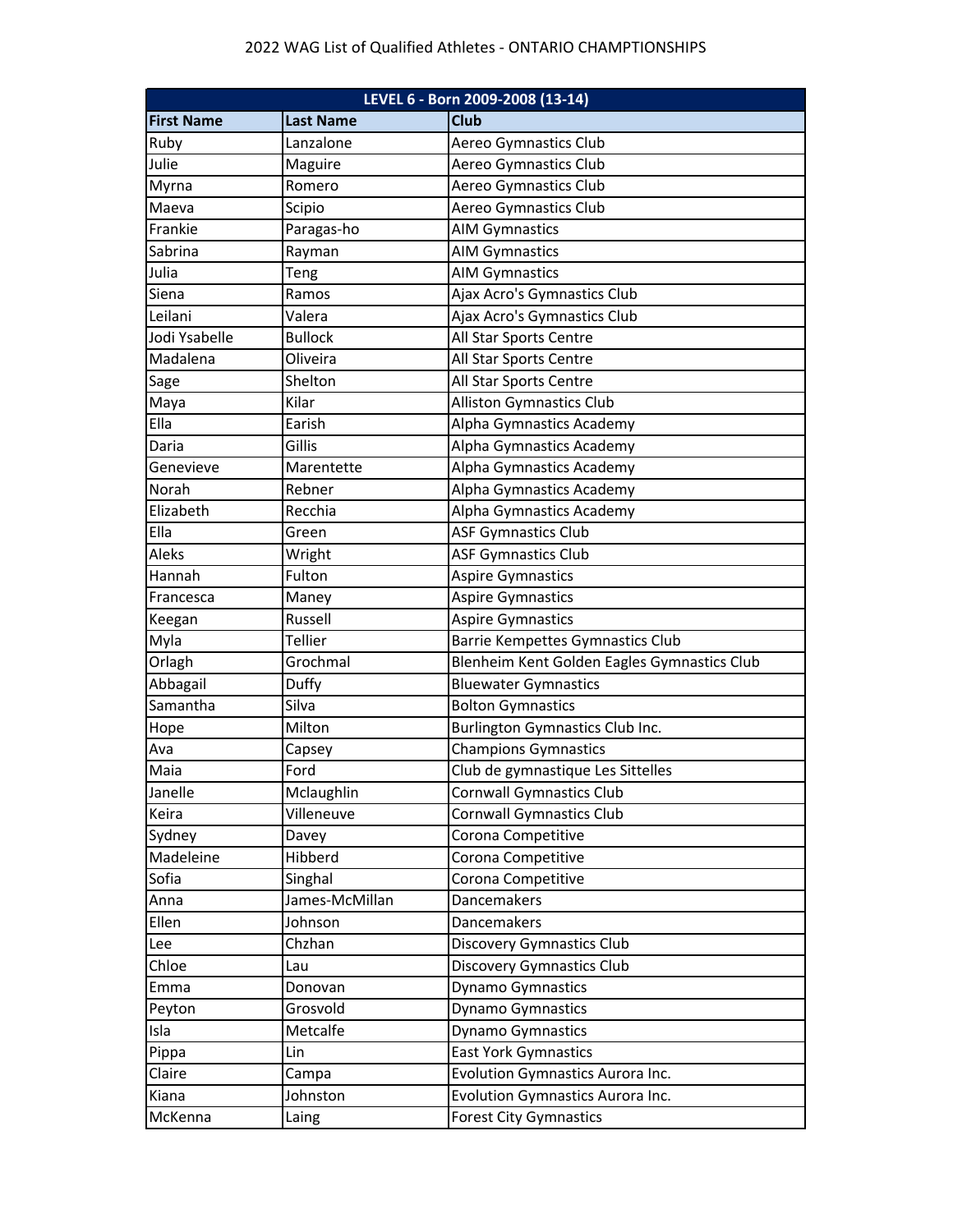| Madelyn     | Pazitny       | <b>Forest City Gymnastics</b>      |
|-------------|---------------|------------------------------------|
| Paighton    | Smith         | <b>Forest City Gymnastics</b>      |
| Emilija     | Savic         | <b>Futures Gymnastics</b>          |
| Unnathi     | Varma         | <b>Futures Gymnastics</b>          |
| Lia         | Joseph        | <b>Galaxy Gymnastics</b>           |
| Rachel      | McCool-Closs  | <b>Galaxy Gymnastics</b>           |
| Elyse       | Minthorn-Hett | <b>Galaxy Gymnastics</b>           |
| Isla        | Wynne         | Gemini Gymnastics                  |
| Ella        | Zamudio       | Gemini Gymnastics                  |
| Lacey       | Huehn         | <b>Glendon Gymnastics</b>          |
| Jordan      | Weavers       | <b>Glendon Gymnastics</b>          |
| Ava         | Augustin      | <b>Global Gymnastics</b>           |
| Athena      | Devries       | <b>Global Gymnastics</b>           |
| <b>Tess</b> | Lewis         | <b>Guelph Saultos</b>              |
| Sydney      | Musial        | <b>Guelph Saultos</b>              |
| Ally-Claire | Ferrante      | <b>Gymnastic Giants</b>            |
| Jenessa     | Hilsden       | <b>Gymnastics Energy</b>           |
| Ashley      | Surman        | <b>Gymnastics Energy</b>           |
| Nasiya      | Hernandez     | Gymnastics Mississauga             |
| Zelda       | Armstrong     | <b>Gyros Gymnastics</b>            |
| Zoe         | Frantzis      | <b>Gyros Gymnastics</b>            |
| Arielle     | Halili        | <b>Gyros Gymnastics</b>            |
| Abby        | Mooder        | <b>Gyros Gymnastics</b>            |
| Fancesca    | Noto          | <b>Gyros Gymnastics</b>            |
| Ashley      | Sklar         | <b>Gyros Gymnastics</b>            |
| Tessa       | Martin        | Hamilton Gymnastic Academy         |
| Thy         | Nguyen        | <b>Hamilton Gymnastic Academy</b>  |
| Alexa       | Quach         | High Flyers Gymnastics Club        |
| Amelia      | Sutherland    | <b>High Flyers Gymnastics Club</b> |
| Serena      | Zingone       | High Flyers Gymnastics Club        |
| Gabby       | Clara         | <b>HW Regionettes Gymnastics</b>   |
| Kaitlyn     | Crawford      | HW Regionettes Gymnastics          |
| Ebony       | Adegbile      | Kanata Gymnosphere                 |
| Lexie       | Maeck         | Kanata Gymnosphere                 |
| Emilia      | Girard        | Kawartha Gymnastics Club           |
| Lucie       | Poirier       | Kingston Gymnastics Club           |
| Aniela      | Posadowski    | Kingston Gymnastics Club           |
| Aaliyah     | Carnegie      | Kitchener Waterloo Gymnastics Club |
| Mya         | Dietz         | Kitchener Waterloo Gymnastics Club |
| Kaori       | Flewwelling   | Kitchener Waterloo Gymnastics Club |
| Rachel      | Frost         | Kitchener Waterloo Gymnastics Club |
| Kalia       | Mclaren       | Kitchener Waterloo Gymnastics Club |
| Chelsea     | Donahoe       | <b>KSG Aurora</b>                  |
| Jadah       | Johnstone     | <b>KSG Aurora</b>                  |
| Juliet      | Moorsom       | <b>KSG Aurora</b>                  |
| Saba        | Nourbakhsh    | <b>KSG Aurora</b>                  |
| Alyssa      | Carnaghan     | Lindsay Gymnastics Centre          |
| Kennedy     | Lowell        | Lindsay Gymnastics Centre          |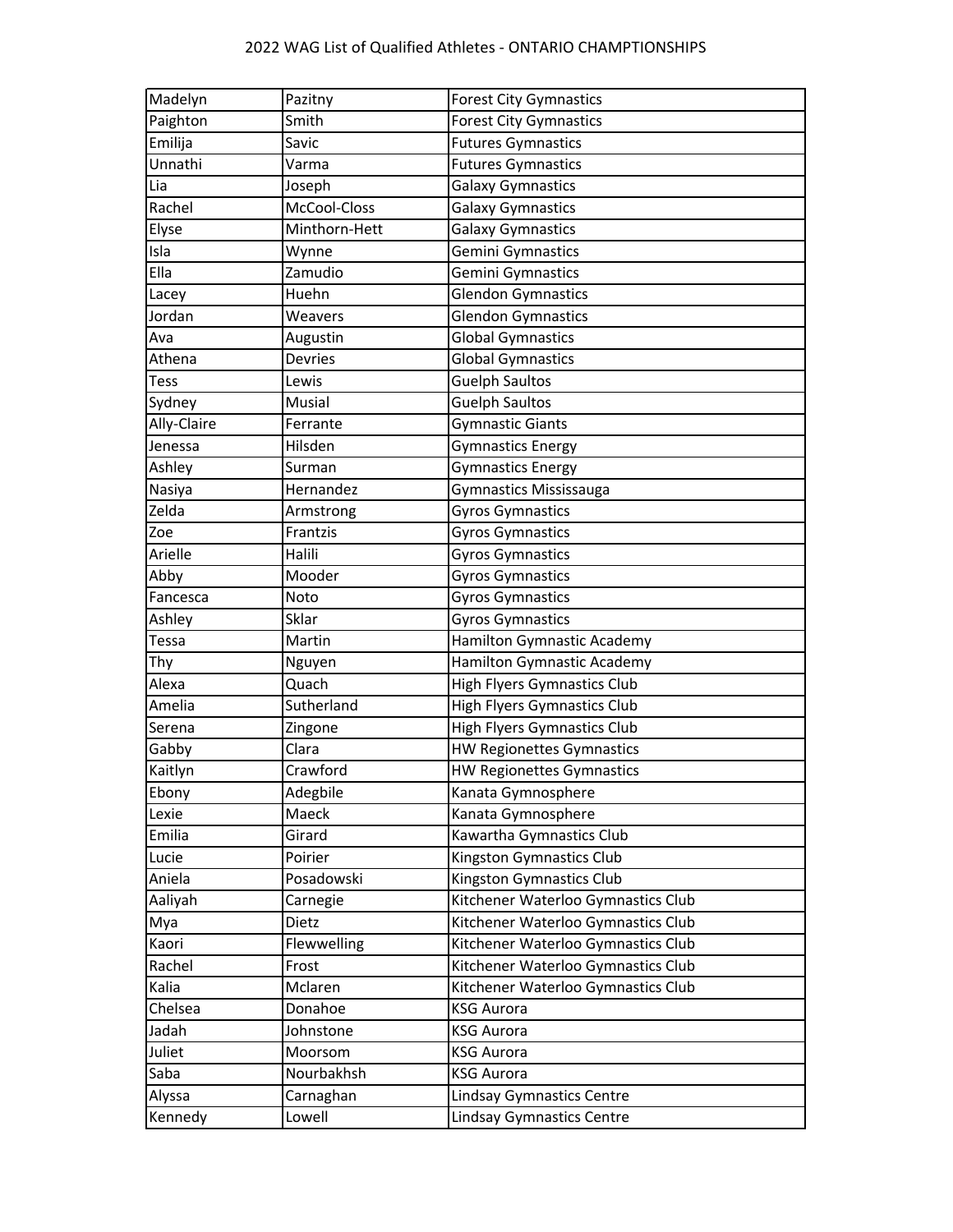| Madison        | Persaud       |                                         |
|----------------|---------------|-----------------------------------------|
|                |               | Lindsay Gymnastics Centre               |
| Olivia         | Tufts         | <b>Lindsay Gymnastics Centre</b>        |
| Nicole         | Brailovsky    | London Gymnastics Academy               |
| Abigail        | Dogar         | London Gymnastics Academy               |
| <b>Brooke</b>  | Forret        | London Gymnastics Academy               |
| Riley          | Monsour       | Manjak's Gymnastics                     |
| Carley         | Hussey        | Mariposa Gymnastics Club                |
| Autumn         | Prior         | Mariposa Gymnastics Club                |
| Melissa        | Lee           | Markham Gymnastics Club                 |
| Charlotte      | Cotter        | <b>Milton Springers</b>                 |
| Richa          | Gangoni       | <b>Milton Springers</b>                 |
| Rachel         | Papple        | <b>Milton Springers</b>                 |
| Sierra         | Barrie        | Muskoka Limberettes Gymnastics Club     |
| Gabby          | Forgione      | Niagara Acro Cats                       |
| Maaike         | Krueger       | Niagara Acro Cats                       |
| Madalaina      | Maiuri        | Niagara Acro Cats                       |
| Sloane         | Oates         | Niagara Acro Cats                       |
| Lily           | Pilkington    | Niagara Acro Cats                       |
| Genevieve      | Heaton        | Niagara Falls Lightning Gymnastics Club |
| Carlie         | Popp          | North Bay Apollo Gymnastics Club        |
| Cadence        | Aubin         | Northern Stars Gymnastics               |
| Sienna         | Das           | Oakville Gymnastics Club                |
| Amelia         | Zigrovic      | Oakville Gymnastics Club                |
| Audrey         | Sirnik        | Olympia Gymnastics                      |
| Anna           | Welner        | Olympia Gymnastics                      |
| Isabella       | West          | Olympia Gymnastics                      |
| Eline          | <b>Benoit</b> | Ottawa Gymnastics Centre                |
| Ella           | House         | Ottawa Gymnastics Centre                |
| Cecily         | Kirkwood      | Ottawa Gymnastics Centre                |
| Avery          | Oke           | Ottawa Gymnastics Centre                |
| Sienna         | Romeo         | Ottawa Gymnastics Centre                |
| Katherine      | Varney        | Ottawa Gymnastics Centre                |
| Whitney        | Rees          | Quinte Bay Gymnastics Club              |
| Taylor         | Mcdonald      | <b>Revolution Gymnastics</b>            |
| Frances        | Casteneda     | <b>Richmond Hill Gymnastics</b>         |
| Abigail        | Clark         | Rideau Gymnastics                       |
|                |               |                                         |
| Alison         | Gallant       | Rideau Gymnastics                       |
| Lilyanna       | Gravelle      | <b>Rideau Gymnastics</b>                |
| Sophia         | French        | Rose City Gymnastics                    |
| Reid           | Khoury        | Rose City Gymnastics                    |
| Kyla           | Pittman       | <b>Rose City Gymnastics</b>             |
| Rylie          | Smith         | <b>Rose City Gymnastics</b>             |
| Grace          | Mongiat       | Scarborough Gym Elites                  |
| <b>Brooke</b>  | Van Beek      | Shenderey Gymnastics Institute          |
| <b>Bryndis</b> | Jonsdottir    | St. Thomas-Elgin Gymnastics Club        |
| Melina         | Doiron        | <b>Sudbury Laurels Gymnastics Club</b>  |
| Naomi          | Lake          | <b>Sudbury Laurels Gymnastics Club</b>  |
| Kyanah         | Coutain       | <b>T-Dot Tumblers</b>                   |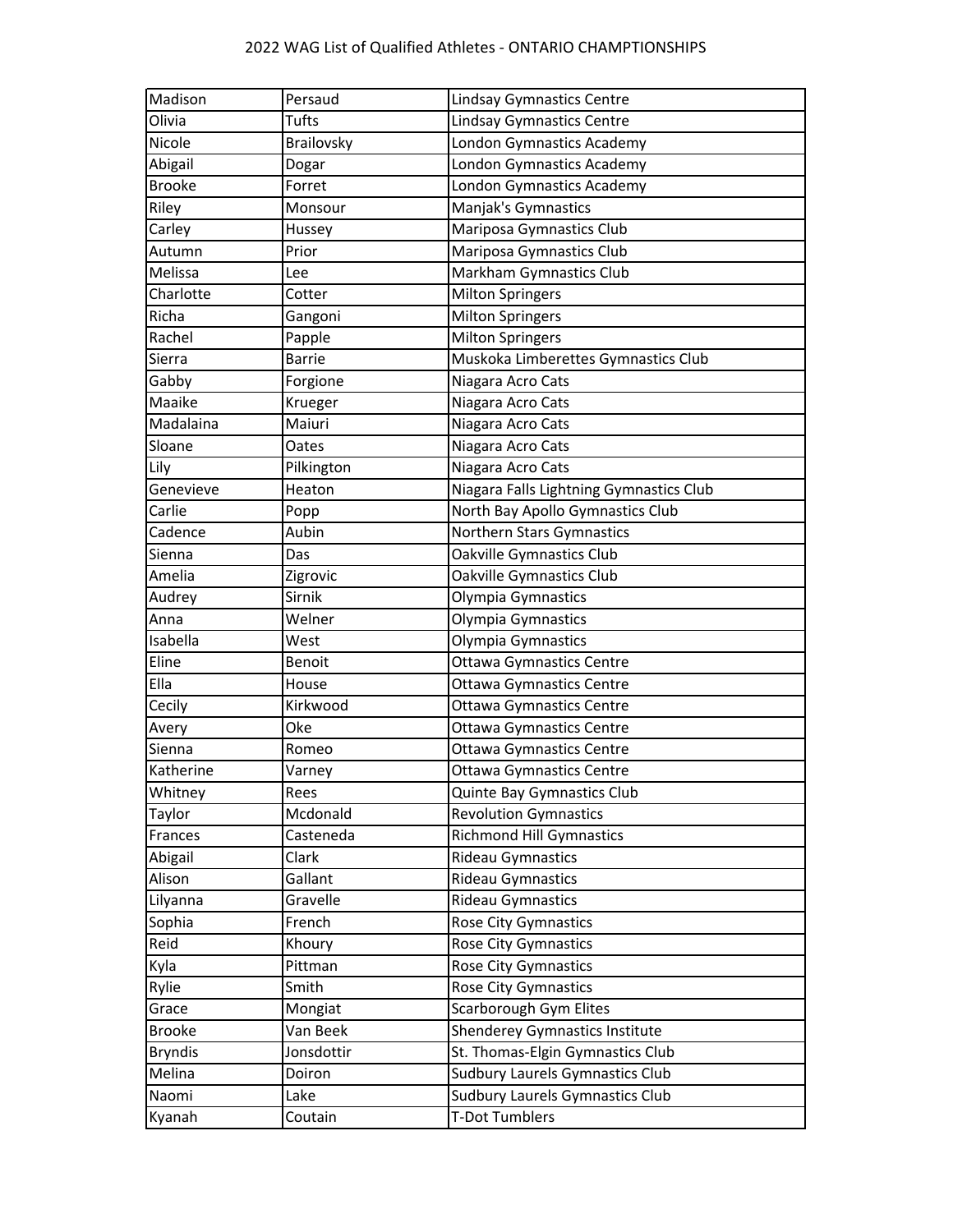| Alyssa            | Blazino          | Thunder Bay Giant Gymnastics Inc.                                |
|-------------------|------------------|------------------------------------------------------------------|
| Bronwyn           | Blessing         | Toronto Gymnastics International                                 |
| Danity            | Kuz              | Toronto Gymnastics International                                 |
| Madeleine         | Long             | Toronto Gymnastics International                                 |
| Kaitlyn           | Tofts            | Trillium Gymnastics                                              |
| Taya              | Hordy            | Tryumph Gymnastics Academy                                       |
| Emma              | Leblanc          | Tryumph Gymnastics Academy                                       |
| Eleni             | Magneron         | Tryumph Gymnastics Academy                                       |
| Lindsay           | Caldwell         | <b>Twisters Gymnastics and Trampoline Club</b>                   |
| Courtney          | Charlton         | <b>Twisters Gymnastics and Trampoline Club</b>                   |
| Emma              | Chan             | <b>Whitby Gymnastics</b>                                         |
| Sienna            | Ditomasso        | <b>Woodbridge Academy of Gymnastics</b>                          |
| Kaylee            | Trapp-Adolphus   | <b>Woodbridge Academy of Gymnastics</b>                          |
| Olivia            | Gigliotti        | <b>World Class Gymnastics</b>                                    |
| Seyda             | Halil            | <b>World Class Gymnastics</b>                                    |
| Avery             | Halliwell        | <b>World Class Gymnastics</b>                                    |
| Cara              | Luang-Asa        | <b>World Class Gymnastics</b>                                    |
| Allison           | Morgan           | <b>World Class Gymnastics</b>                                    |
| Ava               | <b>Rizakos</b>   | <b>Toronto Gymnastics International</b>                          |
| <b>Kayla</b>      | Santo            | Niagara Acro Cats                                                |
| Grace             | Lombarczki       | <b>Gymnastics Energy</b>                                         |
| Sophia            | Frattaroli       | <b>Ultimate Gymnastics</b>                                       |
| Olivia            | Roossien         | <b>Rebounder Gymnastics</b>                                      |
|                   |                  |                                                                  |
|                   |                  |                                                                  |
|                   |                  |                                                                  |
| <b>First Name</b> | <b>Last Name</b> | LEVEL 6 - Born 2007 and earlier (15+)<br><b>Club</b>             |
| Yana              | Sharma           | <b>Adrenaline Gymnastics</b>                                     |
| Ashley            | Clare            | Aereo Gymnastics Club                                            |
| Mya               | Murphy           | <b>AIM Gymnastics</b>                                            |
| Paige             | Wallin           | <b>AIM Gymnastics</b>                                            |
| Eva               | Coyne            | Ajax Acro's Gymnastics Club                                      |
| Zariah            | Mitchell         | Ajax Acro's Gymnastics Club                                      |
| Zariya            | Smith            | Ajax Acro's Gymnastics Club                                      |
| Cali              | Bouwmeester      | All Star Sports Centre                                           |
| Emily             | Coba             | All Star Sports Centre                                           |
| Esther            | Smart            | All Star Sports Centre                                           |
| Abby              | Turpin           | All Star Sports Centre                                           |
|                   | Cheng            | <b>ASF Gymnastics Club</b>                                       |
| Camryn<br>Keren   | Ophir            | <b>ASF Gymnastics Club</b>                                       |
| Gwendolyn         | Beauchamp        | <b>Bancroft Gems Gymnastics</b>                                  |
| Kyra              | Glassford-Bailey | Blenheim Kent Golden Eagles Gymnastics Club                      |
| Grisel            | Summerfield      | Blenheim Kent Golden Eagles Gymnastics Club                      |
| Ava               | Podolinsky       | <b>Bluewater Gymnastics</b>                                      |
| Dannica           | Horn             | Cambridge Kips                                                   |
| Chloe             | Loveys           |                                                                  |
| Noemie            | Fortin           | <b>Champions Gymnastics</b><br>Club de gymnastique Les Sittelles |
| Audrey            | Bowen            | Corona Competitive                                               |
|                   |                  |                                                                  |
|                   |                  |                                                                  |
|                   |                  |                                                                  |
|                   |                  |                                                                  |
|                   |                  |                                                                  |
|                   |                  |                                                                  |
|                   |                  |                                                                  |
|                   |                  |                                                                  |
|                   |                  |                                                                  |
|                   |                  |                                                                  |
|                   |                  |                                                                  |
|                   |                  |                                                                  |
| Leeanne           | King             | Corona Competitive                                               |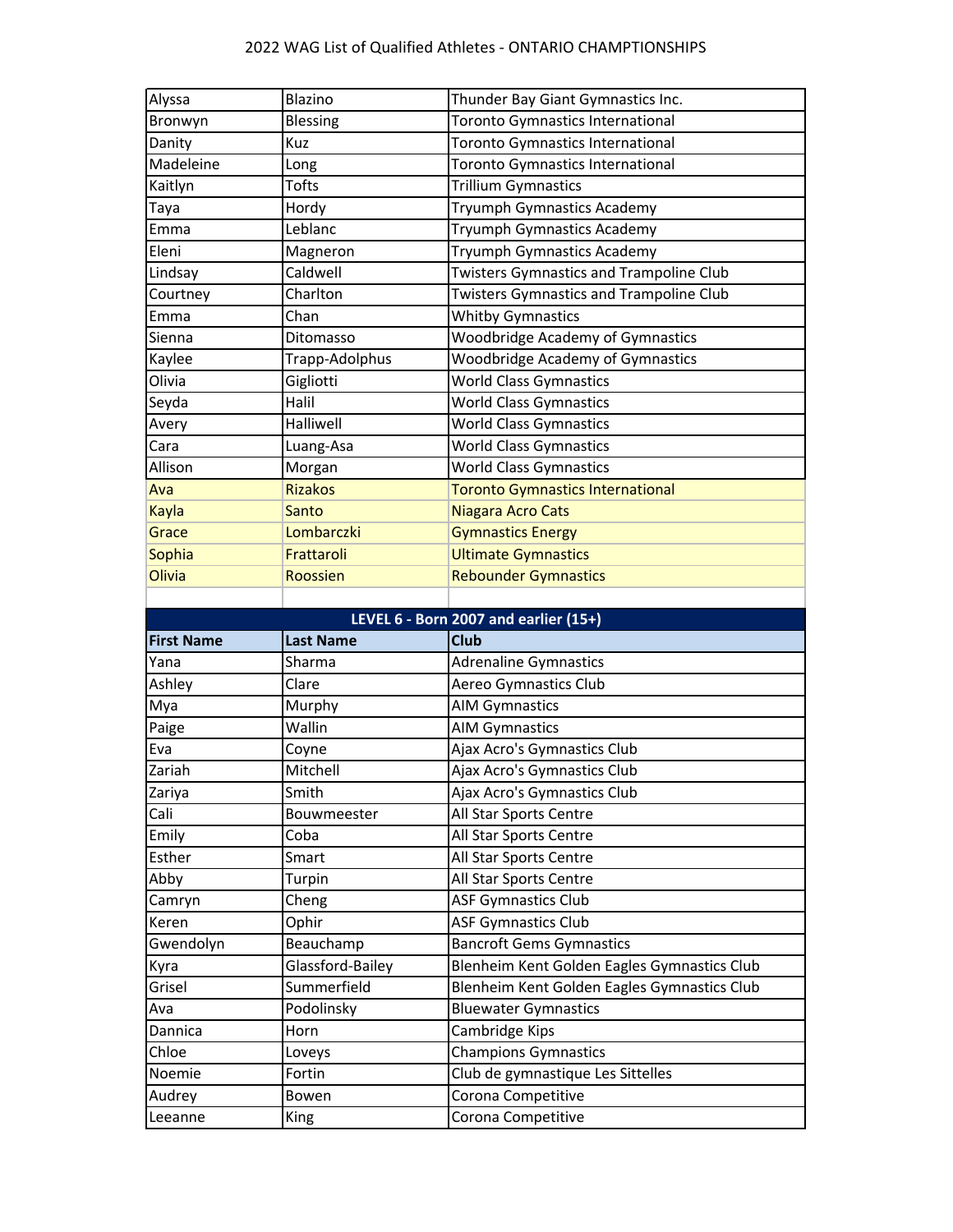| Lori          | Peters          | Corona Competitive                      |
|---------------|-----------------|-----------------------------------------|
| Rylin         | Bell            | Dancemakers                             |
| Avery         | Lerch           | Discovery Gymnastics Club               |
| Erynn         | Clarke          | <b>East York Gymnastics</b>             |
| Jordan        | <b>Brown</b>    | <b>Evolution Gymnastics Aurora Inc.</b> |
| Elona         | <b>Bulos</b>    | <b>Forest City Gymnastics</b>           |
| Kari          | Keen            | <b>Futures Gymnastics</b>               |
| Alexa         | <b>Brickett</b> | Futures Gymnastics Centre - Laird       |
| Ava           | Spooner         | Galaxy Gymnastics                       |
| <b>Brooke</b> | Macwilliam      | Georgian Bay Phoenix                    |
| Joslynn       | Wright          | Georgian Bay Phoenix                    |
| Lauren        | Comission       | <b>Global Gymnastics</b>                |
| Hannah        | Gaskin          | <b>Global Gymnastics</b>                |
| Payton        | Hilditch        | <b>Global Gymnastics</b>                |
| Natalie       | Kay             | <b>Grand River Gymmies</b>              |
| Mateleine     | Desjardins      | <b>Great Lakes Gymnastics</b>           |
| Seleena       | Anger           | <b>Greater Napanee Gymnastics Club</b>  |
| Erica         | Gilmore         | <b>Guelph Saultos</b>                   |
| Nimisha       | Biji            | <b>Gymnastic Giants</b>                 |
| Ini           | Faleye          | <b>Gymnastic Giants</b>                 |
| Arushi        | Kaushal         | <b>Gymnastic Giants</b>                 |
| Selina        | Tontodonati     | <b>Gymnastic Giants</b>                 |
| Grace         | Laffin          | Gymnastics Energy                       |
| Alexa         | <b>Brown</b>    | <b>Gyros Gymnastics</b>                 |
| Ava           | Robertson       | Gyros Gymnastics                        |
| Gabrielle     | <b>Hopkins</b>  | <b>Hanover Aerials Gymnastics</b>       |
| Charlotte     | Jones           | <b>Hearts Gymnastics</b>                |
| Lauren        | Castagna        | High Flyers Gymnastics Club             |
| Hannah        | Paterson        | <b>HW Regionettes Gymnastics</b>        |
| Ruby          | Sansom          | <b>HW Regionettes Gymnastics</b>        |
| Kiana         | Lampinen        | Jungle Gym Gymnastics                   |
| Claire        | Stuart-Lewis    | Kawartha Gymnastics Club                |
| Lauren        | White           | Kincardine Klassics Gymnastics Club     |
| Piper         | Coombes         | <b>Kingston Gymnastics Club</b>         |
| Lena          | Staszak         | Kingston Gymnastics Club                |
| Grace         | Gowland         | Kitchener Waterloo Gymnastics Club      |
| Sarah         | Hudson          | Kitchener Waterloo Gymnastics Club      |
| Lauren        | Vandongen       | Kitchener Waterloo Gymnastics Club      |
| Avery         | Fortin          | <b>KSG Aurora</b>                       |
| Lily          | Gennaro         | <b>KSG Aurora</b>                       |
| Peri          | Goodman         | <b>KSG Aurora</b>                       |
| Emily         | Bowler          | <b>Lindsay Gymnastics Centre</b>        |
| Soulana       | Mappin          | Lindsay Gymnastics Centre               |
| Georgia       | Myatt           | London Gymnastics Academy               |
| Madison       | Whitlock        | London Gymnastics Academy               |
| Gala          | Baranchuk       | Loyalist Gymnastics Club                |
| Sophie        | Hoy             | Mariposa Gymnastics Club                |
| Rianna        | Platt           | Mariposa Gymnastics Club                |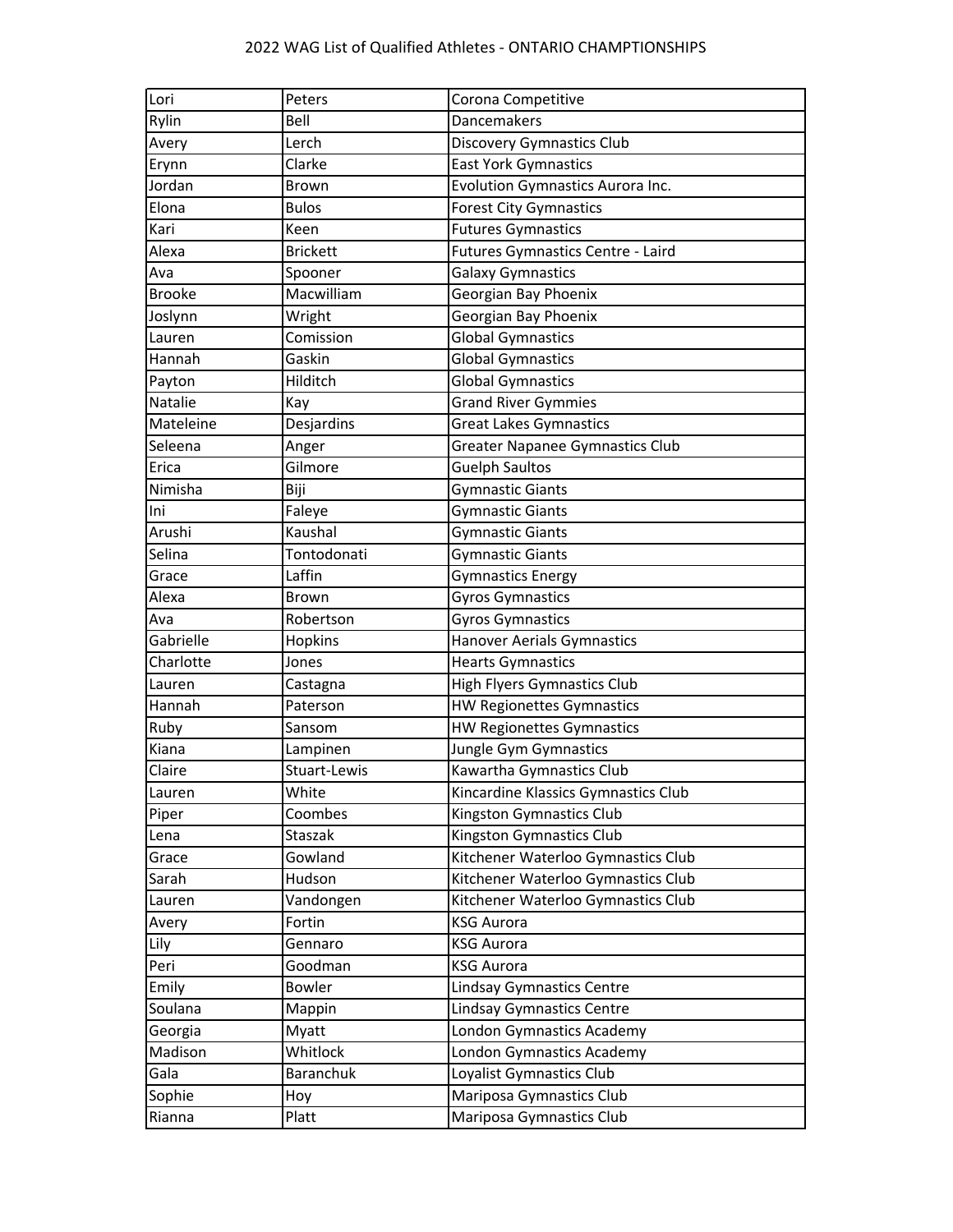| Rhiannon       | Wolf-Hambsch  | Mariposa Gymnastics Club                |
|----------------|---------------|-----------------------------------------|
| Jessica        | Levine        | Markham Gymnastics Club                 |
| Mariana        | Castiblanco   | <b>Milton Springers</b>                 |
| Sara           | Ford          | <b>Milton Springers</b>                 |
| Chloe          | Barrow        | Niagara Acro Cats                       |
| Rheece         | Hutley        | Niagara Acro Cats                       |
| Josee          | Chaput        | North Bay Apollo Gymnastics Club        |
| Mikayla        | Fraser        | North Bay Apollo Gymnastics Club        |
| Alexandra      | Faria         | Northern Stars Gymnastics               |
| Maggie         | Maltby        | Northern Stars Gymnastics               |
| Victoria       | Nenoff        | Northern Stars Gymnastics               |
| Cruz           | Nevin         | Northumberland Gymnastics Centre        |
| Cuinn          | Nevin         | Northumberland Gymnastics Centre        |
| Abby           | Kalbfleisch   | Oakville Gymnastics Club                |
| Katelyn        | Gimby         | Olympia Gymnastics                      |
| Callie         | Greene        | Olympia Gymnastics                      |
| Rina           | Lad           | Olympia Gymnastics                      |
| Rebecca        | Czerny        | Ottawa Gymnastics Centre                |
| Erica          | Melanson      | Ottawa Gymnastics Centre                |
| Taijah         | Roulston      | <b>Pulsars Gymnastics Club</b>          |
| Reagan         | Johnstone     | Quinte Bay Gymnastics Club              |
| Lauren         | Krstevski     | Quinte Bay Gymnastics Club              |
| Hudson         | Mulvihill     | Quinte Bay Gymnastics Club              |
| Cassidy        | Smith         | <b>Rebounder Gymnastics</b>             |
| Sara           | Gallinger     | <b>Richmond Hill Gymnastics</b>         |
| Alexa          | Pinilla       | <b>Richmond Hill Gymnastics</b>         |
| Penny          | Patterson     | Rideau Gymnastics                       |
| Savanna        | Acchione-Barr | Rose City Gymnastics                    |
| Sara           | Fazekas       | Rose City Gymnastics                    |
| Eden           | Erkkila       | Sault Ste. Marie Gymnastics Club        |
| <b>Breanna</b> | <b>Badger</b> | <b>Shenderey Gymnastics Centre</b>      |
| Emily          | Hunchuck      | <b>Shenderey Gymnastics Centre</b>      |
| Olivia         | Farwell       | Shenderey Gymnastics Institute          |
| Camille        | Jelinek       | <b>Shenderey Gymnastics Institute</b>   |
| Madison        | Yip           | Shenderey Gymnastics Institute          |
| Haileigh       | <b>Brown</b>  | Smiths Falls Gym Stars                  |
| Lyndsay        | Fleming       | Smiths Falls Gym Stars                  |
| Keira          | Macmullin     | Smiths Falls Gym Stars                  |
| Rylee          | Warner        | Smiths Falls Gym Stars                  |
| Matilda        | Picard        | Thunder Bay Giant Gymnastics Inc.       |
| Ella           | Findlay       | <b>Toronto Gymnastics International</b> |
| Mia            | Leopold       | <b>Toronto Gymnastics International</b> |
| Xenia          | Markham       | <b>Toronto Gymnastics International</b> |
| Stella         | Naska         | <b>Toronto Gymnastics International</b> |
| Maddie         | Plantinga     | Toronto Gymnastics International        |
| Nicole         | Zavagno       | Toronto Gymnastics International        |
| Chloe          | Bergeron      | <b>Trillium Gymnastics</b>              |
| Mariana        | Flores        | <b>Trillium Gymnastics</b>              |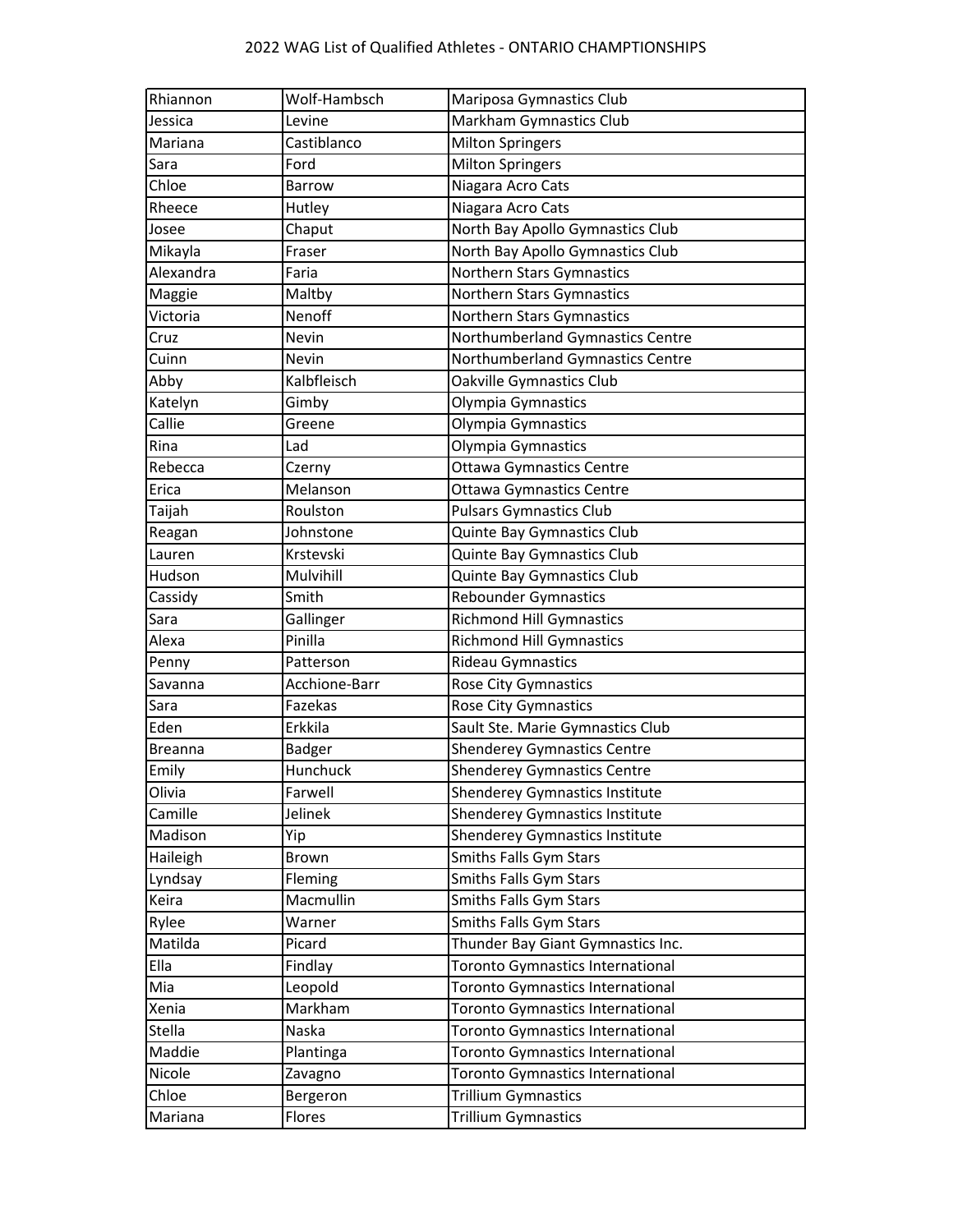| Emma              | Twofoot                 | <b>Trillium Gymnastics</b>                     |
|-------------------|-------------------------|------------------------------------------------|
| Alexandra         | Van Der Velden          | <b>Tumblers Gymnastics Centre</b>              |
| Jordan            | Mastrangelo             | <b>Ultimate Gymnastics</b>                     |
| Allyson           | Cleveland               | <b>Whitby Gymnastics</b>                       |
| Alexandrea        | Murdoch                 | <b>Whitby Gymnastics</b>                       |
| Madison           | Stretton                | <b>Whitby Gymnastics</b>                       |
| Keira             | Thomson                 | <b>Whitby Gymnastics</b>                       |
| <b>Brooke</b>     | Borden                  | <b>Woodbridge Academy of Gymnastics</b>        |
| Eilat             | Goldwasser              | <b>Woodbridge Academy of Gymnastics</b>        |
| Aisha             | <b>Faria Peredes</b>    | <b>World Class Gymnastics</b>                  |
| Abby              | Carroll                 | <b>Glendon Gymnastics</b>                      |
| Rachel            | <b>Street</b>           | <b>Great Lakes Gymnastics</b>                  |
| Lily              | <b>Holland Bontorin</b> | <b>Alpha Gymnastics Academy</b>                |
| <b>Isabelle</b>   | <b>Bonner</b>           | <b>EPIC Gymnastics</b>                         |
| <b>Emily</b>      | <b>Fleming</b>          | <b>Sault YMCA Gymnastics</b>                   |
|                   |                         |                                                |
|                   |                         | LEVEL 7 - Born 2013-2011 (9-11)                |
| <b>First Name</b> | <b>Last Name</b>        | <b>Club</b>                                    |
| Winifred          | Robinson                | Aereo Gymnastics Club                          |
| Emma              | Kilar                   | <b>Alliston Gymnastics Club</b>                |
| <b>Alexis</b>     | Sproule                 | <b>Alliston Gymnastics Club</b>                |
| Calista           | <b>Babin</b>            | <b>Bluewater Gymnastics</b>                    |
| Annie             | Barkovic                | Burlington Gymnastics Club Inc.                |
| Isla              | <b>Myles</b>            | Burlington Gymnastics Club Inc.                |
| Han               | Kwak                    | <b>Dynamo Gymnastics</b>                       |
| Irene             | Lin                     | <b>East York Gymnastics</b>                    |
| Madeleine         | Mesbouris               | <b>East York Gymnastics</b>                    |
| Kate              | Pollock                 | <b>East York Gymnastics</b>                    |
| Emily             | Treml                   | <b>East York Gymnastics</b>                    |
| Taya              | Macey                   | Gemini Gymnastics                              |
| Eden              | Curry                   | <b>Glendon Gymnastics</b>                      |
| Summer            | Carlson-Thompson        | <b>Gymfinity Gymnastics Centre</b>             |
| Eleeah            | Wallace                 | <b>Gymfinity Gymnastics Centre</b>             |
| Esme              |                         | Gymnastics Mississauga                         |
|                   | Estepa                  |                                                |
| Arianna           | Hypolite                | <b>Gymnastics Mississauga</b>                  |
| Alexa             | Middleton               | Gymnastics Mississauga                         |
| Eri               | Nicholas                | HW Regionettes Gymnastics                      |
| Reese             | Wigle                   | Manjak's Gymnastics                            |
| Aliyah            | Schmidt                 | Niagara Falls Lightning Gymnastics Club        |
| Klara             | Maletic                 | <b>Oakville Gymnastics Club</b>                |
| Danica            | Zack                    | <b>Rose City Gymnastics</b>                    |
| Macy              | Gashinski               | Thunder Bay Giant Gymnastics Inc.              |
| Adessa            | Charles                 | <b>Twisters Gymnastics and Trampoline Club</b> |
| Evelyn            | Venhuizen               | <b>Twisters Gymnastics and Trampoline Club</b> |
| Fiona             | Agostino                | <b>Ultimate Gymnastics</b>                     |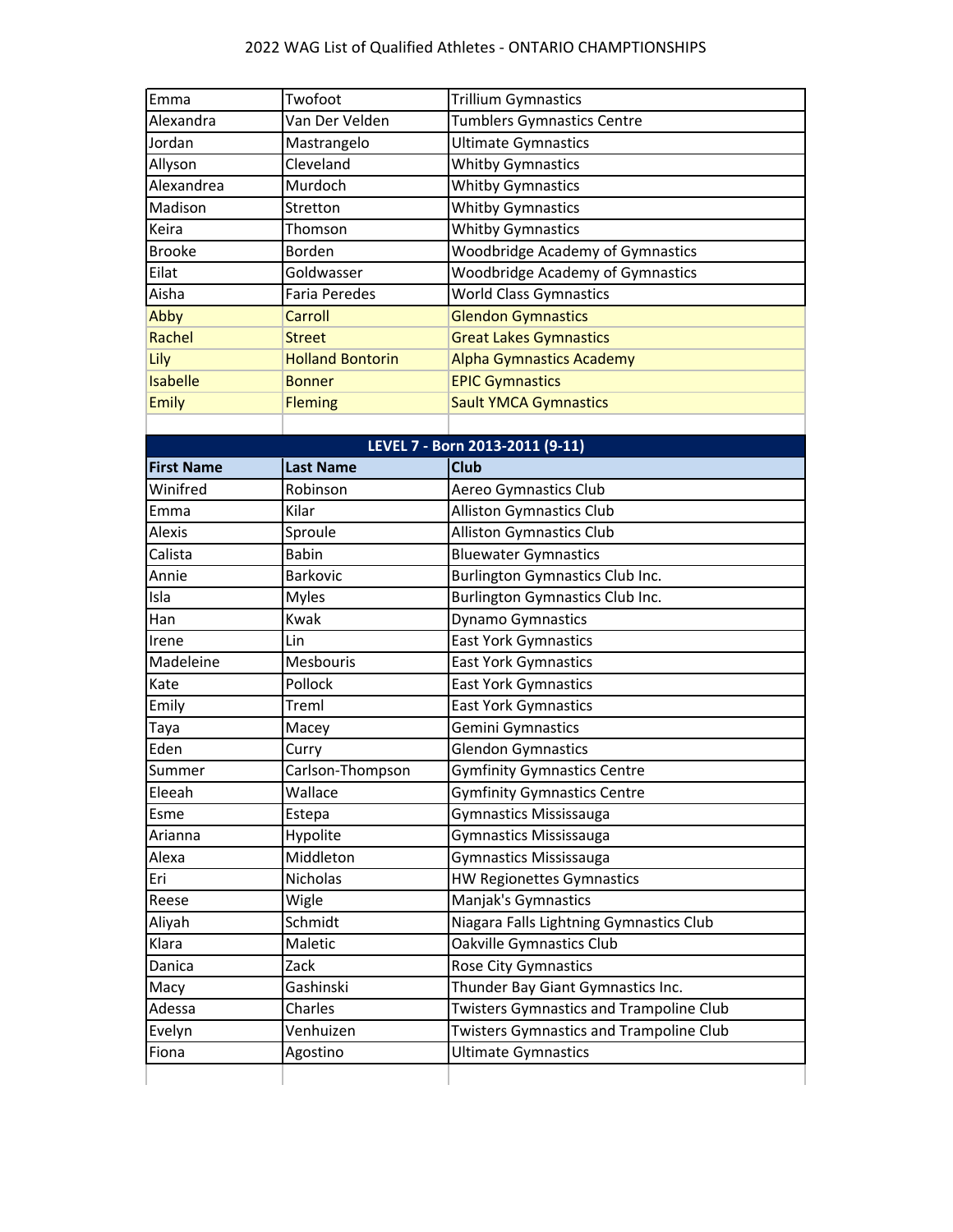| LEVEL 7 - Born 2010 (12) |                  |                                         |  |
|--------------------------|------------------|-----------------------------------------|--|
| <b>First Name</b>        | <b>Last Name</b> | <b>Club</b>                             |  |
| Madison                  | Conrad           | <b>AIM Gymnastics</b>                   |  |
| Kara                     | Pratt            | <b>AIM Gymnastics</b>                   |  |
| Isabella                 | Pereira          | All Star Sports Centre                  |  |
| Kaylee                   | Hayes            | <b>Aspire Gymnastics</b>                |  |
| Dafna                    | Mones            | Barrie Kempettes Gymnastics Club        |  |
| Bana                     | Boubou           | Burlington Gymnastics Club Inc.         |  |
| Sofia                    | Markova          | Burlington Gymnastics Club Inc.         |  |
| Olivia                   | Morey            | Burlington Gymnastics Club Inc.         |  |
| Greta                    | Pollard-Dall     | <b>Burlington Gymnastics Club Inc.</b>  |  |
| Laureane                 | Rollin           | Club de gymnastique Les Sittelles       |  |
| Jade                     | <b>Nicholls</b>  | Dynamo Gymnastics                       |  |
| Ruby                     | Broughton        | <b>East York Gymnastics</b>             |  |
| Eva                      | Fuentes          | <b>East York Gymnastics</b>             |  |
| Madeleine                | Pourgoutzidis    | <b>Global Gymnastics</b>                |  |
| Anneke                   | Setzkorn         | <b>Grand River Gymmies</b>              |  |
| Makayla                  | Colp             | <b>Gymnastic Giants</b>                 |  |
| Mia                      | Parker           | Kitchener Waterloo Gymnastics Club      |  |
| Olivia                   | Titaro           | Kitchener Waterloo Gymnastics Club      |  |
| <b>Brynley</b>           | Brown            | London Gymnastics Academy               |  |
| Ella                     | Ferreira         | London Gymnastics Academy               |  |
| Audrey                   | Rosser           | London Gymnastics Academy               |  |
| Priscilla                | Kluke            | Niagara Falls Lightning Gymnastics Club |  |
| Aislyn                   | Dehoey           | <b>Rose City Gymnastics</b>             |  |
| Avery                    | Roy              | Sudbury Laurels Gymnastics Club         |  |
| Sophia                   | Steiner          | T-dot Tumblers Gymnastics Academy Inc.  |  |
| Charlee                  | Sage             | <b>Trillium Gymnastics</b>              |  |
| Raya                     | Pelvin           | <b>Whitby Gymnastics</b>                |  |
| Alyssia                  | Deluca           | <b>Woodbridge Academy of Gymnastics</b> |  |
|                          |                  |                                         |  |
|                          |                  | LEVEL 7 - Born 2009-2008 (13-14)        |  |
| <b>First Name</b>        | Last Name        | <b>Club</b>                             |  |
| Isabelle                 | Henson           | Aereo Gymnastics Club                   |  |
| Alexis                   | Huneault         | Aereo Gymnastics Club                   |  |
| Katelyn                  | Moore            | <b>AIM Gymnastics</b>                   |  |
| Karly                    | <b>Brace</b>     | All Star Sports Centre                  |  |
| Talor                    | Coulter          | <b>Alliston Gymnastics Club</b>         |  |
| Rain                     | He               | <b>ASF Gymnastics Club</b>              |  |
| Mila                     | Furbacher        | <b>Aspire Gymnastics</b>                |  |
| Carys                    | Mahon            | <b>Aspire Gymnastics</b>                |  |
| Tyleigh                  | Winger           | <b>Bluewater Gymnastics</b>             |  |
| Severin                  | <b>Cliff</b>     | <b>Burlington Gymnastics Club Inc.</b>  |  |
| Cassandra                | Janicas          | Burlington Gymnastics Club Inc.         |  |
| Faith                    | Heffernan        | <b>Champions Gymnastics</b>             |  |
| Hannah                   | Mankal           | Corona Competitive                      |  |
| Ella                     | Meyer            | Corona Competitive                      |  |
| Bella                    | Wiseman          | Discovery Gymnastics Club               |  |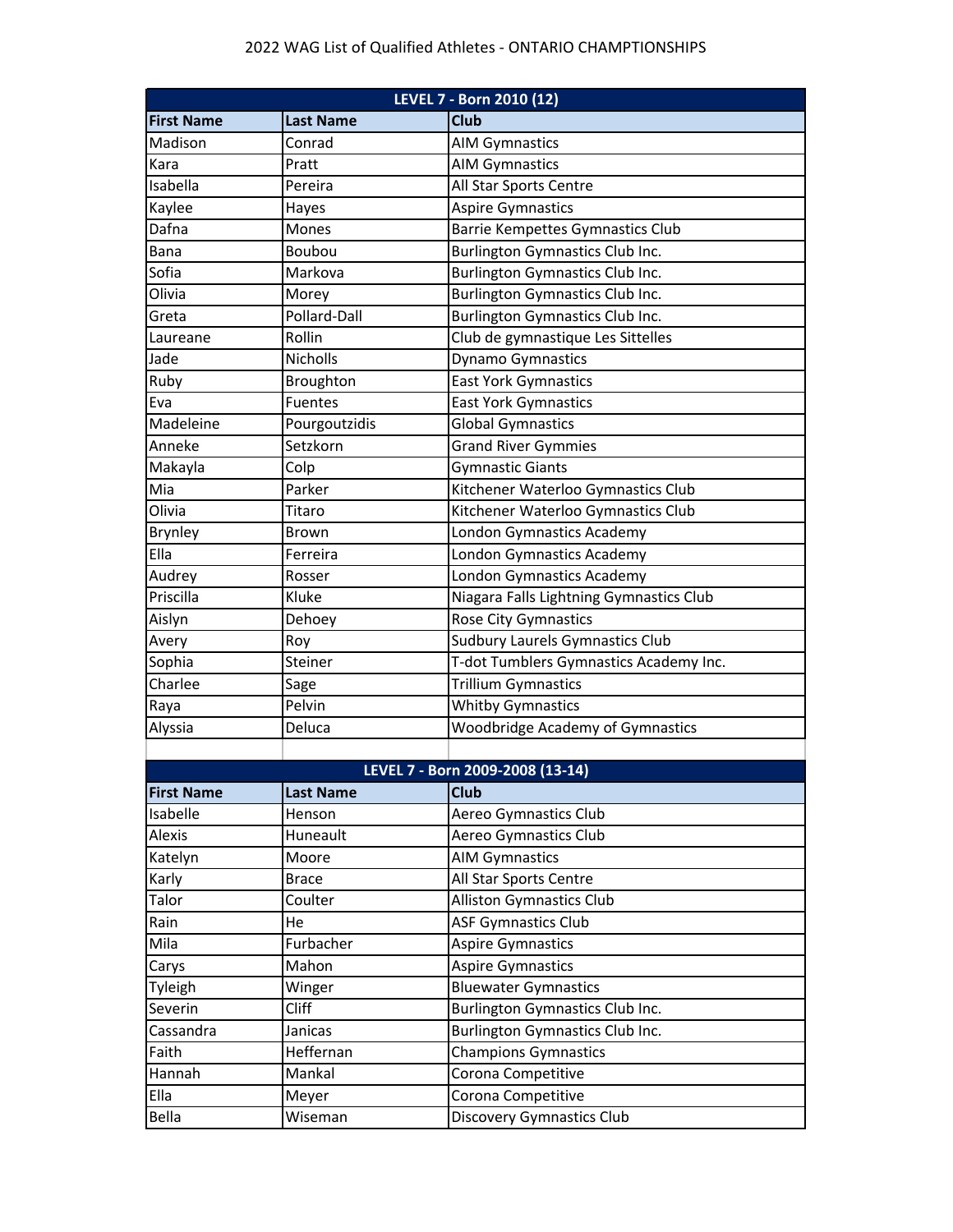| Ella          | Redfern      | <b>East York Gymnastics</b>                    |
|---------------|--------------|------------------------------------------------|
| Kerrigan      | Klages       | <b>Forest City Gymnastics</b>                  |
| Julia         | Reid         | <b>Forest City Gymnastics</b>                  |
| Sidney        | Stinchcombe  | <b>Forest City Gymnastics</b>                  |
| Eliana        | Trudgeon     | <b>Forest City Gymnastics</b>                  |
| Mia           | Carrol       | <b>Futures Gymnastics</b>                      |
| Ciara         | Costa        | <b>Futures Gymnastics</b>                      |
| Milan         | Ennevor      | <b>Futures Gymnastics</b>                      |
| Jaya          | Ramirez      | <b>Futures Gymnastics</b>                      |
| Nicole        | Tawfik       | <b>Futures Gymnastics</b>                      |
| Chelsea       | Trotman      | <b>Futures Gymnastics</b>                      |
| Makinley      | Attersley    | Gemini Gymnastics                              |
| <b>Brooke</b> | Gyarmati     | Gemini Gymnastics                              |
| Lily          | LaBarre      | Gemini Gymnastics                              |
| Quinn         | Nettleton    | Gemini Gymnastics                              |
| Charlotte     | <b>Braha</b> | <b>Glendon Gymnastics</b>                      |
| Keira         | Webster      | <b>Global Gymnastics</b>                       |
| Isabelle      | Setzkorn     | <b>Grand River Gymmies</b>                     |
| Emily         | Pozhidaeva   | Gymnastics Mississauga                         |
| Sasha         | <b>Bowes</b> | Kitchener Waterloo Gymnastics Club             |
| Taya          | Mclaren      | Kitchener Waterloo Gymnastics Club             |
| Daniella      | Oudshoorn    | London Gymnastics Academy                      |
| Isabella      | Mann         | Manjak's Gymnastics                            |
| Ingrid        | Thalmeiner   | Manjak's Gymnastics                            |
| Brooke-Lynn   | May          | Mariposa Gymnastics Club                       |
| Rebecca       | Chan         | Markham Gymnastics Club                        |
| Jillian       | <b>Bata</b>  | <b>Milton Springers</b>                        |
| Amelia        | Chaar        | <b>Milton Springers</b>                        |
| Kaya          | Piotrowski   | <b>Milton Springers</b>                        |
| Arden         | Johnston     | Muskoka Limberettes Gymnastics Club            |
| Olivia        | Coe          | Ottawa Gymnastics Centre                       |
| Dalia         | Weisz        | Ottawa Gymnastics Centre                       |
| Olivia        | Kuipers      | Quinte Bay Gymnastics Club                     |
| Alaya         | McIntyre     | <b>Revolution Gymnastics</b>                   |
| Olivia        | Douma        | Rose City Gymnastics                           |
| Paige         | Jones        | Rose City Gymnastics                           |
| Lara Jane     | Del Greco    | Scarborough Gym Elites                         |
| <b>Breah</b>  | Payne        | St. Thomas-Elgin Gymnastics Club               |
| Sophie        | Mitchell     | T-dot Tumblers Gymnastics Academy Inc.         |
| Parker        | Crosby       | <b>Trillium Gymnastics</b>                     |
| Stella        | Lakins       | Trillium Gymnastics                            |
| Sarah         | Mueller      | Tryumph Gymnastics Academy                     |
| Isabelle      | Gogol        | <b>Twisters Gymnastics and Trampoline Club</b> |
| Leah          | Wenediktow   | <b>Twisters Gymnastics and Trampoline Club</b> |
| Olivia        | Agostino     | <b>Ultimate Gymnastics</b>                     |
| Kayln         | Crocker      | <b>Ultimate Gymnastics</b>                     |
| Poppy         | Henderson    | <b>Ultimate Gymnastics</b>                     |
| Madison       | Gratton      | <b>World Class Gymnastics</b>                  |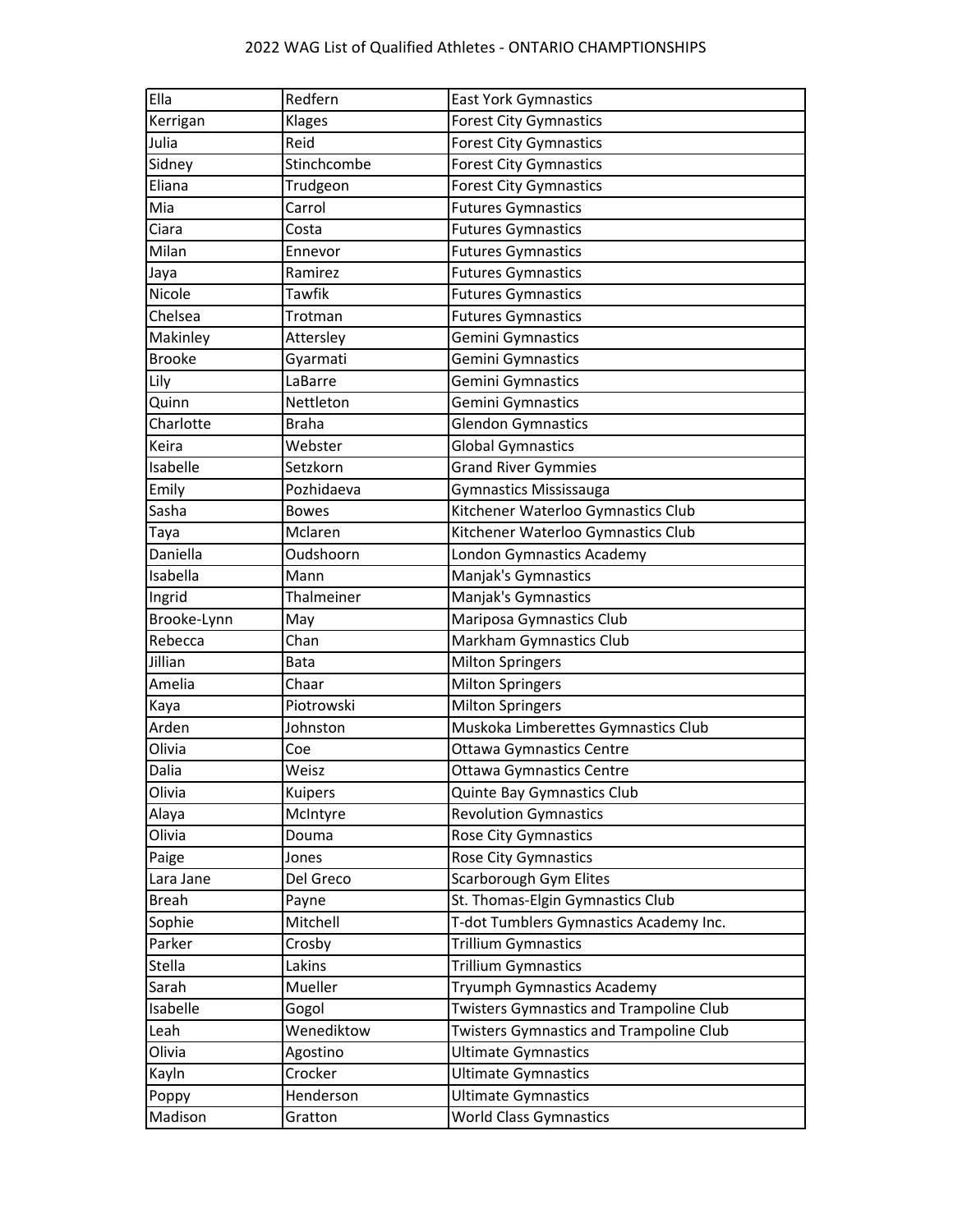| Ellie             | Stevens          | <b>World Class Gymnastics</b>           |
|-------------------|------------------|-----------------------------------------|
| <b>Riley</b>      | <b>Ireland</b>   | <b>Burlington Gymnastics Club Inc.</b>  |
| Sophia            | Slyva            | Niagara Falls Lightning Gymnastics Club |
| Elsa              | <b>Morales</b>   | <b>Gymnastics Mississauga</b>           |
| Jayen             | Lapcevich        | <b>Aspire Gymnastics</b>                |
| <b>Ketruah</b>    | <b>Mayner</b>    | <b>Burlington Gymnastics Club Inc.</b>  |
|                   |                  |                                         |
|                   |                  | LEVEL 7 - Born 2007 and earlier (15+)   |
| <b>First Name</b> | <b>Last Name</b> | <b>Club</b>                             |
| Kendall           | <b>Bird</b>      | <b>AIM Gymnastics</b>                   |
| Olivia            | <b>Beckett</b>   | All Star Sports Centre                  |
| Daniella          | Gonsalves        | All Star Sports Centre                  |
| Maya              | Przedmojski      | All Star Sports Centre                  |
| Addison           | Wilson           | All Star Sports Centre                  |
| Makayla           | Collis-Sirelpuu  | <b>Alliston Gymnastics Club</b>         |
| Syenna            | Smith            | Barrie Kempettes Gymnastics Club        |
| Danica            | Sullivan         | <b>Barrie Kempettes Gymnastics Club</b> |
| Rachel            | Winklmeier       | <b>Bluewater Gymnastics</b>             |
| Julia             | Capobianco       | <b>Bolton Gymnastics</b>                |
| Emma              | Franco           | <b>Bolton Gymnastics</b>                |
| Addison           | Jovanovic        | <b>Bolton Gymnastics</b>                |
| Elizabeth         | Narcisi          | <b>Bolton Gymnastics</b>                |
| Sarah             | Termini          | <b>Bolton Gymnastics</b>                |
| Lia               | Leblanc          | <b>Brockville Gymnastics Academy</b>    |
| Isabel            | Mooney           | <b>Brockville Gymnastics Academy</b>    |
| Ava               | Lietaer          | Burlington Gymnastics Club Inc.         |
| Lybao             | Thanprachanh-Han | Burlington Gymnastics Club Inc.         |
| Genevieve         | Bertrand-Nadon   | Club de gymnastique Les Sittelles       |
| Andrea            | <b>Tsarouhas</b> | Corona Competitive                      |
| Chase             | Cosby            | Dancemakers                             |
| Charlotte         | Woodhouse        | Dancemakers                             |
| Kiyari            | Kufat            | <b>Discovery Gymnastics Club</b>        |
| Anya              | Gibbs            | <b>East York Gymnastics</b>             |
| Jaelyn            | Clifford         | <b>Forest City Gymnastics</b>           |
| Lauren            | Krause           | <b>Forest City Gymnastics</b>           |
| Julianna          | Ruggeri          | <b>Forest City Gymnastics</b>           |
| Olivia            | Stachow          | <b>Forest City Gymnastics</b>           |
| Alyssa            | Kirton           | Gemini Gymnastics                       |
| Kaitlyn           | Roberts          | <b>Glendon Gymnastics</b>               |
| Charlotte         | Putman           | <b>Global Gymnastics</b>                |
| Jamie             | Orzel            | <b>Gymnastics Energy</b>                |
| Jorja             | Tallman          | <b>Gymnastics Energy</b>                |
| Claire            | Tirpko           | <b>Gymnastics Energy</b>                |
| Angel             | Perez            | High Flyers Gymnastics Club             |
| Avery             | Packman          | Kawartha Gymnastics Club                |
| Alannah           | Cochrane         | Kitchener Waterloo Gymnastics Club      |
| Hanalei           | Frengos          | Kitchener Waterloo Gymnastics Club      |
| Alyssa            | Shoemaker        | Kitchener Waterloo Gymnastics Club      |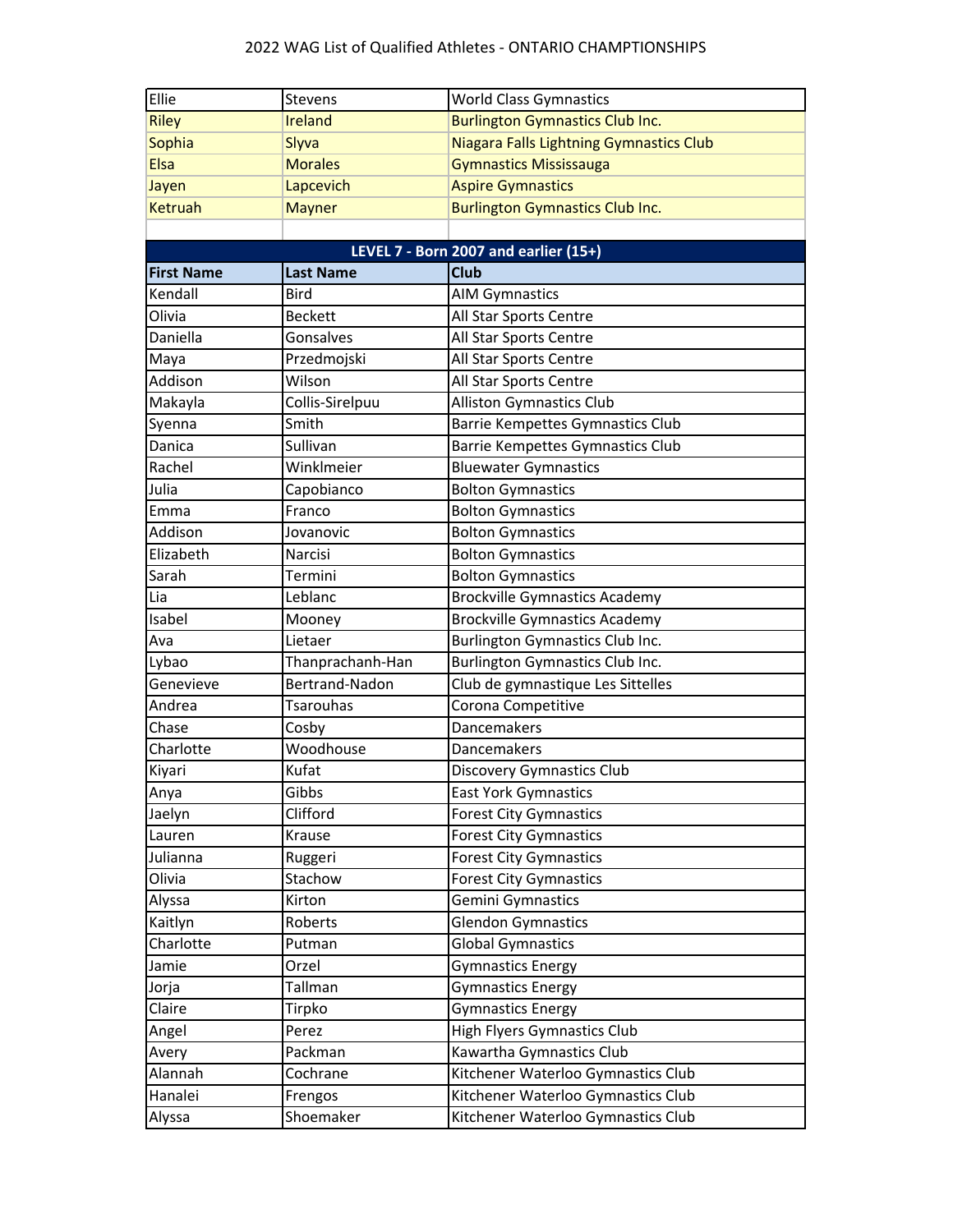| Madison           | McCalla          | <b>KSG Aurora</b>                              |
|-------------------|------------------|------------------------------------------------|
| Raegan            | Whittaker        | <b>KSG Aurora</b>                              |
| Savanna           | Benson           | Mariposa Gymnastics Club                       |
| Maeghan           | Duck             | Mariposa Gymnastics Club                       |
| Emma              | Hand             | Mariposa Gymnastics Club                       |
| Lauren            | McPherson        | Mariposa Gymnastics Club                       |
| Marina            | <b>Thomas</b>    | Mariposa Gymnastics Club                       |
| Clair             | <b>Bolus</b>     | Niagara Acro Cats                              |
| Olivia            | Serluca          | Niagara Acro Cats                              |
| Reece             | Dunne            | Niagara Falls Lightning Gymnastics Club        |
| Vanessa           | Perrault         | North Bay Gymtrix                              |
| Koral             | Tench            | North Bay Gymtrix                              |
| Avalyn            | Southwick        | Northern Stars Gymnastics                      |
| <b>Brooke</b>     | Chatterley       | Olympia Gymnastics                             |
| Hannah            | Vanderwal        | Quinte Bay Gymnastics Club                     |
| Madison           | Goldberg         | <b>Revolution Gymnastics</b>                   |
| Olivia            | Dagenais         | Rideau Gymnastics                              |
| Elisha            | Atyeo            | <b>Shenderey Gymnastics Institute</b>          |
| Olivia            | Van Beek         | Shenderey Gymnastics Institute                 |
| Samantha          | Callan           | Smiths Falls Gym Stars                         |
| Anna              | Gaudino          | Thunder Bay Giant Gymnastics Inc.              |
| Isabelle          | Di Pietro        | <b>Toronto Gymnastics International</b>        |
| Lyla              | White            | <b>Twisters Gymnastics and Trampoline Club</b> |
| Violet            | White            | <b>Twisters Gymnastics and Trampoline Club</b> |
| Amanda            | Mastrangelo      | <b>Ultimate Gymnastics</b>                     |
| Olivia            | <b>Slaney</b>    | <b>Adrenaline Gymnastics</b>                   |
| <b>Keira</b>      | Lamming          | <b>Sault YMCA Gymnastics</b>                   |
| Ava               | Giacomelli       | <b>Woodbridge Academy of Gymnastics</b>        |
| <b>Kaitlin</b>    | Spencer          | <b>Pulsars Gymnastics Club</b>                 |
| <b>Alyssa</b>     | <b>Kirkland</b>  | <b>Bolton Gymnastics</b>                       |
|                   |                  |                                                |
|                   |                  | LEVEL 8 - Born 2011-2010 (11-12)               |
| <b>First Name</b> | <b>Last Name</b> | Club                                           |
| Sofia             | Bernardo         | <b>Adrenaline Gymnastics</b>                   |
| Melina            | Turk             | <b>Alliston Gymnastics Club</b>                |
| Elyssa (Elle)     | Cook             | Burlington Gymnastics Club Inc.                |
| Jessica           | Hayashi          | Burlington Gymnastics Club Inc.                |
| Jasmine           | Kozar            | Burlington Gymnastics Club Inc.                |
| Natalia           | Kuleczka         | Burlington Gymnastics Club Inc.                |
| Alexandra         | Mohart           | <b>Burlington Gymnastics Club Inc.</b>         |
| Brynne            |                  |                                                |
|                   | Paddock          | Burlington Gymnastics Club Inc.                |
| Rose              | Turcsanyi        | Burlington Gymnastics Club Inc.                |
| Olivia            | Annis            | Dynamo Gymnastics                              |
| Shaylee           | Nicholson        | Dynamo Gymnastics                              |
| Karen             | Estephan         | <b>Futures Gymnastics</b>                      |
| Sophie            | Hoover           | <b>Grand River Gymmies</b>                     |
| Kate              | Marsh            | <b>Gymnastics Energy</b>                       |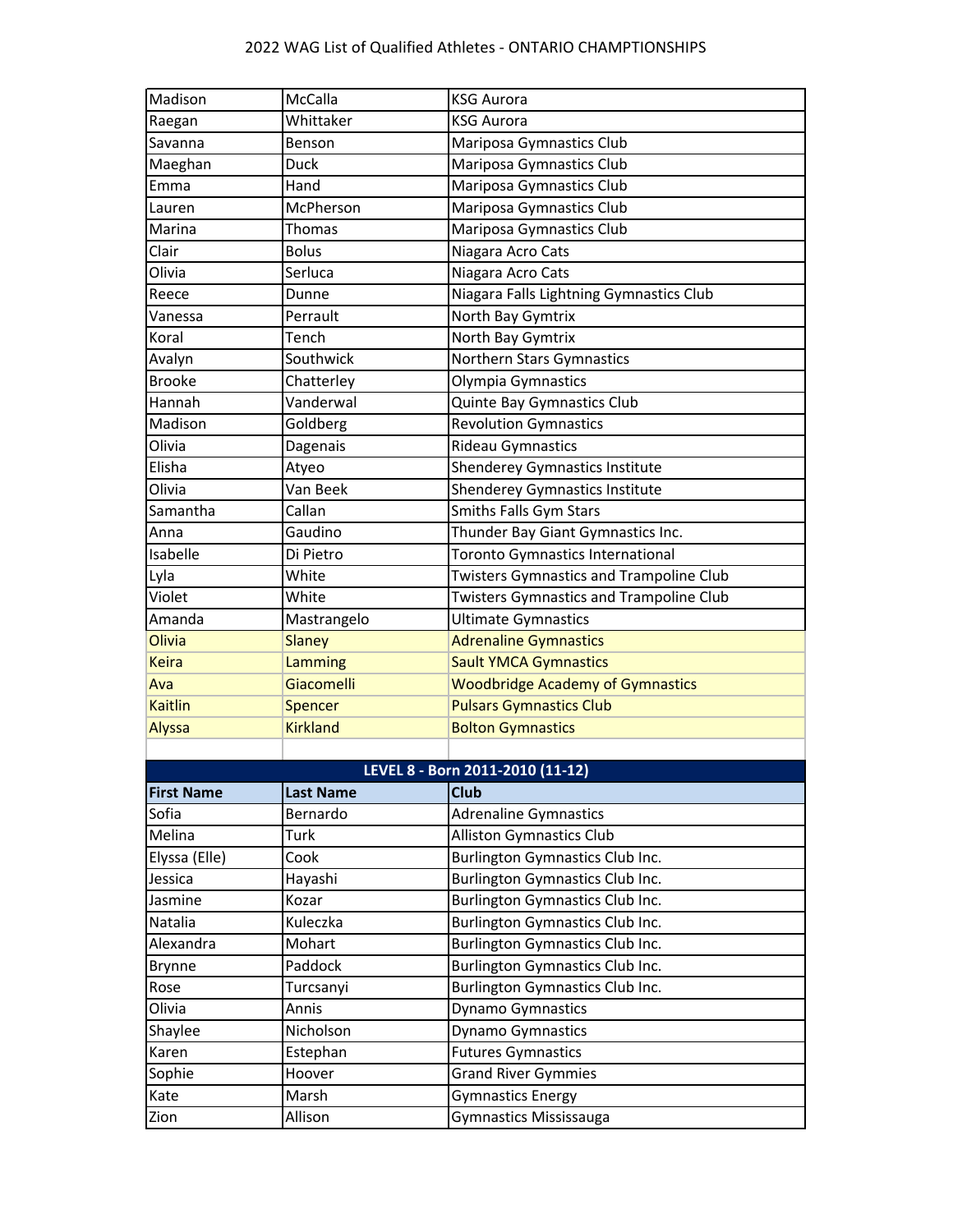| Izzy              | Austen              | HW Regionettes Gymnastics                   |
|-------------------|---------------------|---------------------------------------------|
| Lola              | Louzon              | London Gymnastics Academy                   |
| Thea              | Webb-Nicholls       | London Gymnastics Academy                   |
| Alessia           | Quedado             | <b>Milton Springers</b>                     |
| Avelyn            | Saliba              | Niagara Falls Lightning Gymnastics Club     |
| Mia               | Baugh               | <b>Revolution Gymnastics</b>                |
| Layla             | Janzen              | <b>Revolution Gymnastics</b>                |
| Jordana           | <b>Brunetti</b>     | Rideau Gymnastics                           |
|                   |                     |                                             |
|                   |                     | LEVEL 8 - Born 2009-2008 (13-14)            |
| <b>First Name</b> | <b>Last Name</b>    | <b>Club</b>                                 |
| Samantha          | Alves               | <b>AIM Gymnastics</b>                       |
| Aaliyah           | <b>Ellis Dawson</b> | All Star Sports Centre                      |
| Alyssa            | Rizzo               | Alpha Gymnastics Academy                    |
| Anchan            | Zhou-Moore          | <b>ASF Gymnastics Club</b>                  |
| Siena             | Toussaint           | <b>Aspire Gymnastics</b>                    |
| Jaelyn            | Roffel              | Blenheim Kent Golden Eagles Gymnastics Club |
| Ava               | Roffel              | Blenheim Kent Golden Eagles Gymnastics Club |
| Kara              | Attwood             | Burlington Gymnastics Club Inc.             |
| Rosa              | Mackay              | <b>Burlington Gymnastics Club Inc.</b>      |
| Deana             | Rosa                | Burlington Gymnastics Club Inc.             |
| Stephanie         | Sangle              | Burlington Gymnastics Club Inc.             |
| Aurelie           | <b>Brisson</b>      | Club de gymnastique Les Sittelles           |
| Leni              | Frasca              | Corona Competitive                          |
| Emma              | Da Silva            | <b>Dynamo Gymnastics</b>                    |
| Sierra            | Krulick             | <b>Dynamo Gymnastics</b>                    |
| Madison           | Lee                 | <b>Dynamo Gymnastics</b>                    |
| Whitney           | Mcrae               | <b>Dynamo Gymnastics</b>                    |
| Izabella          | Lee                 | East York Gymnastics                        |
| Amari             | <b>Bunn</b>         | <b>Futures Gymnastics</b>                   |
| Gabriella         | Horton              | <b>Futures Gymnastics</b>                   |
| Keira             | Kriense-Lokker      | <b>Global Gymnastics</b>                    |
| Alexis            | Sgro                | <b>Global Gymnastics</b>                    |
| Samantha          | Fung                | Gymnastics Mississauga                      |
| Abigail           | Hodgson             | Gymnastics Mississauga                      |
| Natalie           | Dyal                | <b>HW Regionettes Gymnastics</b>            |
| Erika             | Kohout              | HW Regionettes Gymnastics                   |
| Ashley            | Bolster             | London Gymnastics Academy                   |
| Danica            | Cober               | London Gymnastics Academy                   |
| Cadence           | Denney              | London Gymnastics Academy                   |
| Taylor            | Hawrelak            | London Gymnastics Academy                   |
| Ali               | Jasinskas           | London Gymnastics Academy                   |
| Katelyn           | Murray              | London Gymnastics Academy                   |
| Kyla              | Vording             | London Gymnastics Academy                   |
| Ryley             | Mcninch             | Manjak's Gymnastics                         |
| Beilun            | Wu                  | Manjak's Gymnastics                         |
| Abigail           | Alimiaga            | <b>Milton Springers</b>                     |
| Claire            | Morris              | <b>Milton Springers</b>                     |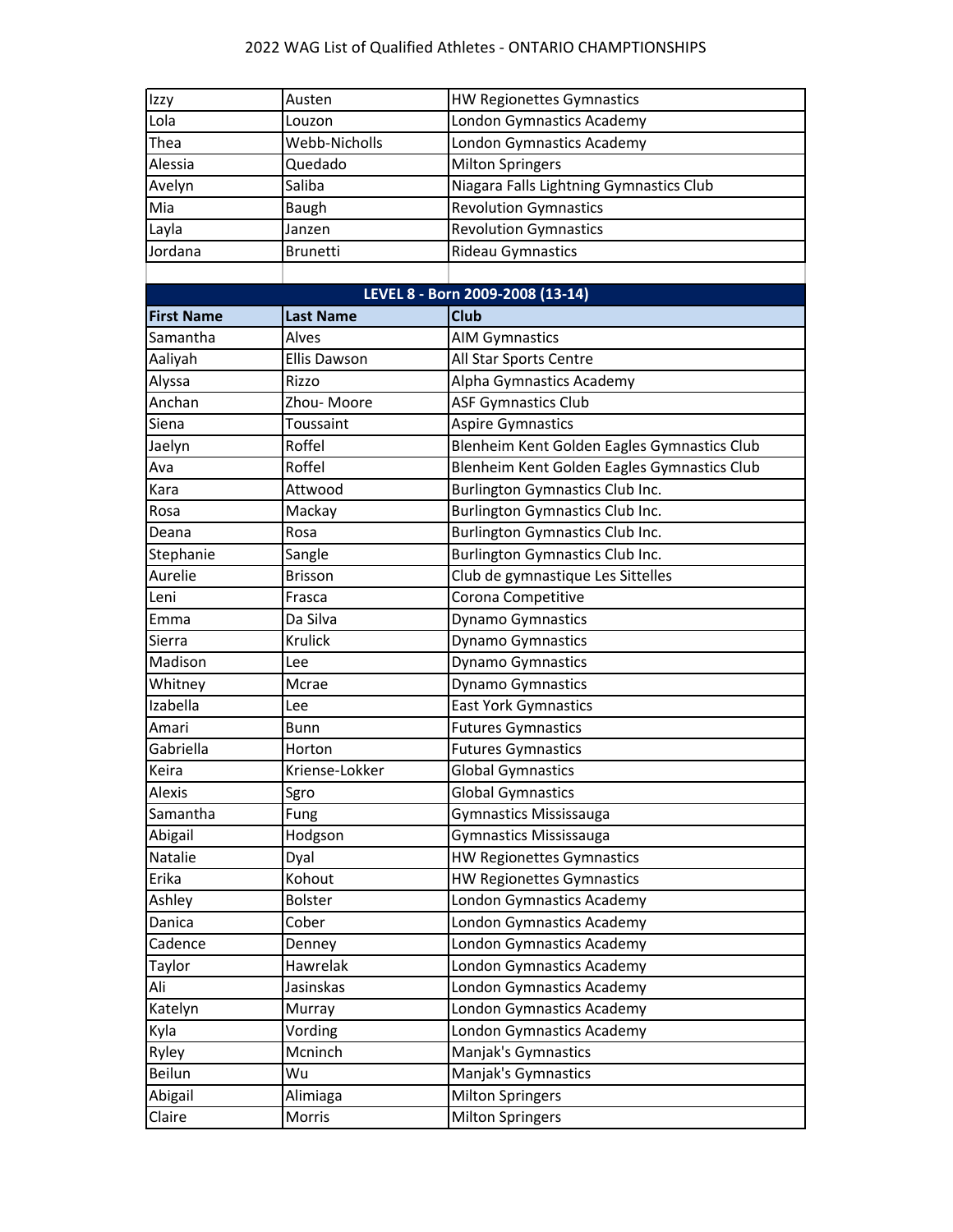| Trista            | Fry              | Muskoka Limberettes Gymnastics Club     |
|-------------------|------------------|-----------------------------------------|
| Jaylee            | Bijakowski       | Niagara Acro Cats                       |
| Caitlin           | Rocca            | Niagara Acro Cats                       |
| Ariya             | Schmidt          | Niagara Falls Lightning Gymnastics Club |
| Mckenna           | Anger            | Rose City Gymnastics                    |
| Mya               | Gordon-McCann    | Rose City Gymnastics                    |
| Zoe               | Clair            | Shenderey Gymnastics Institute          |
| Sophia            | Morra            | Shenderey Gymnastics Institute          |
| Emma              | Mitchell         | T-dot Tumblers Gymnastics Academy Inc.  |
| Isabella          | Vida             | T-dot Tumblers Gymnastics Academy Inc.  |
| Hannah            | Palko            | Thunder Bay Giant Gymnastics Inc.       |
| Mila              | Simpatico        | <b>TriStar Gymnastics Club</b>          |
| Adelyn            | Hiscocks         | Tryumph Gymnastics Academy              |
| Katie             | Raue             | Twisters Gymnastics and Trampoline Club |
| Avery             | Martin           | <b>Ultimate Gymnastics</b>              |
|                   |                  |                                         |
|                   |                  | LEVEL 8 - Born 2007 and earlier (15+)   |
| <b>First Name</b> | <b>Last Name</b> | <b>Club</b>                             |
| <b>Brianna</b>    | Persue           | <b>AIM Gymnastics</b>                   |
| Meagan            | <b>Beffort</b>   | All Star Sports Centre                  |
| Diana             | Chan             | <b>ASF Gymnastics Club</b>              |
| Jasmine           | Yip              | <b>ASF Gymnastics Club</b>              |
| Kendra            | Nguyen           | <b>Burlington Gymnastics Club Inc.</b>  |
| Lauren            | MacDonald        | Dancemakers                             |
| Samantha          | Croft            |                                         |
| Sadie G.          |                  | <b>East York Gymnastics</b>             |
|                   | Smyth            | <b>East York Gymnastics</b>             |
| Ashley-Elizabeth  | Lynch            | <b>Futures Gymnastics</b>               |
| Quynn             | <b>Dedrick</b>   | Galaxy Gymnastics                       |
| Émilie            | Carrière         | Gemini Gymnastics                       |
| Alyssa            | Gaston           | Gemini Gymnastics                       |
| Alise             | Kaiser           | Gemini Gymnastics                       |
| <b>Brooke</b>     | Short            | Gemini Gymnastics                       |
| Zaman             | Bou-Matar        | <b>Glendon Gymnastics</b>               |
| Jessica           | Armstrong        | <b>Global Gymnastics</b>                |
| Katelynne         | Godden           | <b>Global Gymnastics</b>                |
| Mya               | Graham           | <b>Global Gymnastics</b>                |
| Chyann            | Hill             | <b>Grand River Gymmies</b>              |
| Claire            | Ormond           | <b>Grand River Gymmies</b>              |
| Holly             | Clappison        | <b>Gymnastic Giants</b>                 |
| Isabella          | Colp             | <b>Gymnastic Giants</b>                 |
| Hareet            | Kaur Gehlon      | Gymnastics Mississauga                  |
| Victoria          | Troia            | <b>Gyros Gymnastics</b>                 |
| Dahlia            | Luong            | Hamilton Gymnastic Academy              |
| Emma              | Crowell          | London Gymnastics Academy               |
| Hannah            | Udall            | Markham Gymnastics Club                 |
| Zoey              | Daponte          | Muskoka Limberettes Gymnastics Club     |
| Charlotte         | Berner           | Niagara Acro Cats                       |
| <b>Brianna</b>    | Cocco            | Niagara Acro Cats                       |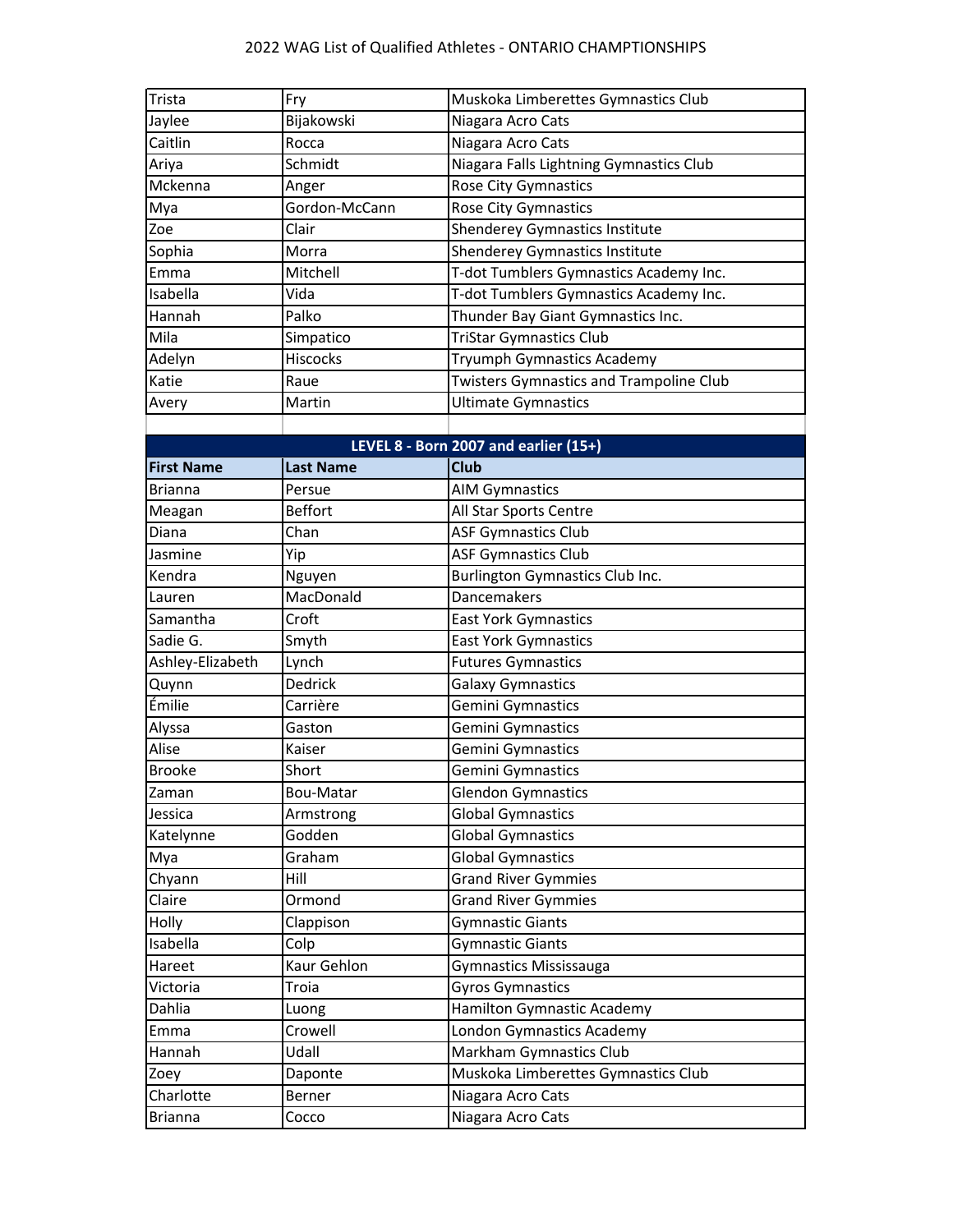| Alley                            | Trider            | Niagara Acro Cats                       |
|----------------------------------|-------------------|-----------------------------------------|
| Emily                            | Kalbfleisch       | Oakville Gymnastics Club                |
| Julia                            | Kea               | <b>Ottawa Gymnastics Centre</b>         |
| Abby                             | Palmer            | Ottawa Gymnastics Centre                |
| Emma                             | Shanfield         | <b>Richmond Hill Gymnastics</b>         |
| Sarah                            | Antifave          | Rideau Gymnastics                       |
| Victoria                         | Beaudin           | Rideau Gymnastics                       |
| Mia                              | Spadaccini        | <b>Rideau Gymnastics</b>                |
| Aniyah                           | <b>Broomfield</b> | Scarborough Gym Elites                  |
| Neve                             | Desjardins        | Shenderey Gymnastics Institute          |
| Alexandra                        | Leblanc           | <b>Shenderey Gymnastics Institute</b>   |
| Abbigail                         | Man               | Shenderey Gymnastics Institute          |
| Chiara                           | Morra             | Shenderey Gymnastics Institute          |
| Melissa                          | Tiemersma         | Shenderey Gymnastics Institute          |
| Sarah                            | Currie            | Thunder Bay Giant Gymnastics Inc.       |
| Deveyn                           | Kayes             | Thunder Bay Giant Gymnastics Inc.       |
| Sogand                           | Boroomand         | <b>TriStar Gymnastics Club</b>          |
| Lindsey                          | Gill              | <b>TriStar Gymnastics Club</b>          |
| Marya                            | Melhem            | <b>TriStar Gymnastics Club</b>          |
| Avery                            | Carriere          | Tryumph Gymnastics Academy              |
| Stacy                            | Lelei             | Tryumph Gymnastics Academy              |
| Brynn                            | Nowiski           | Tryumph Gymnastics Academy              |
| Maya                             | Tudor             | Tryumph Gymnastics Academy              |
| Meg                              | Varden            | Tryumph Gymnastics Academy              |
| Amelia                           | Mikovich          | <b>Tumblers Gymnastics Centre</b>       |
| Zara                             | Reboks            | <b>Ultimate Gymnastics</b>              |
| Maya                             | Crespi            | <b>Woodbridge Academy of Gymnastics</b> |
| Lorena                           | Fasullo           | Woodbridge Academy of Gymnastics        |
| Angelina                         | Karkoutlian       | <b>Woodbridge Academy of Gymnastics</b> |
| Sophia                           | Panteva           | <b>Woodbridge Academy of Gymnastics</b> |
| Jordan                           | Dufresne          | <b>World Class Gymnastics</b>           |
| Mary                             | Garner            | <b>World Class Gymnastics</b>           |
| MacKenzie                        | Halliwell         | <b>World Class Gymnastics</b>           |
| Addison                          | Richardson        | <b>World Class Gymnastics</b>           |
| Lisanna                          | Garcea            | <b>HW Regionettes Gymnastics</b>        |
| Jordyn                           | <b>Barless</b>    | <b>Rebounder Gymnastics</b>             |
| Rebecca                          | <b>Ravas</b>      | <b>Woodbridge Academy of Gymnastics</b> |
| <b>Isabella</b>                  | <b>Sofos</b>      | <b>Richmond Hill Gymnastics</b>         |
| Mikayla                          | <b>Clements</b>   | <b>All Star Sports Centre</b>           |
|                                  |                   |                                         |
| LEVEL 9 - Born 2011-2009 (11-13) |                   |                                         |
| <b>First Name</b>                | <b>Last Name</b>  | <b>Club</b>                             |
| Isabella                         | Fabina            | Burlington Gymnastics Club Inc.         |
| Ella                             | Kolibash          | Burlington Gymnastics Club Inc.         |
| Sophie                           | Lee               | Dynamo Gymnastics                       |
| Olivia                           | Roth              | Dynamo Gymnastics                       |
| Braylynn                         | Hawthorne-Harper  | <b>Futures Gymnastics</b>               |
| Molly                            | Belanger          | Ottawa Gymnastics Centre                |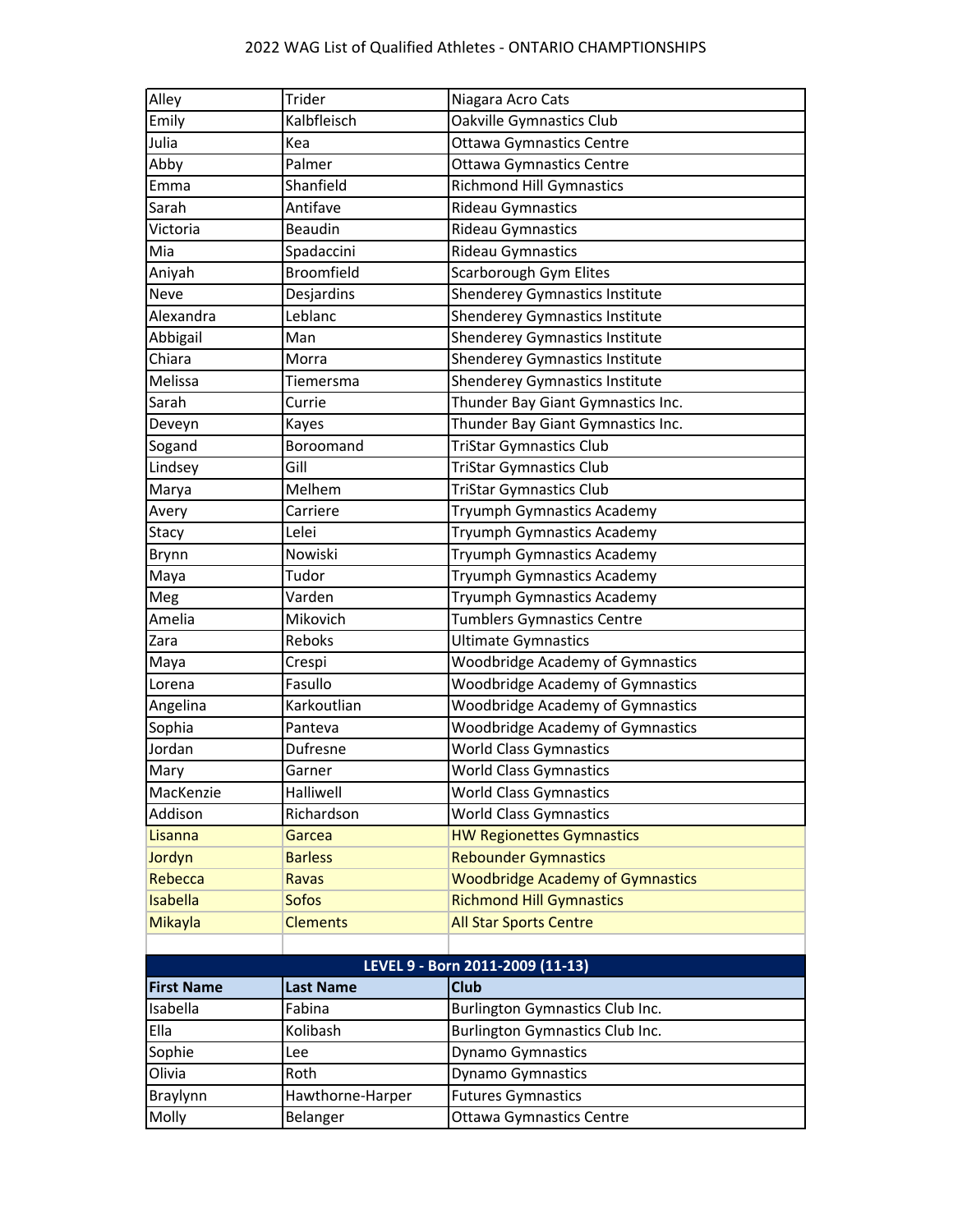| Makayla           | Veli               | Shenderey Gymnastics Institute          |
|-------------------|--------------------|-----------------------------------------|
| Caitlin           | Graham             | T-dot Tumblers Gymnastics Academy Inc.  |
|                   |                    |                                         |
|                   |                    | LEVEL 9 - Born 2008-2007 (14-15)        |
| <b>First Name</b> | <b>Last Name</b>   | <b>Club</b>                             |
| Kylee             | Mcqueen            | <b>Alliston Gymnastics Club</b>         |
| Emma              | Orr                | <b>Alliston Gymnastics Club</b>         |
| Ava               | Frank              | <b>Burlington Gymnastics Club Inc.</b>  |
| Kylie             | Robichaud-Arnold   | Burlington Gymnastics Club Inc.         |
| Caitlyn           | Villa              | Burlington Gymnastics Club Inc.         |
| Sammy             | Yashar             | Burlington Gymnastics Club Inc.         |
| Amanda            | Springate          | Club de gymnastique Les Sittelles       |
| Grace             | Kinsie             | Dynamo Gymnastics                       |
| Marisa            | Stewart            | Gemini Gymnastics                       |
| Siena             | Vavala             | <b>Global Gymnastics</b>                |
| Charlize          | <b>Beth</b>        | Gymnastics Mississauga                  |
| Siana             | <b>Morales</b>     | Gymnastics Mississauga                  |
| Lauren            | Poulton            | Gymnastics Mississauga                  |
| Myckaela          | Rosales            | Gymnastics Mississauga                  |
| Chloe             | Ross               | Gymnastics Mississauga                  |
| Audrey            | Sajor              | <b>Gymnastics Mississauga</b>           |
| Geneva            | Watson             | Gymnastics Mississauga                  |
| Emma              | List               | Manjak's Gymnastics                     |
| Morgan            | Wigle              | Manjak's Gymnastics                     |
| Alexandra         | Marsden            | Muskoka Limberettes Gymnastics Club     |
| Melania           | Leschuk            | <b>Revolution Gymnastics</b>            |
| Zoe               | Hounsell-Gill      | Shenderey Gymnastics Institute          |
| Grace             | Porter             | Thunder Bay Giant Gymnastics Inc.       |
| Sophia            | Tofinetti          | Thunder Bay Giant Gymnastics Inc.       |
| Rachael           | Peck               | Trillium Gymnastics                     |
| Annika            | Magneron           | Tryumph Gymnastics Academy              |
|                   |                    |                                         |
|                   |                    | LEVEL 9 - Born 2006 and earlier $(16+)$ |
| <b>First Name</b> | <b>Last Name</b>   | <b>Club</b>                             |
| Greta             | Robinson           | Aereo Gymnastics Club                   |
| <b>Brianna</b>    | Pileggi            | <b>Alliston Gymnastics Club</b>         |
| Ava               | Springmann         | <b>Burlington Gymnastics Club Inc.</b>  |
| Tayah             | Davies             | Dancemakers                             |
| Alyssa            | Moorehead          | Dancemakers                             |
| Olivia            | Nairn              | Dancemakers                             |
| <b>Bora</b>       | Dodaj              | <b>East York Gymnastics</b>             |
| Zoe               | Safran             | <b>East York Gymnastics</b>             |
| Krysta            | Ioannidis          | <b>Glendon Gymnastics</b>               |
| Portia            | Dryden             | <b>Global Gymnastics</b>                |
| Sophie            | Kerr               | <b>Global Gymnastics</b>                |
| Charlotte         | Raymond            | <b>Global Gymnastics</b>                |
| Tiki              | Reid               | <b>Global Gymnastics</b>                |
| Kaleigh           | Macpherson-Bennett | Gymnastics Mississauga                  |